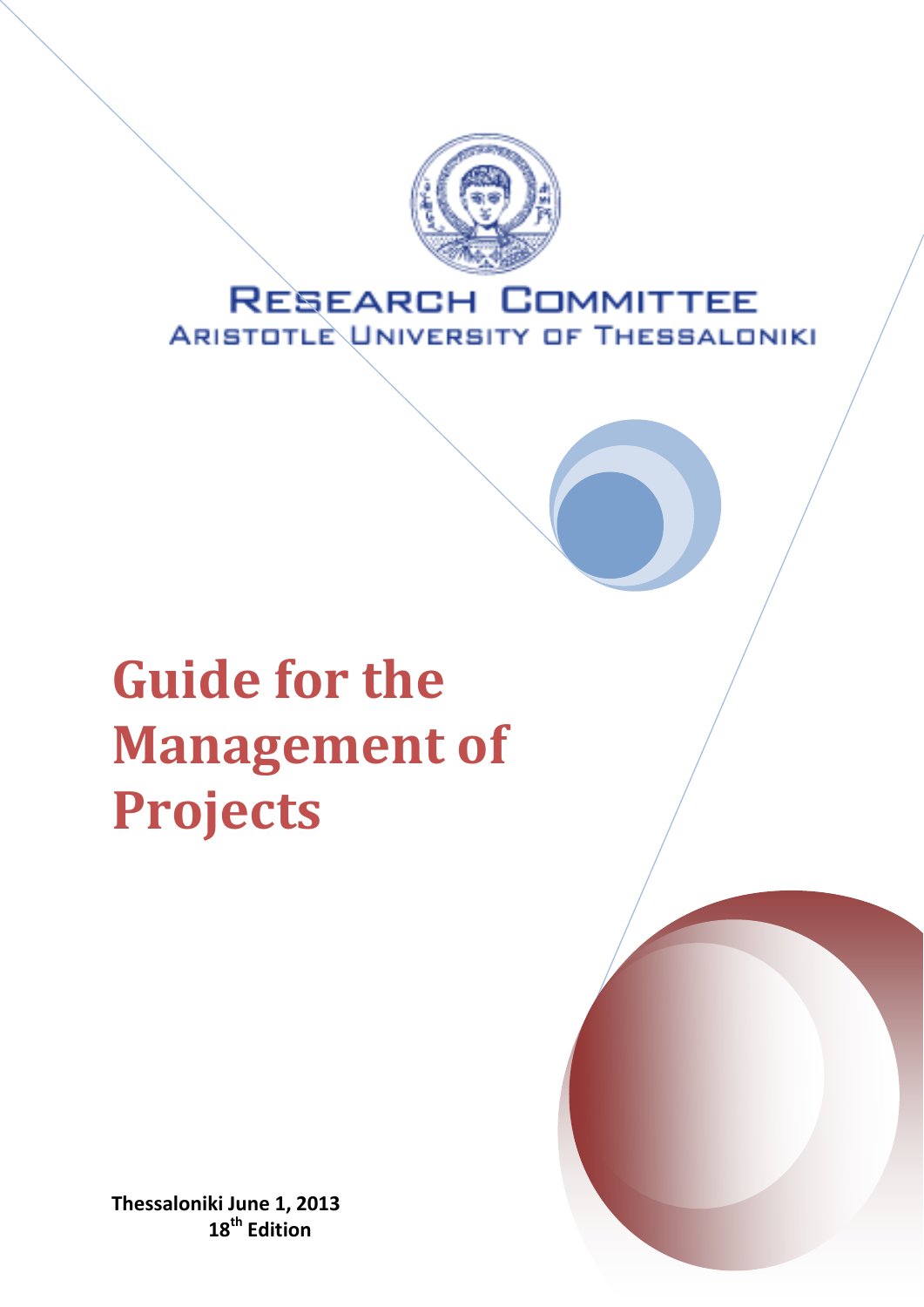# **CONTENTS**

|                                                                                                                            | 4               |
|----------------------------------------------------------------------------------------------------------------------------|-----------------|
| Approvals and conditions for project management_________________________________<br>2.                                     |                 |
|                                                                                                                            | $\epsilon$      |
| 2.2 Drafting of expense budget                                                                                             | 7               |
| 2.3 Depreciations of Fixed Assets for EU and Co-Funded Projects______________________________8                             |                 |
|                                                                                                                            | 8               |
|                                                                                                                            |                 |
|                                                                                                                            |                 |
|                                                                                                                            |                 |
|                                                                                                                            |                 |
|                                                                                                                            |                 |
| 2.6.4 Product transfer (repair-return-change of installation site) _________________________________16                     |                 |
|                                                                                                                            |                 |
|                                                                                                                            | $\overline{17}$ |
|                                                                                                                            |                 |
| 3 Procedures for the payment and justification of expenses ______________________                                          |                 |
|                                                                                                                            | _18             |
|                                                                                                                            | 18              |
| 3.2.1 Description of the methodology for the calculation of the hourly rates of personnel employed in<br>research projects | 20              |
| 3.2.2 Description of the time-recording and monitoring system in research projects ____________                            | 22              |
|                                                                                                                            | 23              |
|                                                                                                                            | 24              |
| 3.5 Eligibility of expenses _________                                                                                      | 27              |
| 4 Financial and scientific review of projects __________________________________                                           |                 |
|                                                                                                                            |                 |
| 5.1 Patent, Patent of Addition, Utility Model Certificate, Software, Know how, Copyrights __________ 29                    |                 |
| 5.2 Contracts for Technology Transfer - Assignment of Rights, Licensing _________________________30                        |                 |
|                                                                                                                            |                 |
|                                                                                                                            |                 |
|                                                                                                                            |                 |
|                                                                                                                            |                 |
|                                                                                                                            | 46              |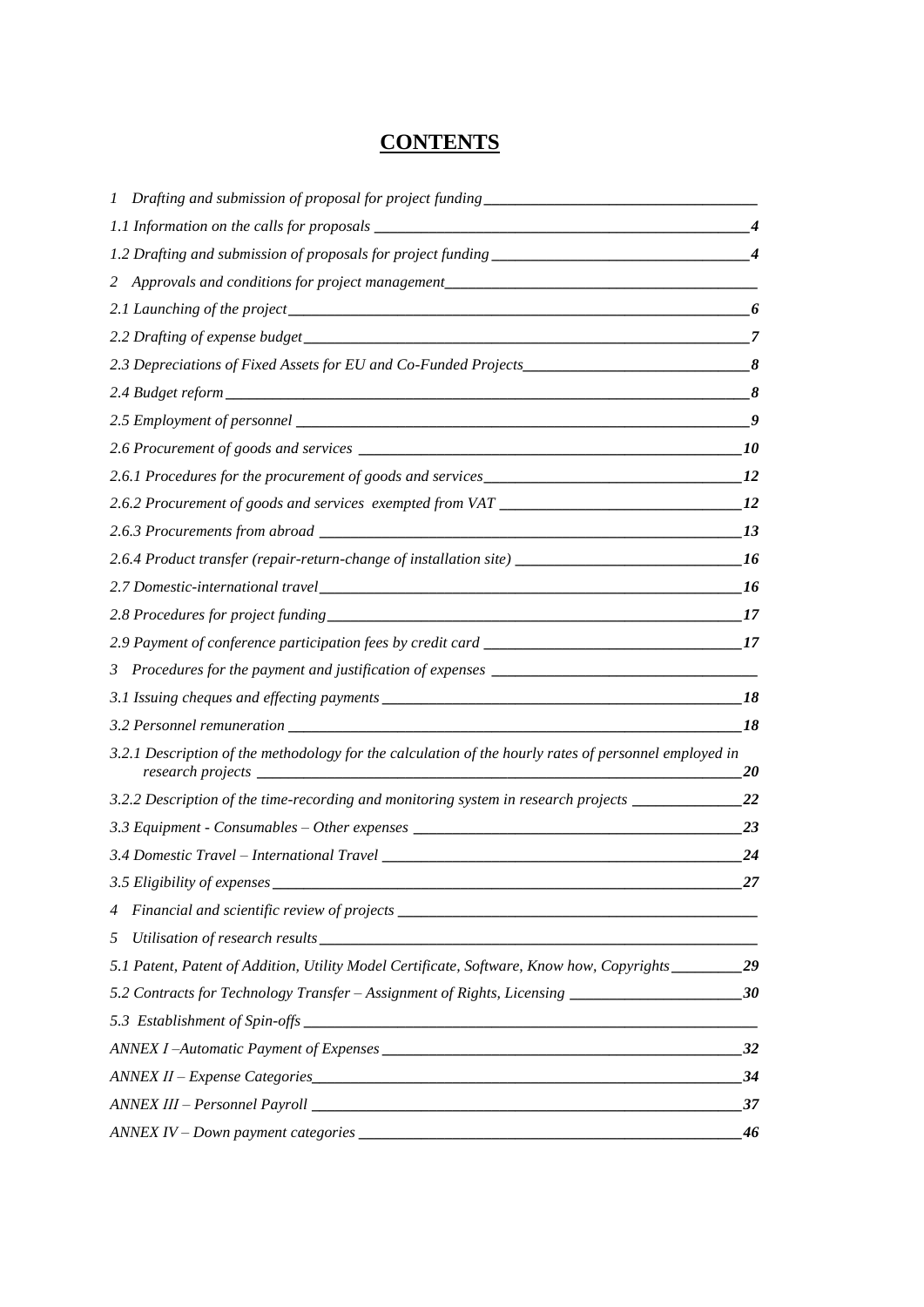#### **Introduction**

The management of funded projects in Greek universities is carried out through the Special Account for Research Funds (ELKE), which acts on behalf of the University and in accordance with the special institutional framework.

ELKE, legally obligated to draft an annual scientific and financial review and budget, collects and checks all submitted information on the scientific and financial progress of each funded project under its management; it then processes the information via a system of electronic monitoring of projects.

We should highlight the number, the significance, the type and the extense of the audits to which ELKE is subjected, in accordance with the current institutional framework, and the specific contractual obligations.

Therefore, audits are conducted by the following bodies:

- $\checkmark$  Institute of Certified Public Accountants (regular annual audit)
- $\checkmark$  Hellenic Court of Audit (extraordinary audit)
- $\checkmark$  Court of Audit of the European Union (extraordinary audit)
- General Secretariat of the European Commission (UCLAF) (extraordinary audit)
- $\checkmark$  Ministries of Education, Finance and the General Accounting Office (extraordinary audit)
- Financing Agencies (by project and by case)
- Also, essential and administrative audits may also be conducted by public finance employees in all programmes financed by European Union resources.
- $\checkmark$  Institute of Certified Public Accountants of Greece (regular annual audit)
- $\checkmark$  Court of Audit (extraordinary audit)
- $\checkmark$  European Court of Auditors (extraordinary audit)
- $\checkmark$  European Anti-Fraud Office OLAF (extraordinary audit)
- $\checkmark$  Ministries of Education, Finance, and the State General Accounting Office (extraordinary audit)
- $\checkmark$  Funding bodies (in specific projects and cases)
- Moreover, substantial and managing audit can be conducted by audit employees in all projects funded by European Union resources.

Consequently, all the above forces ELKE both to monitor the smooth progress of projects and to take necessary measures for their unimpeded operation, as well as the legal and efficient use of resources; it also has to control the legality and completeness of all the actions of the academic head of each project.

Below is a description of the processes, rules, obligations and roles regarding the administration and management of research projects, from the stage of proposal submission to the academic review of a project.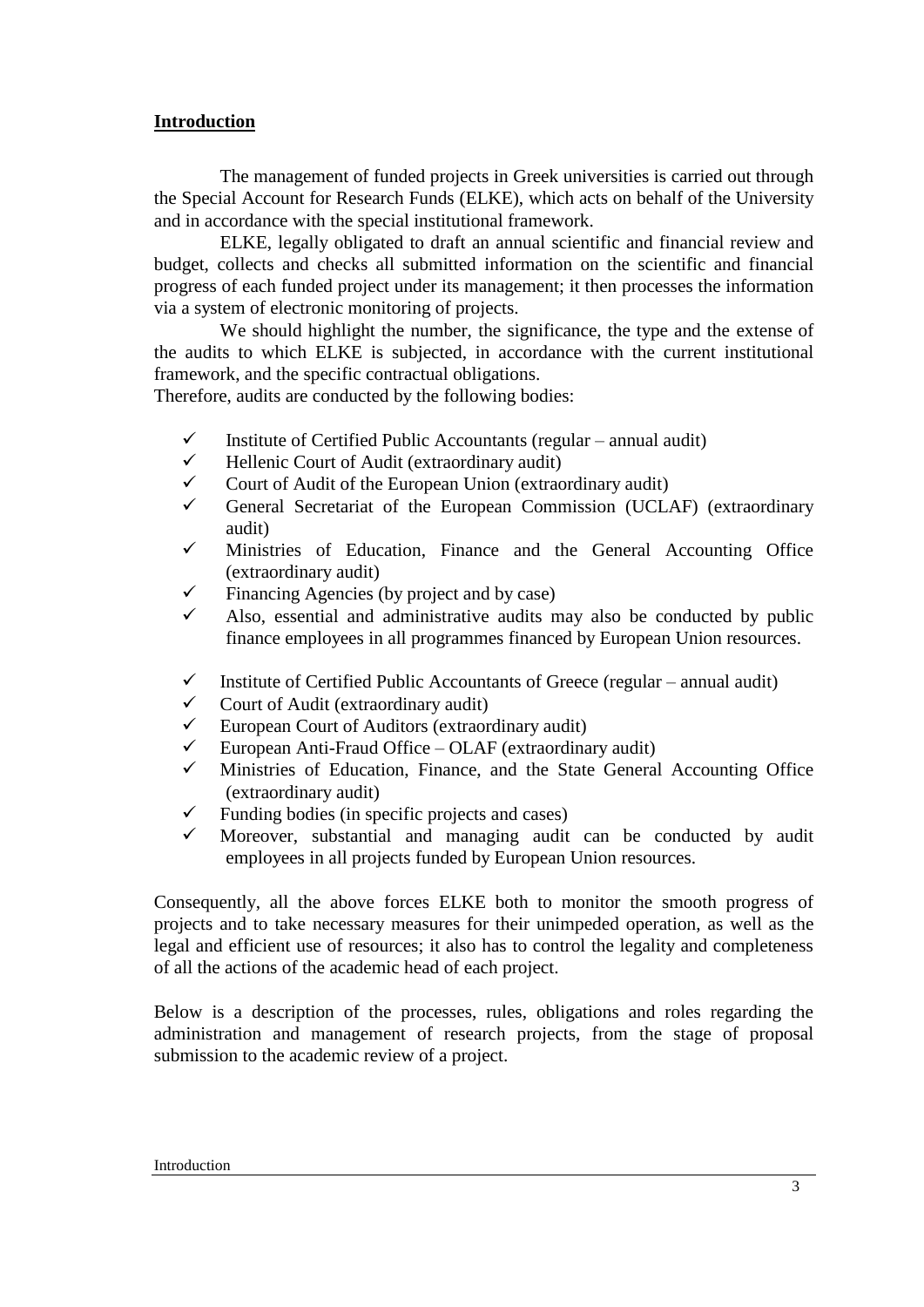#### **1 Drafting and submission of proposals for project funding**

#### <span id="page-3-0"></span>**1.1 Information on calls for proposals**

The first step of the Academic Head (AH) is to identify the suitable call for proposals. At this stage, all interested parties are advized to contact the Marketing-Planning & Development Department of the Secretariat, which provides all interested academics (Members of the Teaching and Research Staff - DEP) with information on the calls for proposals; at the same time, it provides technical support and relevant information material.

#### <span id="page-3-1"></span>**1.2 Drafting and submission of proposals for project funding**

The next step involves the drafting of the proposal. At this stage, the relevant instructions of the call should be strictly adhered to, and the special rules and procedures that are to be applied during the implementation phase, if the project is approved, should be taken into account.

- $\checkmark$  While drawing up the timetable, one must also take into account the time necessary for actions requiring approvals, such as the processes for staff selection, as well as any licenses that might be required for the use of property (even if it is state property).
- $\checkmark$  During the drafting of the budget, it is necessary to make exact calculations of the financial figures, such as the cost of a work unit (hourly, monthly, etc.) for each staff category, using real values without deviations.
- $\checkmark$  The funding timetable during the project must provide for the best possible coordination of the expected flow of funding and expenses. Any incorrect estimation, either in terms of the timetable or cost analysis, will later cause problems to the implementation of the project and, consequently, affect the credibility of the agency (AUTh). Delayed actions could possibly lead to an obligation to return funds with interest.
- $\checkmark$  One must not neglect to provide for the amount of the General Expenses or overheads (known as the deduction of ELKE), which is related to the indirect operating cost that the University has to bear for the implementation of programmes (administrative costs, use of facilities and equipment, water, lighting, heating, and cleaning costs). This cost must not be confused with the "secretarial support" of the project, which is a direct cost of the specific project and is included in the staff expenses of each project. Services provided by ELKE include consulting services for the project management, as well as inspection and monitoring services, and not secretarial support services for the projects. This is dictated by law and the rules of good management and administration, and involves the application of the principle of "non-identification of the inspector and the inspected".
- $\checkmark$  From this stage onwards, stakeholders should consider ways of utilizing the outcomes of the project; they should also consider the participation share of AUTh, especially when proposals involve multiple partners.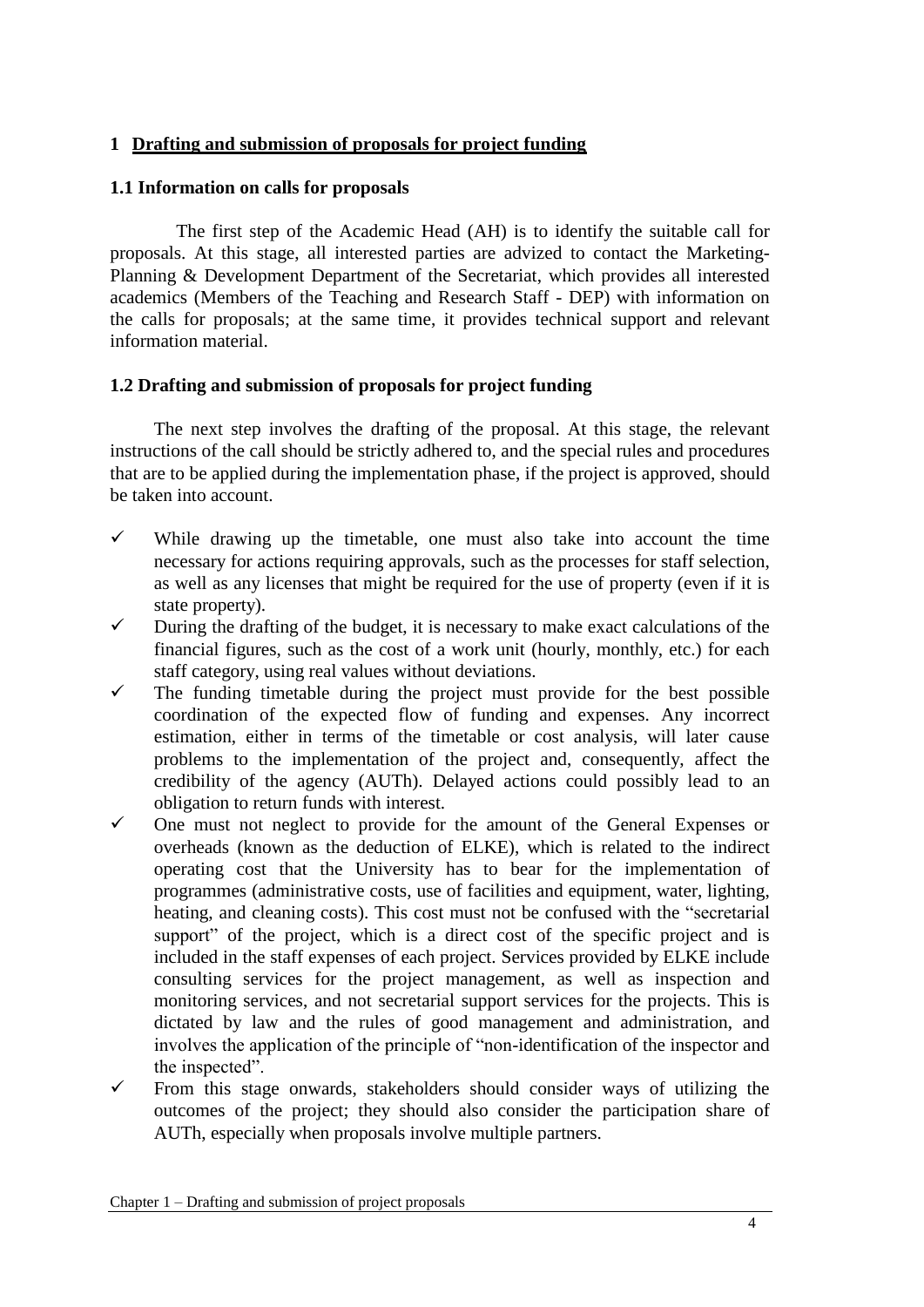$\checkmark$  A copy of the proposal must be submitted to ELKE; this copy will be a component of the "Administrative File" of the project, provided the project is approved. The proposal is accompanied by a D0 form ("Proposal Accompanying Document"), which states the key data of the proposal.

#### **Important Note**

Proposals must be submitted to the Secretariat at least **3 days** before the submission deadline, so that they are checked and all the necessary documents and signatures are collected from the competent department (Marketing-Planning & Development Department).

The failure to submit the proposal to the Secretariat on time could cause the rejection of the project by ELKE.

In the case of projects involving studies, opinions and, generally, the provision of scientific services, which are approved following bilateral negotiations between the AH and the Funding Body, the attributable VAT shall be imposed on the project capital (funding) on the basis of the provisions of the VAT code. This amount is not an expense and must be taken into account in the agreement regarding the amount of financing.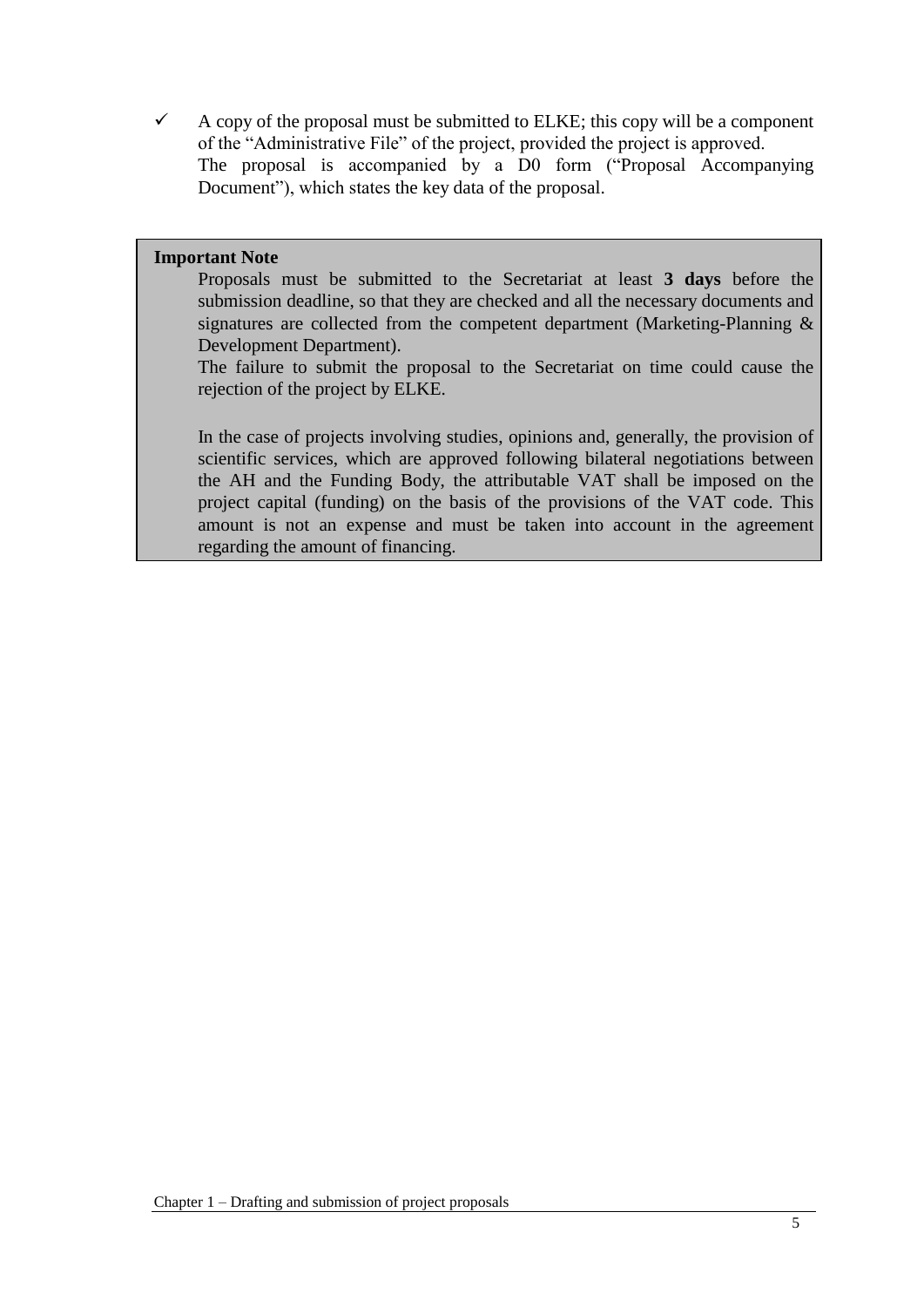# **2 Approvals and conditions for project management**

## <span id="page-5-0"></span>**2.1 Launching of the project**

The following are submitted to the ELKE secretariat:

- **The contract or decision (depending on the Body) of the Funding Body with AUTh (ELKE) for the implementation of the project.** The contract must at least mention the Academic Head (AH) of the project, the amount of funding (plus VAT when the project involves the rendering of services), the project duration, scope and deliverables. (Samples of contracts for project implementation are available at the ELKE Secretariat, for those cases where the standard contract text is not used by the Funding Body, such as the European Union, the NSRF, etc.)
- $\checkmark$  Copy of the project proposal. It is submitted in the form it was submitted to the Funding Body.
- **AH application for approval of the project management.** It is submitted together with a certificate (included in the form) by the Head of the Department where the AH is employed, which states that the project shall not hinder the educational work of the Department **(form D1)**.
- **Expense budget.** A detailed budget is submitted, divided into categories. For the proper inclusion of the various expenses in categories, consult the relevant list (Annex II) and the chapter titled "Drafting of the expense budget" (form D2).
- **Making up of the project team with the anticipated remunerations and terms of employment.** The capacity or activity of each member must be compatible with the role (specific employment) that s/he has undertaken in the project (name lists D5, D6 or D7).

The contracts of associates, which are signed by them and ELKE, are drafted on the basis of their employment applications.

 The employment of personnel on a subordinate employment relationship [Social Security Organisation (IKA)] requires a special call and selection process.

The above steps for the submission of documents and forms are approved by ELKE; projects and financial transactions start on condition of the completion of this process. Following this approval, each project receives an internal code that shall be used as a communication key between the AH and ELKE.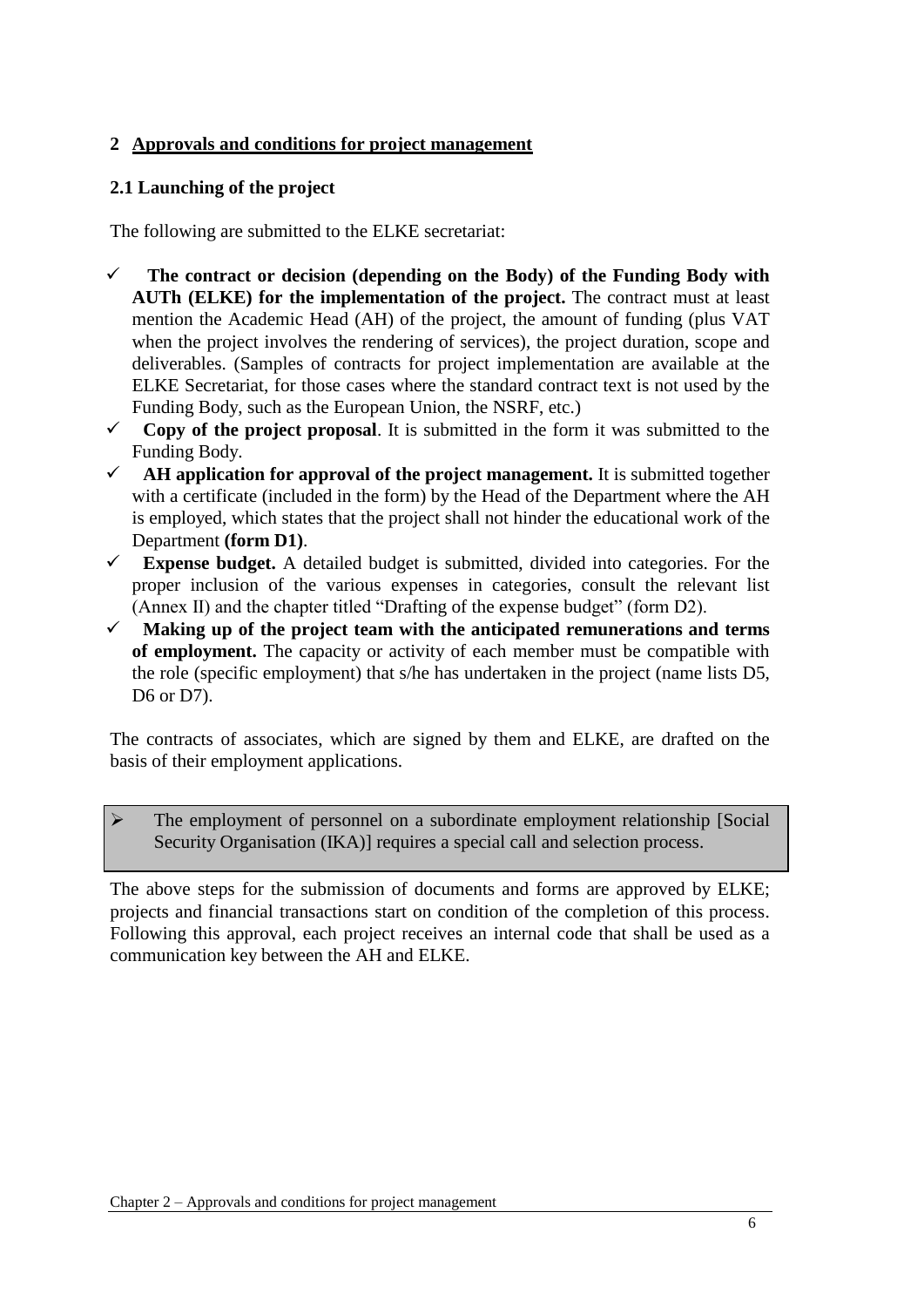#### <span id="page-6-0"></span>**2.2 Drafting the expense budget**

The overall budget of the project (form D2) is submitted to the ELKE Secretariat, in accordance with the funding contract or decision (taking into account any contractual obligations) as follows:

- $\checkmark$  **Remuneration of academics.** The total extra remuneration of academics participating in the programme is stated. The amount of this extra remuneration per month for each academic cannot exceed the total amount of the monthly gross salary of the President of the Hellenic Supreme Court of Civil and Penal Law (Areios Pagos). Moreover, additional remuneration from projects co-funded by the European Union or National Resources (National Strategic Reference Framework, Public Investment Programme) added to the regular remuneration should not exceed the gross monthly salary of a General Secretary at a Ministry. For all categories of personnel, their overall additional employment (additional to their full employment hours which is equivalent to an 8-hour shift) in European projects should not exceed 4 hours daily. In the case of NSRF cofunded projects, the overall additional monthly employment is determined on the basis of limits defined in the amendment of the Ministerial Decision for Management and Control Systems for NSRF co-funded projects (Greek Official Gazette 292B\_13/02/2013) and it cannot exceed 100% of their gross monthly remuneration.
- **These restrictions** apply to any additional remuneration received from all the projects where the academic participates.
- $\checkmark$  Remuneration of third parties through the award of a contract (project contract)**.** The budget states the total *gross amount of remuneration* (including VAT) that shall be paid out to those working for the project so that part of the project (contractual relationship) is implemented. The total remuneration of *students and researchers* paid by the project, as well as of *trainees,* provided that the project involves training, is included in the same category.

This category also includes the remuneration of employees in other State bodies; for this category of employees, prior to their employment, a certificate of their agency is demanded which shall state that they participate in the project additional to their normal working hours. For those who participate in projects co-funded by NSRF, a permit is requested by the internal council of the main body of their employment. More specifically, for Assistant Teaching Staff (ETEP and EEDIP), a certificate is demanded by the Chairperson of their Department.

- **Remuneration of third parties working on subordinate employment relationships** (fixed-term employment contract). The budget mentions the *total amount of gross remuneration together with employers' contributions* for those who are to be employed by means of an employment contract.
- $\checkmark$  Equipment (instruments and materials). The field is filled in with the total value of procurements for fixed equipment, instruments and, generally, nonconsumable materials that are to be purchased for the project needs.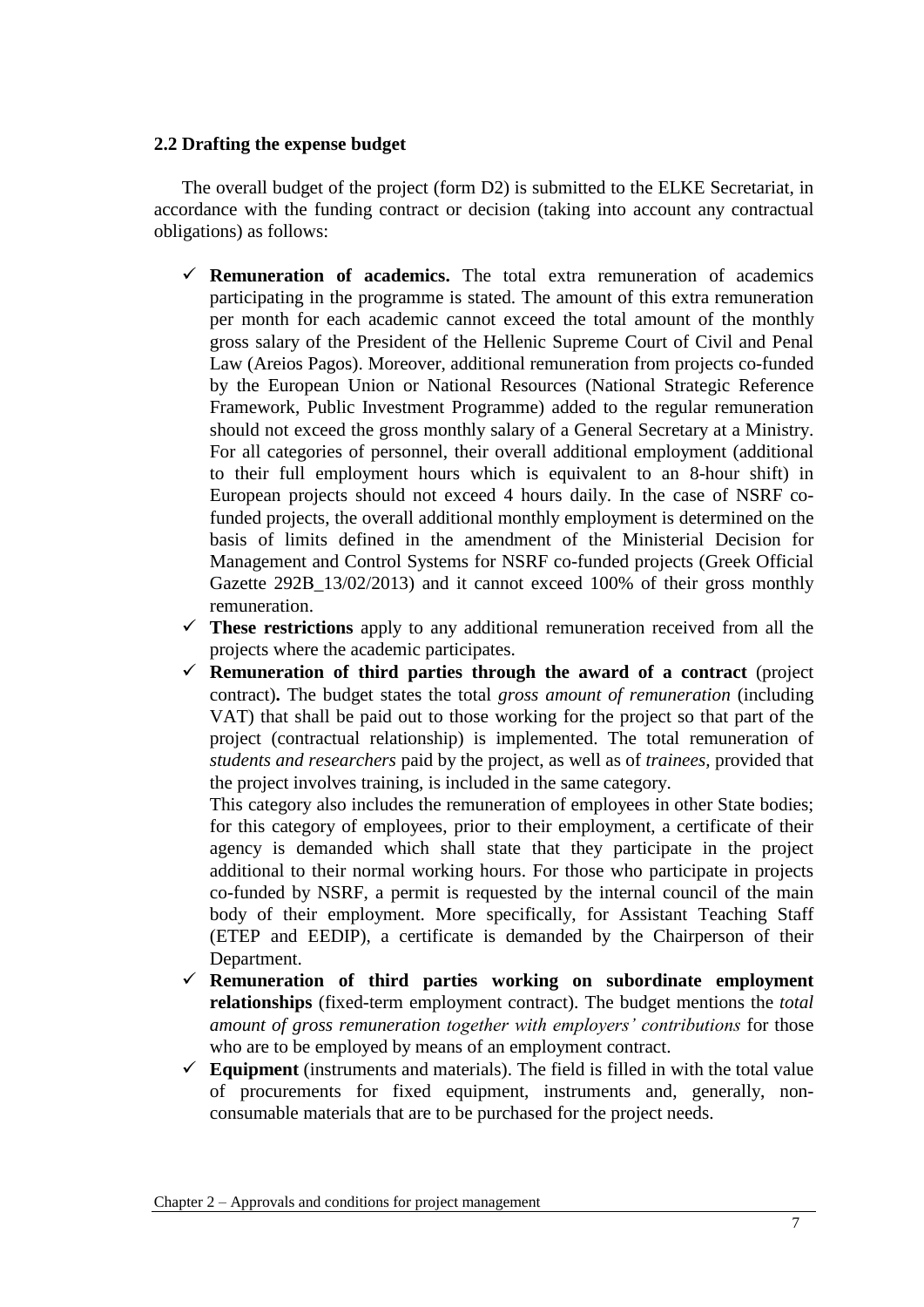- $\checkmark$  Consumables. The cell is filled in with the total value of consumable (shortlasting) materials required for the implementation of the project.
- **Domestic travel***.* The cell is filled in with the total cost of domestic travel expenses for the members of the project team.
- $\checkmark$  International travel. Applicants fill in the total cost of international travel expenses of the project team members abroad.
- $\checkmark$  Other expenses. Applicants must state the amount of expense for typing, photocopies, minor expenses, repairs, maintenance, books, printing and the execution of all types of tasks that are not covered by the above categories.
- General **expenses.** Applicants state the amount of the deduction (under article  $7$ of Ministerial Decision KA/679/96) for AUTh, which shall be calculated at 10% of the total project budget, unless otherwise stated by project management rules, in which case it shall be determined by ELKE.

# <span id="page-7-0"></span>**2.3 Depreciation of Fixed Assets for EU and Co-Funded Projects**

As of 1/1/2013, there is a one-off depreciation of the cost for the purchase of fixed assets, whose value is not more than  $\epsilon$ 1,500 (VAT excluded) in the fiscal period during which they were first used or put in operation.

For fixed assets other than the ones mentioned above, there is a straight-line depreciation within three years from their purchase; if they are purchased for the implementation of a state or EU funded research project of fixed duration, they are depreciated during the implementation of the research project and until its completion.

We should note here that for equipment purchased until  $31/12/2012$ , the new depreciation rates apply.

#### <span id="page-7-1"></span>**2.4 Budget reform**

If, during the project implementation, a need to change the amounts of the initial budget emerges, the budget can be reformed (form D2), following an approval by ELKE. In projects with relevant contractual obligations, any reform has to be approved by the Funding Body.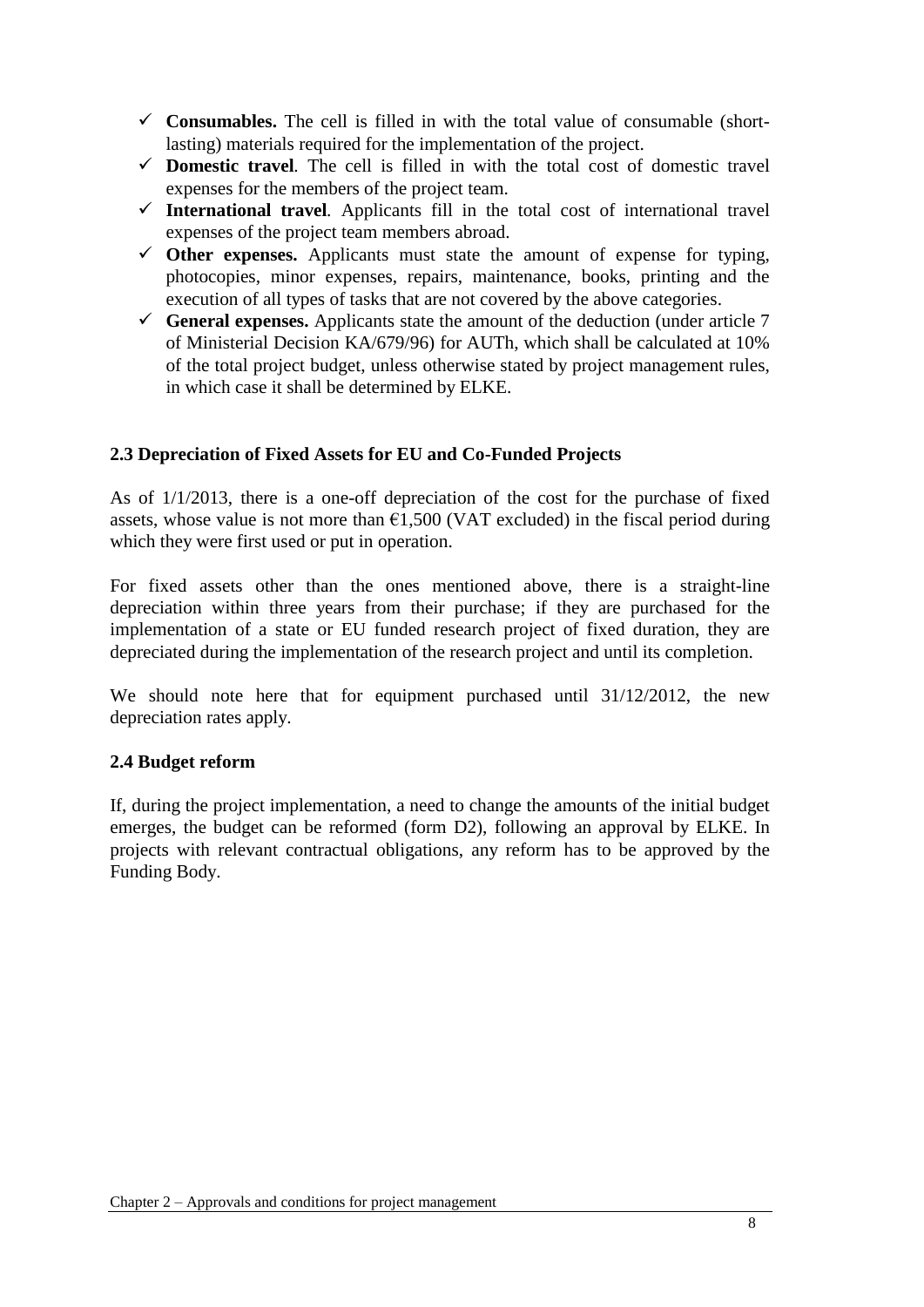#### <span id="page-8-0"></span>**2.5 Employment of personnel**

The AH shall fill in the printed application (forms D5, D6, D6a, or D7) for employment of personnel in the project, in which s/he shall state the names of all members of the team along with their *personal details, term of employment, compensation, the particular post of each employee, as well as the specific category for each of them.*

In the cases when a call for expressions of interest is needed so that new members are included in the research team, before forms D5, D6 and D7 are submitted, the procedure for the selection of new members must have been completed.

The procedure is the following:

- 1. An application is submitted to the Quality Assurance, Human Resources and Procurements Department (form D16). In the form, the AH mentions 3 DEP (teaching and research staff) members, EEDIP or ETEP (Assistant Teaching Staff) members.
- 2. The details of the application are checked (subject, budget, call demands) together with the technical sheet of the project.
- 3. The application is approved, and a call for expressions of interest is uploaded on ELKE AUTh website and the DIAVGEIA programme.
- 4. Proposals are submitted by interested parties in the specified time and place.
- 5. Submitted proposals are evaluated by a three-member Evaluation Committee based on the conditions of the call.
- 6. The evaluation report for the proposals is submitted by the AH of the project.
- 7. The evaluation report is approved and the decision for the approval of the evaluation results are uploaded on the DIAVGEIA programme.
- 8. The evaluation results are approved by the Funding Body if necessary.
- 9. New members are included in the project research team.
- $\triangleright$  Applications for the employment of all types of personnel (name lists) have to be submitted on time and at least 20 days before the employment period starts. Applications for employment of personnel cannot be approved when backdated, because they are against the provisions of article 7 par. 4 of Ministerial Decision ΚΑ 679/22.8.96
- $\triangleright$  The AH is held personally responsible for the accuracy and correctness of the personal details of those employed.

Categories of employed personnel:

- $\checkmark$  University personnel (form D5). The employment of University staff (DEP, EEDIP, ETEP, Administrative staff, etc.) is possible, provided the maximum limits for additional remuneration in the project are not exceeded. This form shall also state their gross monthly remuneration from their University job.
- **Non-university personnel***.* The employment of additional (non-university) personnel, scientific or other, is allowed for the implementation of a specific project, for which they are employed as follows: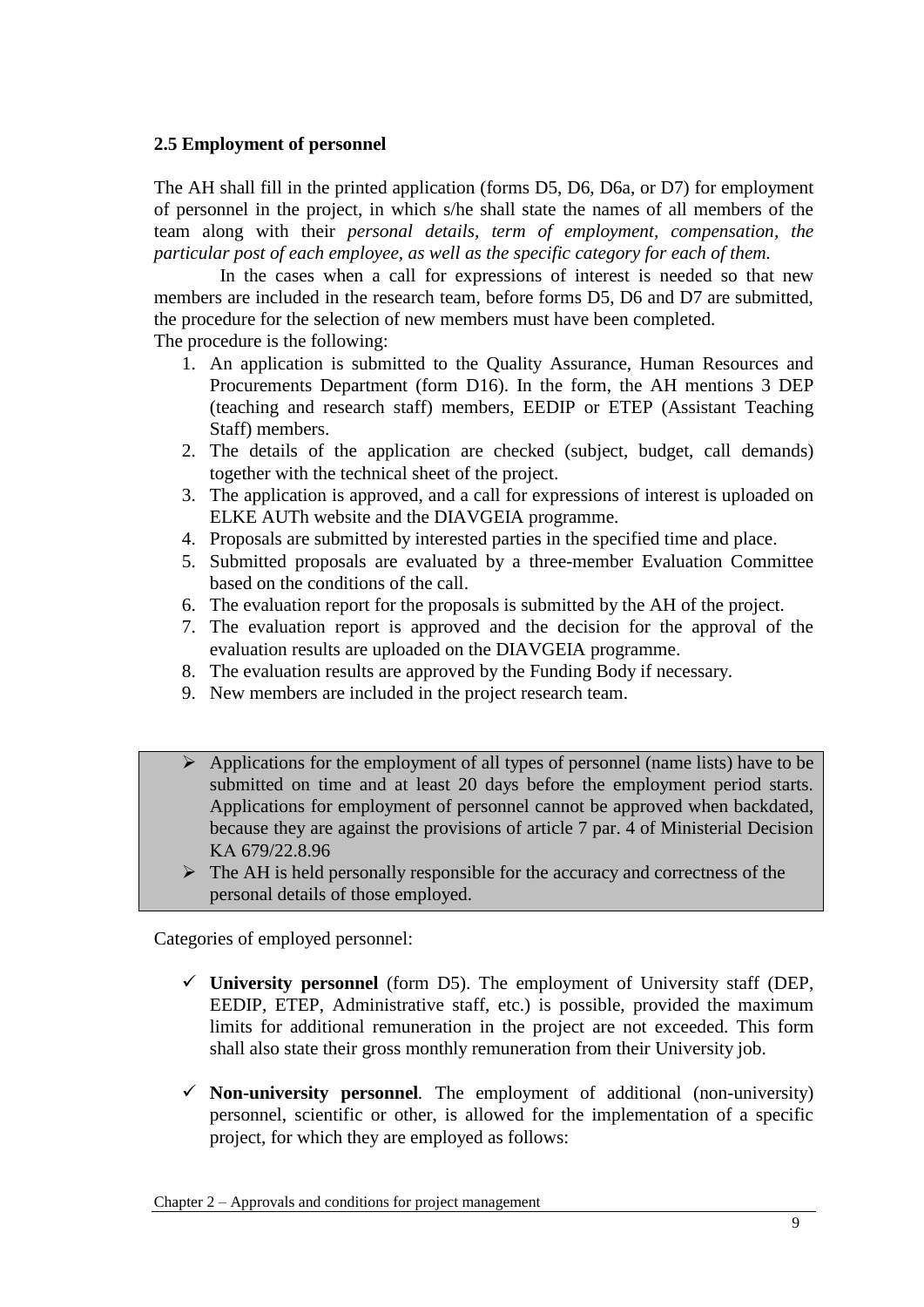#### *Project contract with a flat-rate payment* (form D6).

The relation with ELKE and the project is considered as a contracting and independent relationship, and the entity providing the service is bound by the obligations provided for by the law on "parties responsible for the mapping of transactions" (Hellenic Tax Code for Financial Transaction Mapping, VAT, business premises, insurance fund).

It is noted that a copy of the "business start-up certificate" issued by the revenue service to which the freelancer belongs must be submitted together with the D6 form.

*Retired Civil Servants, former academics, can be employed only through a project contract for projects managed by ELKE.* 

*In order for their remuneration to be paid, ELKE must have a declaration of employment from the competent Retirement Service.* 

*Their total remuneration (retirement and remuneration) are subject to the limitation of the maximum limit of the salary of a General Secretary in a Ministry. The amount does not include remuneration from any type of research and educational projects undertaken by ELKE, which are funded solely by international or private resources.* 

**For the personnel from other public bodies** form D6 is filled in and accompanied by a permit by the internal council of the body where they are regularly employed, which states that they are allowed to participate in the project.

 *Fixed-term private law contract (IDOX), which is governed by labour law* (from D7).

This is considered a subordinate relationship, and any type of employer contributions are included in the project budget.

#### **For IDOX, special emphasis should be given to the following**

- $\triangleright$  A cash balance is required, which shall suffice for the conclusion of the contract.
- $\triangleright$  The entire budgeted amount that shall be incurred by the project for the particular employee is stated (including employers' contributions).
- Upon signing the contract, employees must state their Social Security Number with IKA, their National Social Security Number (AMKA), and provide their full personal details.

For all categories of employees, in order for the payment cheque to be issued, the employee must have signed the contract.

Other categories of non-university staff employed in the projects include trainees in vocational training programmes and students, who shall be used for ancillary work. Their participation is subject to the provisions of the Ministry of Labour & Social Security and MD KA/679/96 respectively.

#### <span id="page-9-0"></span>**2.6 Procurements of goods and services**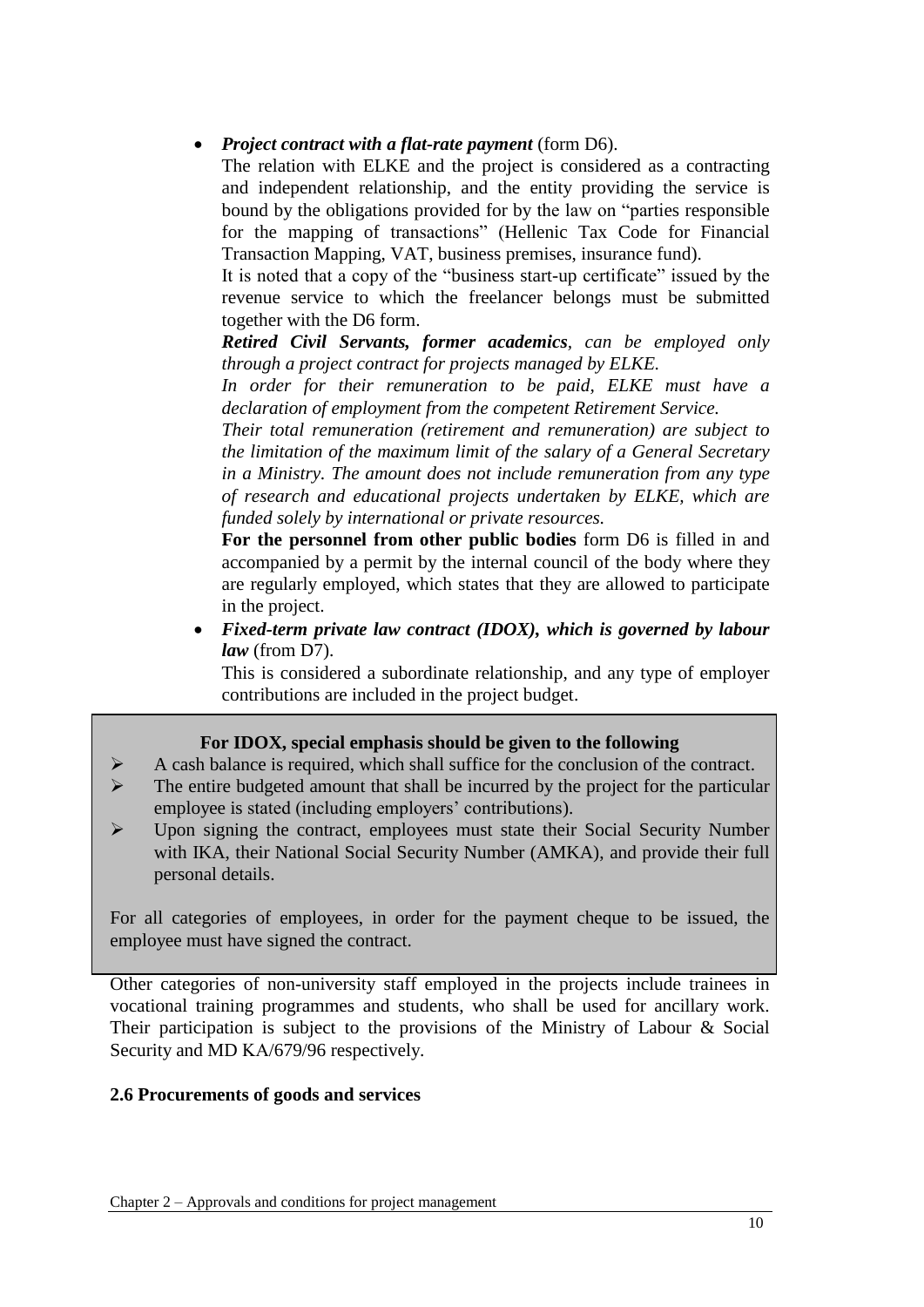- Procurements of goods and services **up to the amount of €5,869** (**excluding VAT**) per item are selected by the AH.
- Procurements of goods and services of **over €5,869 and up to the amount of €60,000 (excluding VAT)** per item take place following an informal public tender, whose call is uploaded on the Research Committee website.
- Procurements of **over €60,000 and up to €130,000 (excluding VAT)** are carried out through an informal public tender; the call is announced on the daily press and uploaded on the Research Committee website.
- Procurements of over **€130,000** (excluding VAT) are carried out through an International Tender Procedure.
- $\checkmark$  Specifically for the needs of projects funded by the National Strategic Reference Framework (NSRF), and depending on the contractual obligations of each particular project, the above are either procured through an informal tender procedure (following the above provisions) for amounts of up to **€60,000 (excluding VAT)**, through a regular open tender for procurements from **€60,001** to **€130,000 (excluding VAT)**, or through an international tender procedure for procurements of over **€130,000**.
- $\checkmark$  The above amounts are calculated on the basis of the operational needs of each project throughout its duration.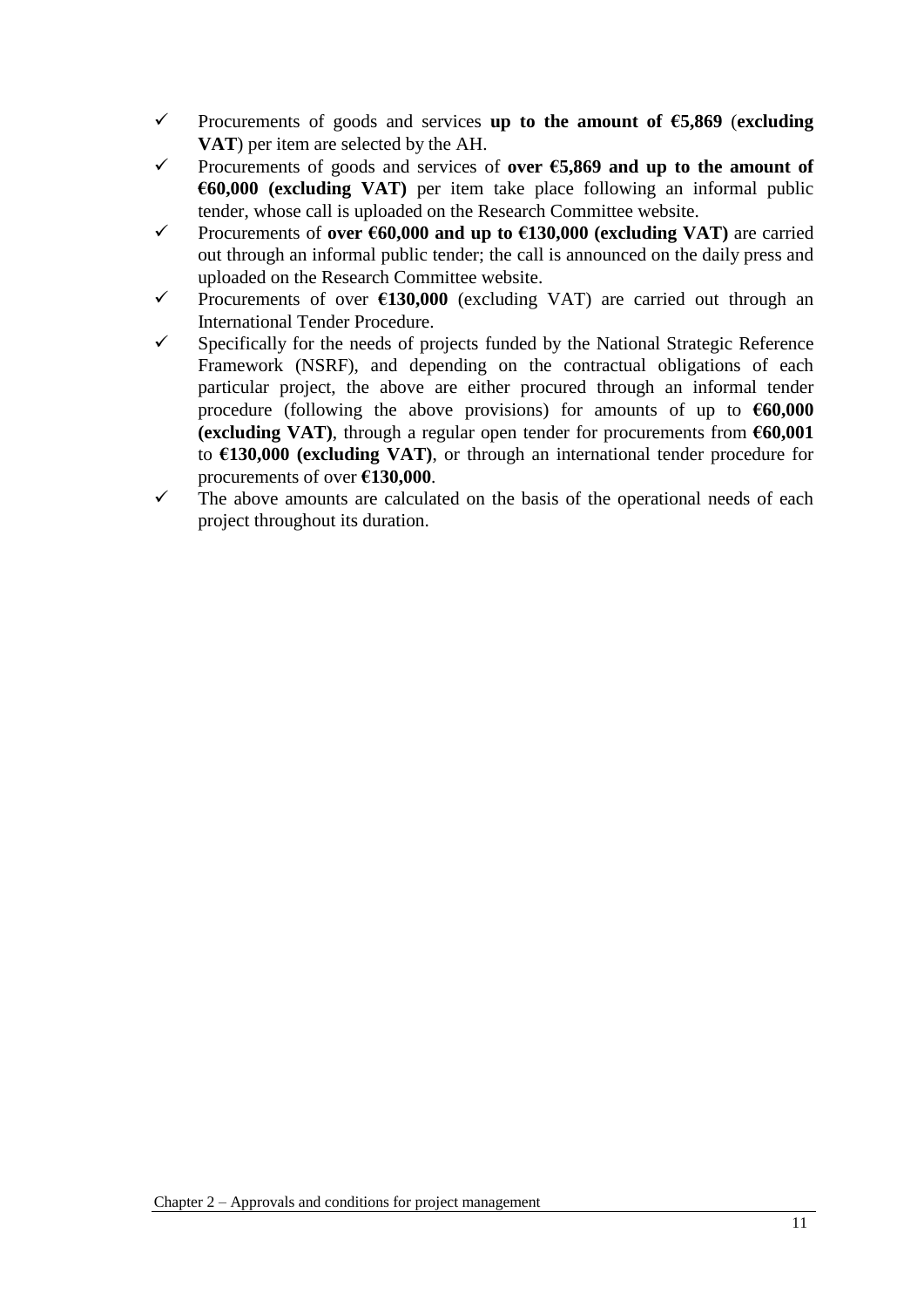#### <span id="page-11-0"></span>**2.6.1 Procurement Procedures**

Procurements of goods and services are governed by the Project Procurement Guide of AUTh ELKE.

**We should note that for services and works of over €2,500 (excluding VAT), a contract has to be signed. A similar obligation (signing of a contract) holds for catering expenses.** 

More specifically, for any service provided from abroad or for the purchase of software from abroad, a contract has to be signed for the provision of these services with a contractual value of less than **€**2,500.

To cover the operational needs of the Independent Authority for Public Contracts, in contracts of over **€**2,500, governed by law 4013/2011, art. 4, par. 3, which are signed after the law came into force, a deduction of 0.10% applies – calculated on the net value (excluding VAT) of the initial and any complementary contract withheld by ELKE during the first payment.

#### <span id="page-11-1"></span>**2.6.2 Procurements of goods and services exempted from VAT**

Pursuant to POL. 1128/97, certain Legal Entities (including universities), which sign contracts with the European Commission in order to implement research programmes, and are fully or partially funded by it, shall be entitled to VAT exemption.

Expenses that are exempted from VAT, under POL. 1128/97, depending on the percentage of their funding by the European Commission, are the following::

- $\checkmark$  Purchase of mechanical or other equipment
- $\checkmark$  Services relating to the installation of the above equipment
- $\checkmark$  Purchase of software.

#### *Supporting documents for VAT exemption*

The supporting documents for VAT exemption are the following:

- 1. Copy of the project contract without the technical specifications included in some annexes..
- 2. Translation of the contract into Greek (not certified) and without the technical specifications.
- 3. Certification for the accuracy and faithfulness of the contract translation (Form  $At4a$ ).
- 4. Application of the Academic Head of the Project for VAT exemption during the procurement of mechanical or other equipment or services, that are considered a Fundamental Condition for the project implementation. A separate exemption is provided for each Invoice (Form At4).
- 5. Certificate provided by the Academic Head of the Project concerning the necessity of the expense or the specific service in order for the project to be implemented (Form At4d).
- 6. For the purchase of equipment, the Academic Head provides a certificate for the installation of the equipment. We should note that for any transfer of the equipment or any change of the installation location, the AH must provide a dispatch note, and submit a written notice to inform the competent revenue office of the change of location. Failure to issue the dispatch note is considered a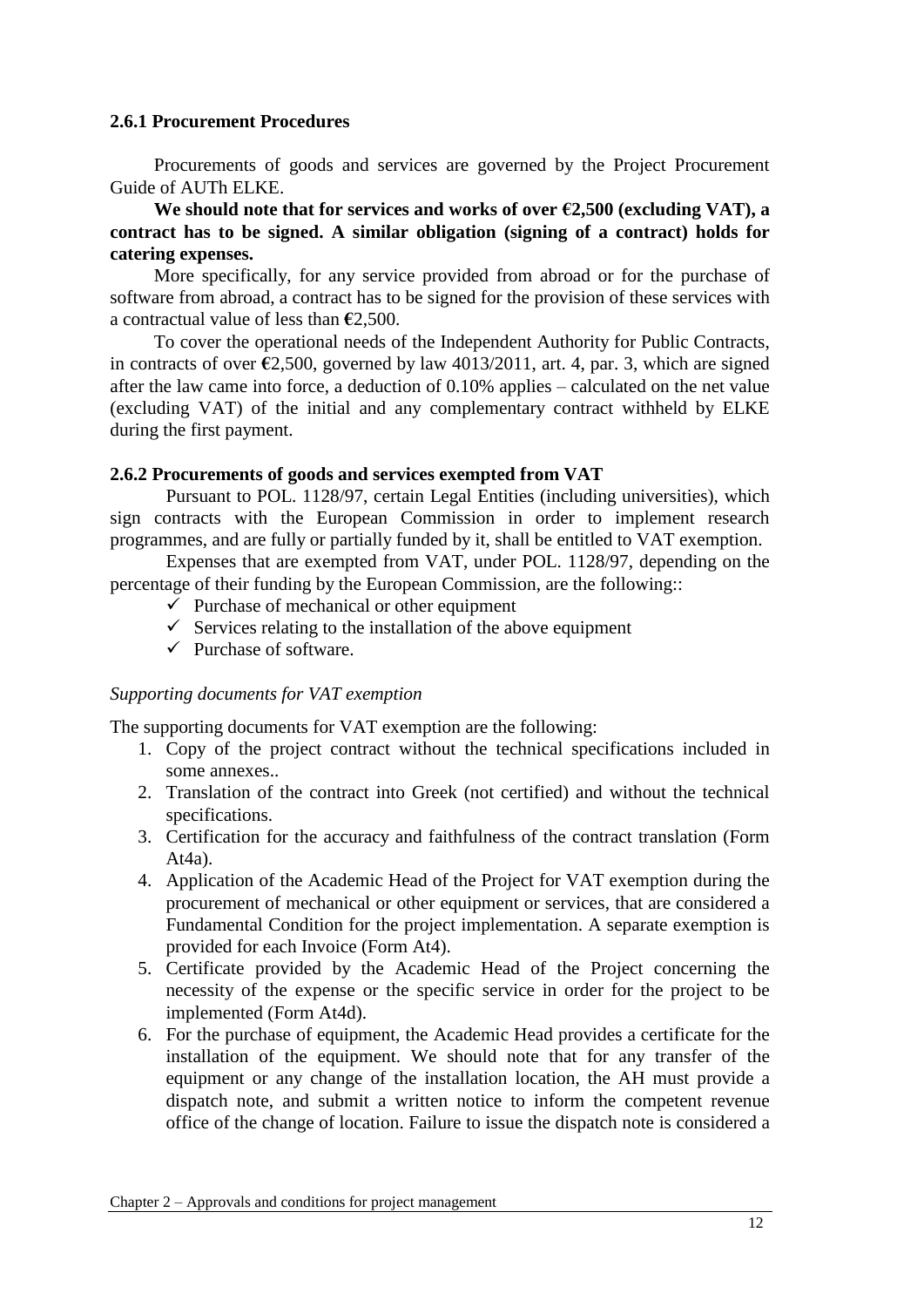tax offense under the Hellenic Tax Code for Financial Transaction Mapping (KFAS).

7. In case of domestic procurement, a pro-forma invoice has to be issued by the supplier, providing the following information: Trade name, Address, Tax Identification Number (TIN). The pro-forma invoice must provide a detailed description of the equipment or the service, as they will be mentioned in the invoice issued late, as well as the relevant value and VAT for which exemption is required.

Similarly, for a procurement from abroad, a pro-forma invoice is issued with the following information: Trade Name, Address, VAT Number.

8. The competent Public Revenue Office (DOY) could ask the AH to provide more information.

*Obligations of the AH following the issuance of the exemption certificate*

- 1. The invoice must be issued within 2 months of the issuance of the exemption certificate.
- 2. The AH must notify ELKE of the date the good starts to be used within 10 days from the date of use (Form At4g).
- 3. The invoice issued by the supplier must be submitted within 10 days from the date of issuance.

*Note: In cases where the supplier's head office is located in Greece or in a non-EU member state, the certificate of exemption from VAT shall be issued by the 4<sup>th</sup> DOY of Thessaloniki.*

*Especially in cases of equipment or software procurement from a supplier whose head office is located in a non-EU member state, the certificate of exemption from VAT issued by the competent DOY is forwarded by the service to the customs house where the customs clearance is to take place.*

*In the cases where the supplier's head office is in an EU member state (except for Greece), then the certificate is issued by ELKE.* 

#### <span id="page-12-0"></span>**2.6.3 Procurements from abroad**

Procurements from abroad are carried out through the mediation of the bank. The AH submits to the Secretariat the pro-forma invoices or the invoices of the supplying company, and at the same time s/he submits the corresponding down payment order. The pro-forma invoices must be issued in the name of ELKE, while also stating (in brackets) the full name of the AH. For intra-Community procurements (purchases from EU member states), the details of ELKE are the following:

> **Eidikos Logariasmos Erevnas A.P.TH V.A.T. : EL090049627 Ktirio KE.D.E.A- 3is Septemvriou - Panepistimioupoli GR 54636 Thessaloniki**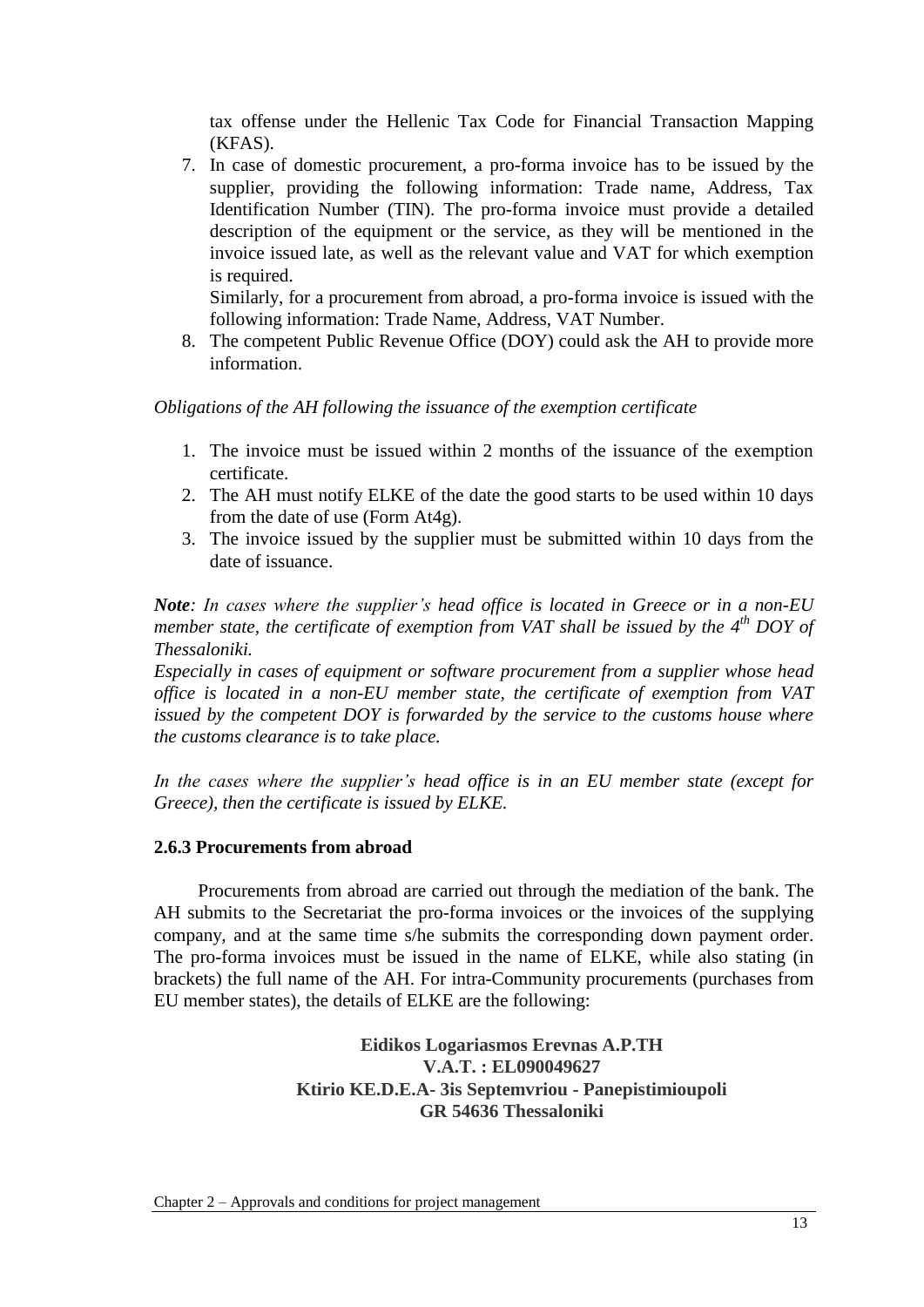In the event of supplies from abroad, the corresponding amount, the VAT expense and any other expenses must be calculated and set aside from the relevant budget category.

#### *Concerning imports of goods from abroad, the following is clarified:*

*Imports of goods are divided into imports from countries of the European Union (intra-Community acquisitions) and imports from third countries. During the import process, the Academic Head must fulfil the obligations that have been instituted for each given case.*

*For transactions with foreign countries, the document issued by the supplier is the invoice which states the net value without VAT. Given that the VAT in these cases is calculated and due in the recipient's state, in this case Greece, ELKE is responsible for paying the VAT for the invoices every month with the submission of the periodic VAT statement. The specific VAT is paid by the project cash flow.*

*It is noted that all the above pertain only to the projects with the tax distinction "Subsidy/Funding" or "Rendering of Services"..*

#### **Import from Third Countries (Customs Clearance Procedure)**

#### *Customs clearance must take place in the Greek state in the event of any arrival of goods from third countries (non-EU member states).*

- In the event of arrivals by post, there is a competent customs clearance service for postal arrivals, which opens the parcels and clears them before they reach the recipient. In some cases (especially where small parcels are concerned), the postal service does not know that the specific parcel involves the import of a product from a third country, and does not proceed to its clearance. In this case, the importer/recipient (AH) shall be obligated to return the parcel to the post office from where it was received, and point out that it is an imported good, in order for customs clearance to proceed (**attention: a necessary condition in these cases is that the parcels are not opened by recipients**).
- When goods are not cleared, the following procedure is followed: a) If goods arrive by train, customs clearance shall take place at the  $3<sup>rd</sup>$

Customs House. b) If goods arrive by aeroplane, customs clearance shall take place at the  $5<sup>th</sup>$ Customs House.

c) If goods arrive by ship/road transport, customs clearance shall take place at the 1<sup>st</sup> Customs House.

In all of the above cases, the parcel must not be opened by the recipient before reaching the customs house.

- In order for the customs authorities to clear the goods, an invoice must be included in the parcel. If the invoice arrives before the dispatch of the goods, the said invoice must be produced and presented to the Customs Authorities.
- A customs clearance application (a form of the customs house that is provided by the customs broker) is required for the  $3<sup>rd</sup>$  Customs House.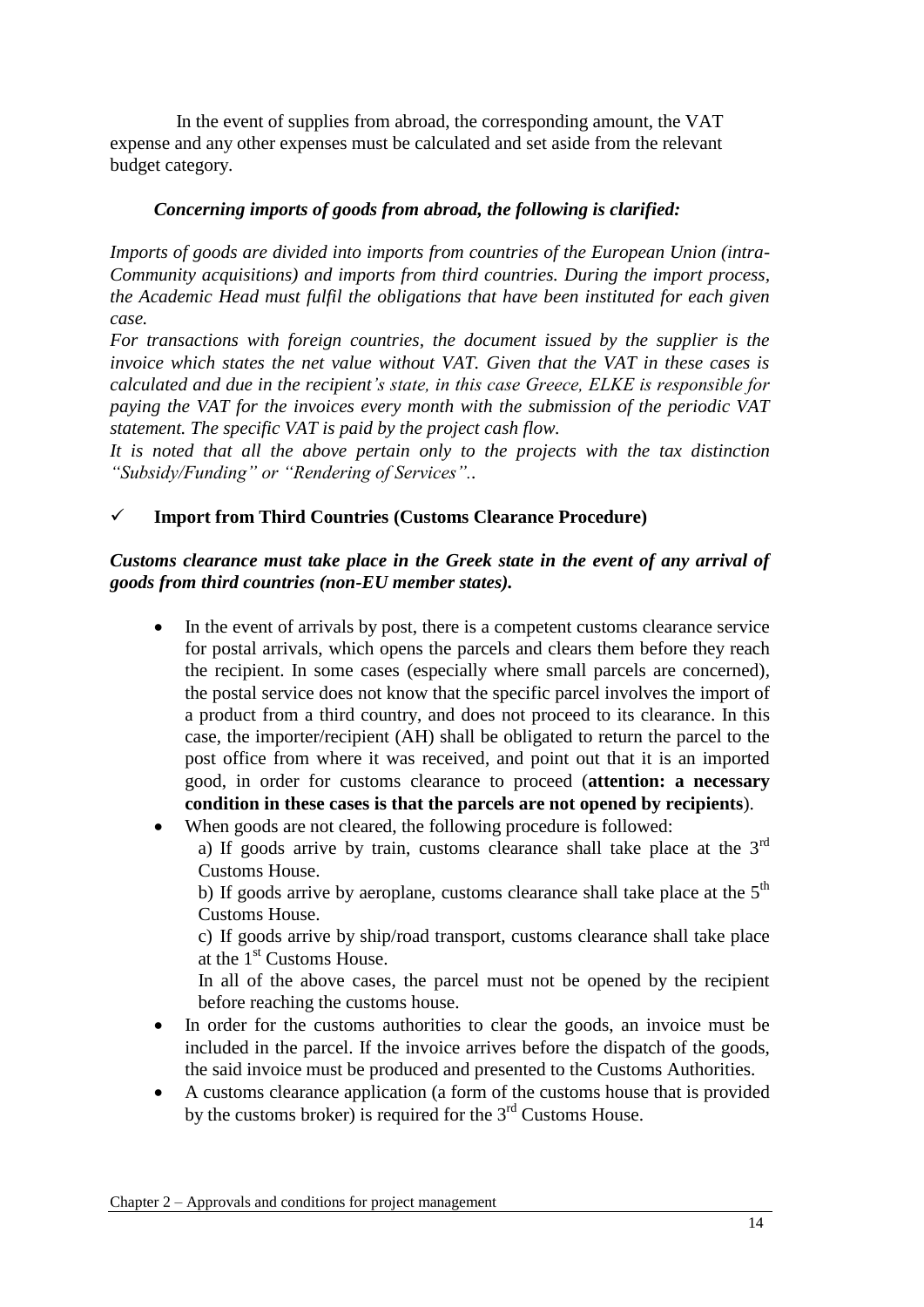- When the AH submits the invoices to ELKE, they must also submit the customs declarations of either the post office or customs house.
- The customs clearance invoice has to state the same amount with the proforma invoice and, most importantly, the same amount with the one stated in the customs declaration.

# **PROCEDURE FOR THE PAYMENT AND JUSTIFICATION OF IMPORTS**

(from EU and third countries)

#### **For the payment of the expense:**

- The form (O1) "Down Payment Order" is filled in;
- The available document is attached INVOICE or PRO-FORMA INVOICE with a description of the items in Greek (by the AH);
- A transport document certifying the receipt date is submitted;
- The Table of Data for acquisitions from abroad is attached (form O13) only in case an Invoice is submitted.

#### **For the justification of the expense:**

In case the initial document was a PRO-FORMA INVOICE:

- Form "Advance Payment" (O2) is filled in;
- The Table of Data for acquisitions from abroad (form O13) is attached;
- The original document Invoice is attached;
- A transport document certifying the receipt date is submitted.

#### **For the simultaneous payment and justification of customs-clearance expenses (only in the event of imports from countries outside the EU – third countries)**

- The form "Payment Order Receipt of Materials  $\&$  Services" (O5) is filled in, together with form O12 "Table of other expenses";
- The customs clearance supporting documents (e.g. the custom broker's service invoice, customs declaration, etc.) should be attached, whether paid or not.

#### **Withholding tax for services provided outside the country**

Services rendered abroad shall be subject to a 20% withholding tax. Natural persons that provide services (of any nature) abroad and have transactions with ELKE are exempted from this withholding tax.

Foreign Legal Entities are exempted from withholding tax for the services they render only if they come under a similar transnational agreement for the avoidance of double taxation by means of a relevant certificate issued by the competent revenue service of ELKE.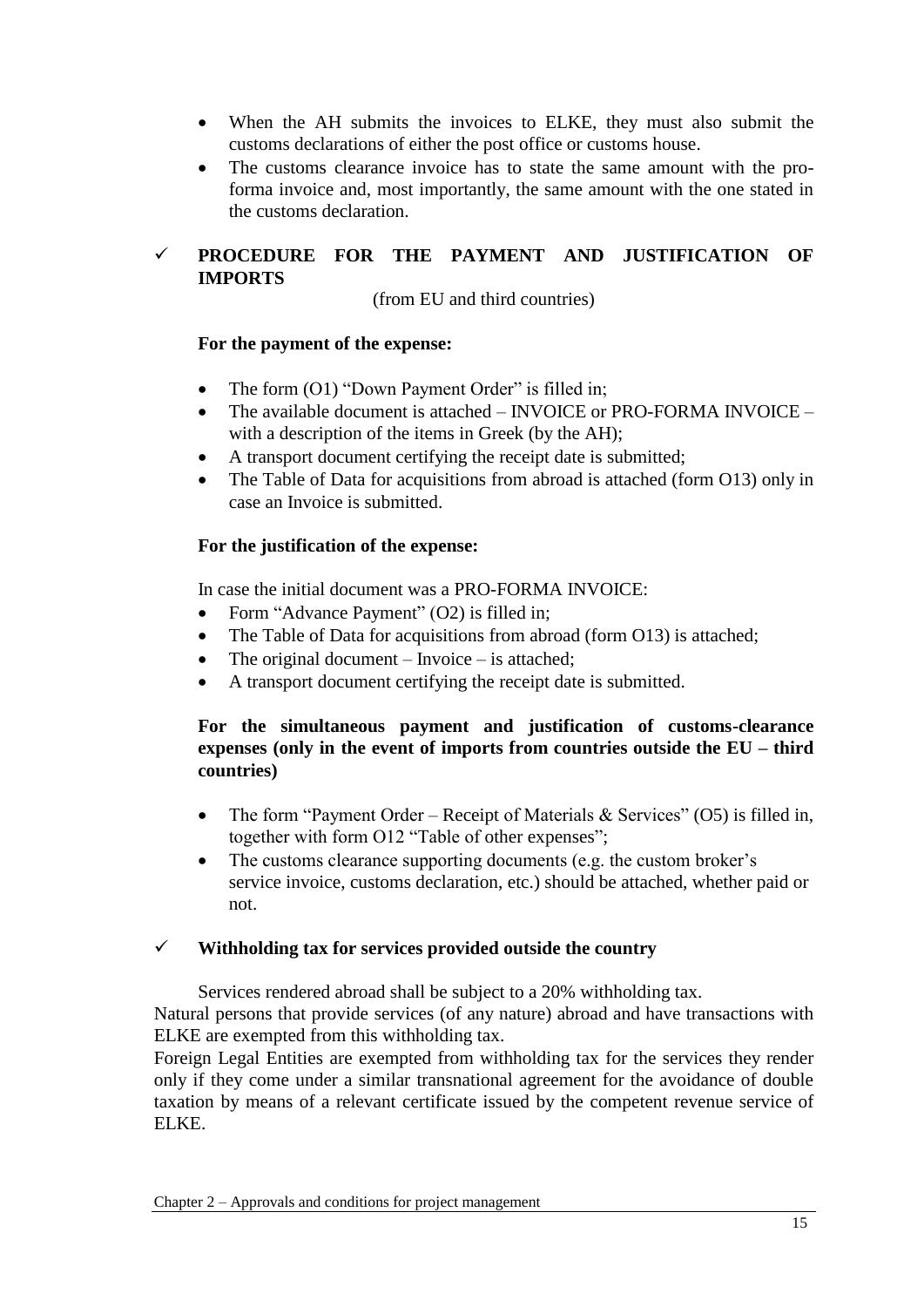The supporting documents required for exemption from withholding tax are the following:

- Services contract concluded with the supplier regardless of amount;
- Certificate of supplier"s residence for tax purposes by the competent revenue authority of his/her country;
- A translated copy of the service invoice;
- A translated copy of the above contract with the supplier.

The Department of Financial Transactions is responsible for the submission of supporting documents to the  $10<sup>th</sup>$  Revenue Office of Thessaloniki, with the tax exemption application attached for the avoidance of double taxation.

#### **Note:**

**The purchase of software is considered a service regardless of the method of acquisition. The purchase of satellite images in electronic format, website design and the renting of premises from abroad are also considered services.**

#### **Intra-Community acquisitions**

Customs clearance is not required for the procurement of goods and services from EU member states. Any other documents issued by the foreign firm regarding the intra-Community acquisition must be submitted to ELKE together with the invoices. (PACKING LIST, shipping documents, etc.), and form O13 fully completed.

#### **Important Note!**

In all cases of invoice receipt from EU member states, the VAT number of both supplier and customer must be stated.

|  |  |  |  |  |  |  |  | Foreign invoices have to state the details of ELKE AUTh and its VAT number. |
|--|--|--|--|--|--|--|--|-----------------------------------------------------------------------------|
|--|--|--|--|--|--|--|--|-----------------------------------------------------------------------------|

Equipment is kept in the installation area that has been declared by the AH in form O10. After completion of the project, the equipment remains in the same installation area. ELKE may use this equipment, depending on its contractual obligations, for its own purposes through a special decision.

#### <span id="page-15-0"></span>**2.6.4 Transfer of products (repair-return-change of installation site)**

Before each transfer of products for purposes of repair, return or change of installation site, the Academic Head must request the issuance of a dispatch note, which shall accompany the products. The issuance of the dispatch note must precede the issuance of the credit invoice or repair invoice.

#### <span id="page-15-1"></span>**2.7 Domestic – International Travel**

Members of the project team may travel for the needs of the project, given there is a provision for the relevant expense in the budget. As regards individuals participating in the project as temporary associates who do not receive a compensation but have to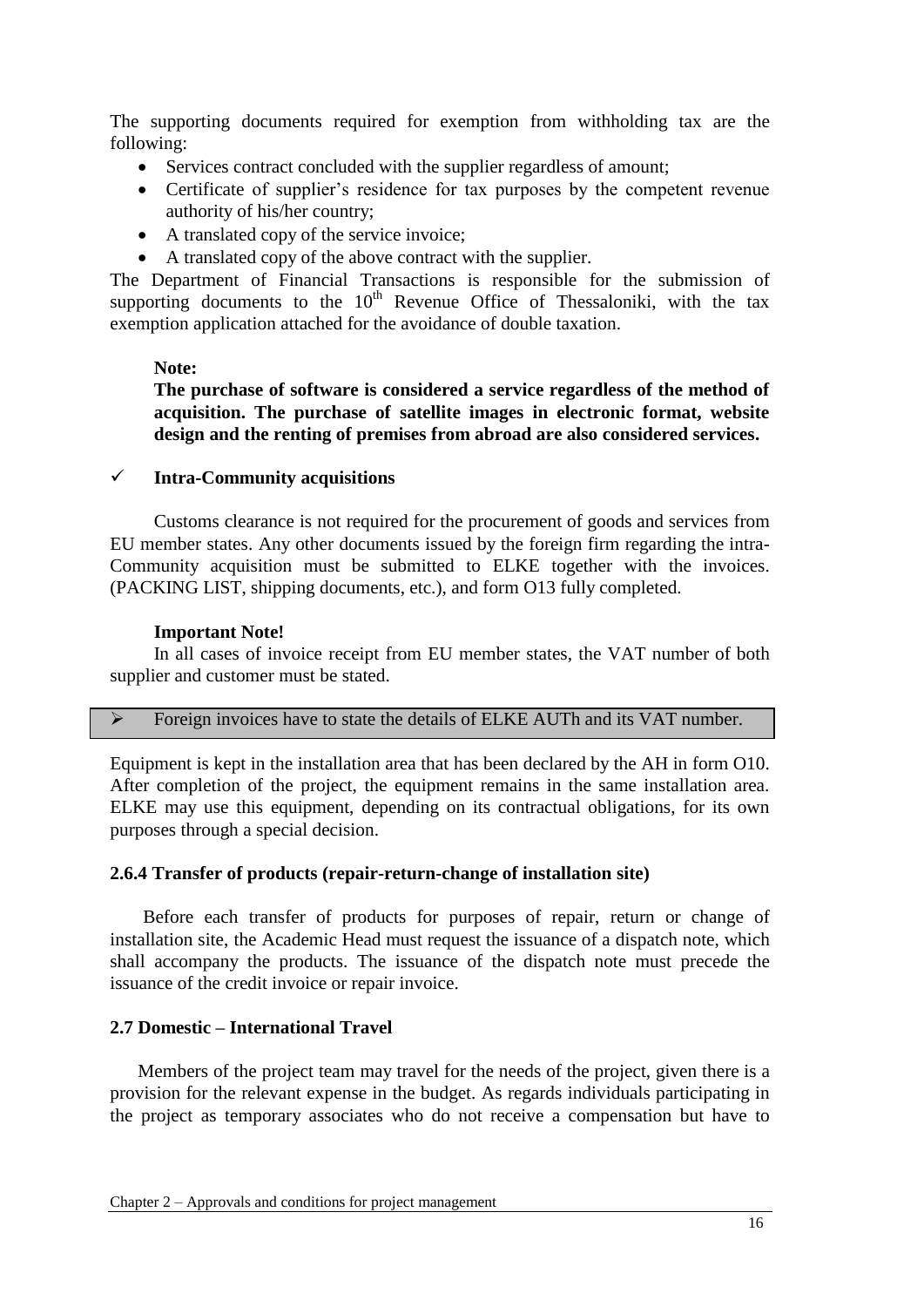travel for the project, an approval by ELKE is required with the submission of a name list of project associates (form D5 or D6). Travel expenses include the following:

- The cost of all types of *tickets;*
- The *mileage allowance*, for domestic travel by car (ELKE sets the amount each year);
- The *per diem allowance* for the days of absence, including the days of travel (ELKE sets the amount each year);
- The *cost of conference registration*, provided that the trip is made for this purpose;
- The cost of hotel accommodation.
- **Important Note!** For travel of AUTh personnel, other than academic staff (DEP), an approval of the trip by the Head of the employee"s Service is required.
- Travel expenses for the use of alternative routes for destinations that one can reach via tolls, when these are not accompanied by supporting documents (hotel invoices, tickets, toll receipts, etc.), are not eligible. In order to calculate the mileage allowance, the shortest route (toll route – alternative route) is taken into account.
- For foreign invoices issued in a currency other than the euro, in order to make the currency conversion, the exchange rate of the invoice date is used.

#### <span id="page-16-0"></span>**2.8 Project Funding procedures**

These procedures are set in the contract signed with the funding body. The project capital is deposited by the funding body into ELKE"s bank account and is disbursed in accordance with the procedures herein.

#### <span id="page-16-1"></span>**2.9 Payment of conference participation fees by credit card**

Within the context of conference management, when the organizers are members of AUTh faculty (DEP), ELKE allows for the payment of conference participation fees by credit card. In order to make use of the above service, you are kindly requested to submit a written application to the ELKE Department of Administrative Transactions.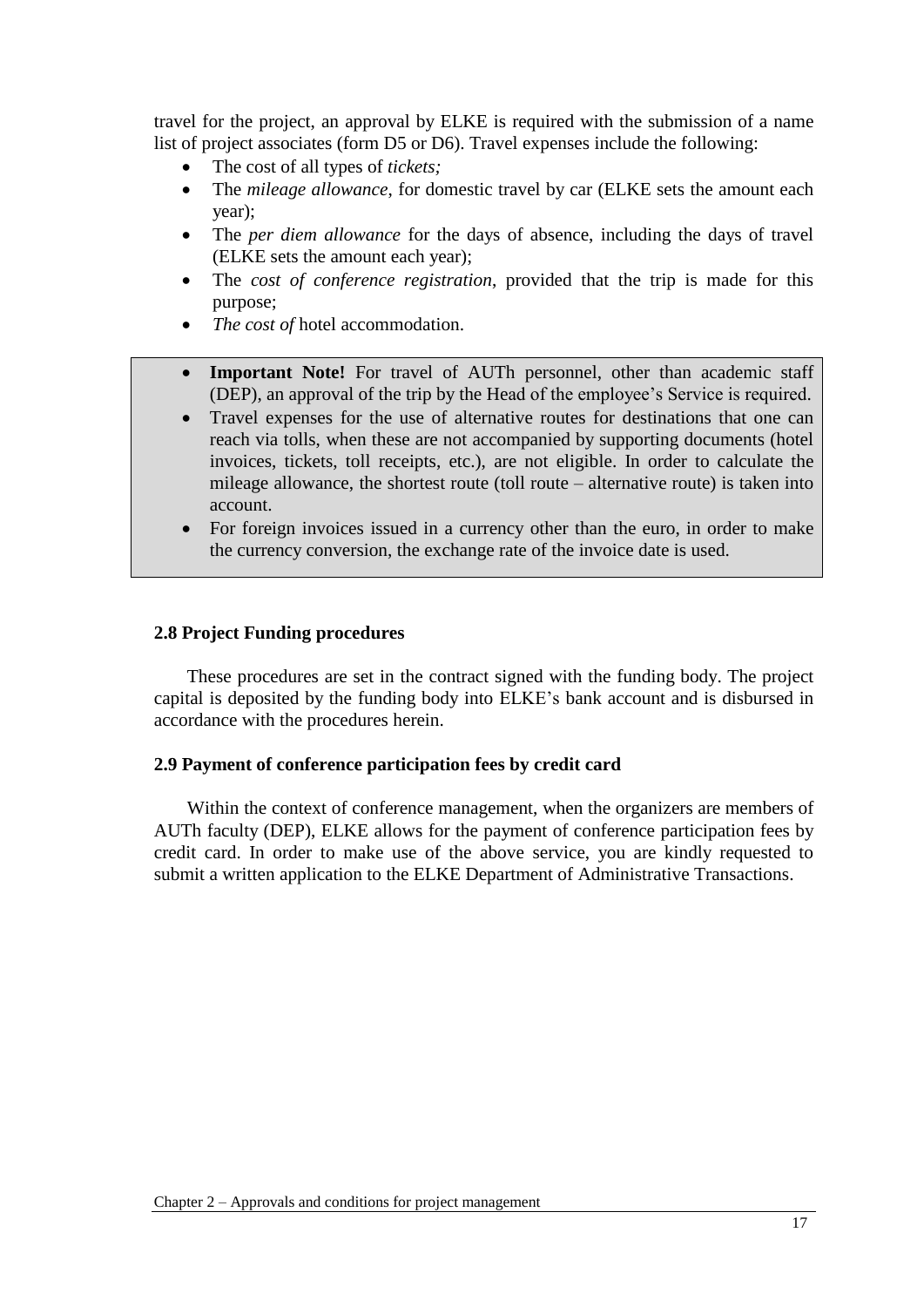#### **3 Procedures for payment and justification of expenses**

#### <span id="page-17-0"></span>**3.1 Issuing cheques and effecting payments**

For each of the following cases, the withdrawal of money from the account for the payment of expenses can be effected following the submission of the **down payment order** (form O1) or **payment order** (forms O4, O5, O6), filled in and signed by the AH of the project, along *with the attachments.* The payment of expenses is effected through the issuance of cross cheques to the beneficiaries of the expense or by means of bank transfer to bank accounts. Cheques may be collected by the beneficiaries themselves, the AH of the project or by the person appointed by the AH of the project, without however transferring the responsibility of the AH to the said individual.

The bank cross cheque or the bank transfer to accounts is issued or effected by ELKE, provided that the budget has been approved, and the funds of the project have been deposited with the bank.

All supporting documentation (invoices, payroll lists), are stamped by the AH prior to their submission, for projects where this is required (NSRF, European projects), in accordance with the instructions of ELKE. The stamp for each project will be issued by the Department of Financial Transactions.

- $\triangleright$  As regards multi-partner projects coordinated by AUTh, the AH must submit a payment order for an associate agency (form O3), on the basis of which the money transfer to the respective partner shall be effected in a reasonable time frame (not longer than 30 days from the date of arrival of the funds at AUTh).
- $\triangleright$  For National bodies, together with the payment order, an invoice of the Associate Agency must be submitted.

#### <span id="page-17-1"></span>**3.2 Personnel remuneration**

For each category of personnel remunerated by the project, the following must be submitted:

- **Payment-remuneration order (form Ο4),** filled in and signed by the AH in the corresponding category with the *total gross amount of remuneration, as it shall arise after adding the amounts in the column "amount entitled to" in the attached summary statement.* In the event of remuneration *in a subordinate employment relationship, the employers' contributions are also added*.
- $\checkmark$  The summary statement (forms O7, O8, O9) of the respective personnel category, filled in and signed by the AH. *The summary statement constitutes an integral part of the payment order.* For NSRF and European projects, forms are filled in electronically, through the system for the statement and control of personnel employment term. The Secretariat issues cheques in the names of the beneficiaries or effects bank transfers for the net amounts of their remuneration; in cases of remuneration paid to third parties, the corresponding VAT is added. The amounts from the withholding income tax and insurance contributions,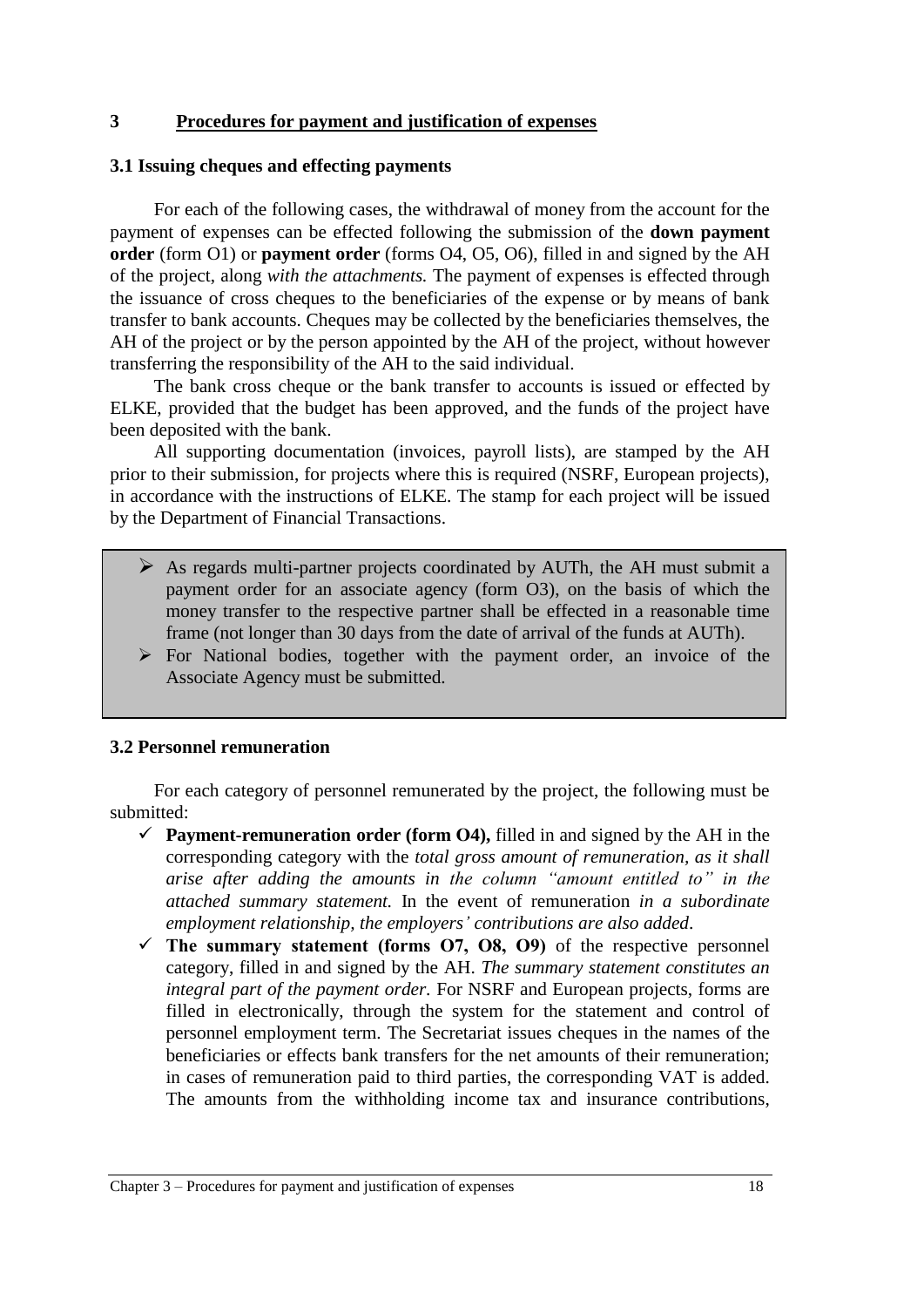wherever applicable, are deducted and paid to the revenue office and insurance organizations on the responsibility of ELKE.

 $\checkmark$  The monthly time sheets as required by the Funding Body.

 A necessary condition for the payment of a remuneration is that a contract has been signed with the employee.

#### *Note*

- 1. The fees of academics, as well as the amounts to which they are entitled, are transferred to their personal bank accounts in accordance with the procedure described in annex I of the guide for the management of projects (GMP)
- 2. Payment orders and summary statements for the employees with an **employment contract** must be submitted by the 20<sup>th</sup> of the month stated in the summary report.

#### **The justification of remuneration for all categories is effected by:**

- $\checkmark$  **Payroll lists** issued by the secretariat and signed by the beneficiaries when they receive their cheque;
- **Service Invoices** of employees, for the category "third party remuneration through the award of a contract".

#### **Note**

For cheques to be received or bank transfers to be effected, the service invoice must be submitted.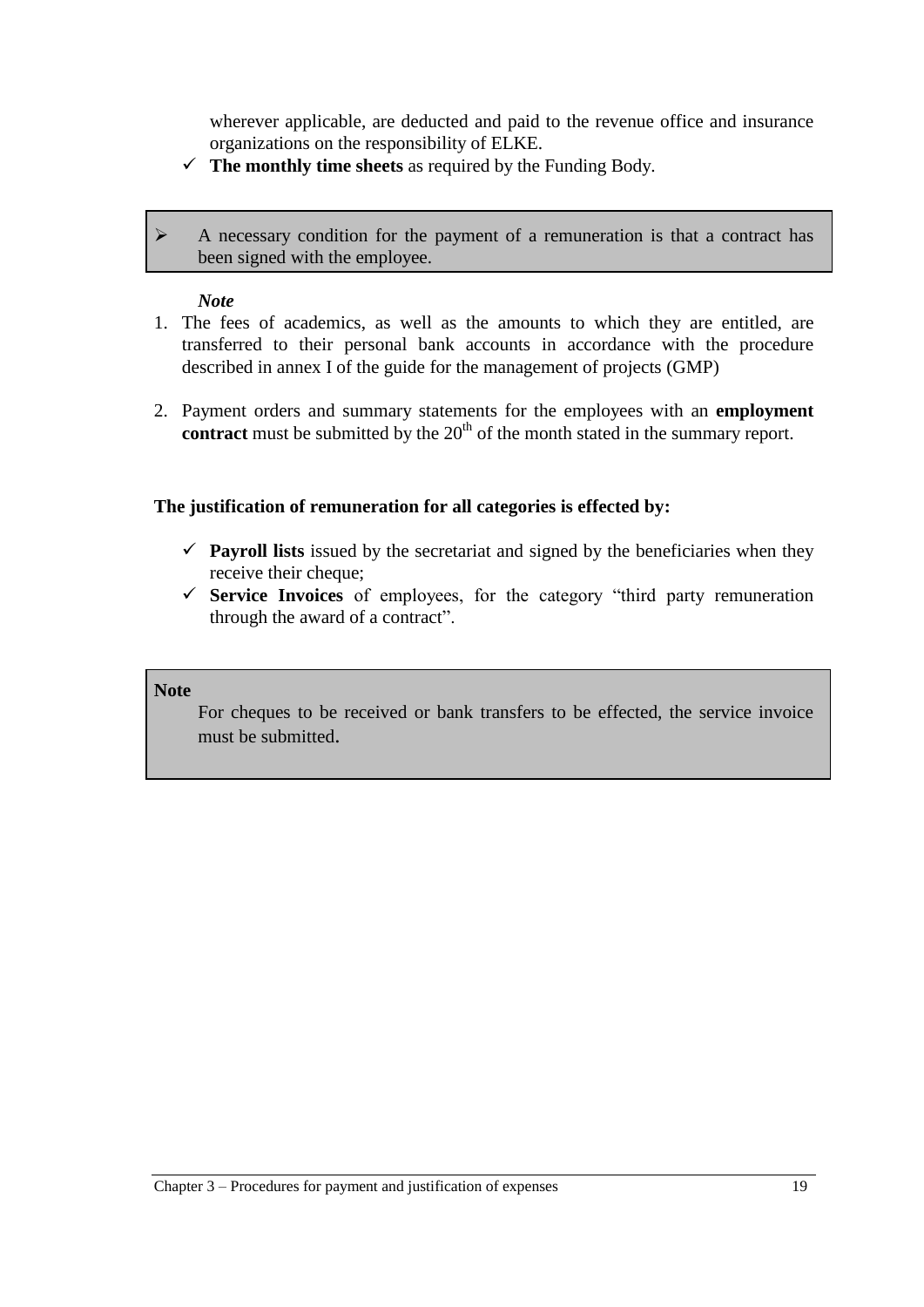# <span id="page-19-0"></span>**3.2.1 Description of the methodology for the calculation of the hourly rates of personnel employed in research projects**

1. Calculation of hourly rates for academics (DEP, EEDIP, ETEP), other Permanent Staff and Staff with Open-Ended Private Law Contracts (IDAX).

The calculation of the hourly rate is based on their annual gross salaries, reduced to an hourly cost, after been divided by the total of annual productive hours.

The calculation of annual productive hours (excluding leaves, national holidays, sick leaves, etc.) varies based on compulsory minimum working hours for the various personnel categories in accordance with the relevant legislation that specifies their compulsory presence at the University so that their basic duties are accomplished.

Relevant legislation:

- *Law 2530/97. Employment status and adjustment of the salaries of the teaching and research personnel and educational staff of higher education institutions (Official Gazette A 218/23-10-1997).*
- *Rules of Procedure of Aristotle University of Thessaloniki (Official Gazette 1.231/Β1/425).*
- *Ministerial Decision for the Management System (YPASYD) 14053/2009 and its amendments.*

The annual productive time for all categories of staff for full-time employment is set at 1,680 hours, based on the YPASYD amendment for NSRF co-funded projects (Official Gazette 292B 13/02/2013) and European practice. The calculation process is presented in detail in the following table:

| Total days per year         | 365        |                               |
|-----------------------------|------------|-------------------------------|
| Weekends                    | $-104$     | 52 weeks*2 days               |
| Leaves                      | $-25$      |                               |
| National holidays           | $-14$      |                               |
| <b>Sick Leave/Education</b> | $-12$      |                               |
| Productive days per year    | <b>210</b> | 365-104-25-14-12              |
| Productive hours per year   | 1680       | 210 days*8 hours              |
| Productive hours per month  | 140        | 1680/12                       |
| Productive hours per week   | 40         | $5$ (working days) $*8$ hours |
| Productive hours per day    | 8          |                               |

| <b>Calculation of Productive Hours</b> |  |  |
|----------------------------------------|--|--|
|----------------------------------------|--|--|

The difference between conventional work hours and full time employment is dealt with through the use of the Full Time Equivalent (FTE), defined as the quotient of conventional annual work hours divided by 1680.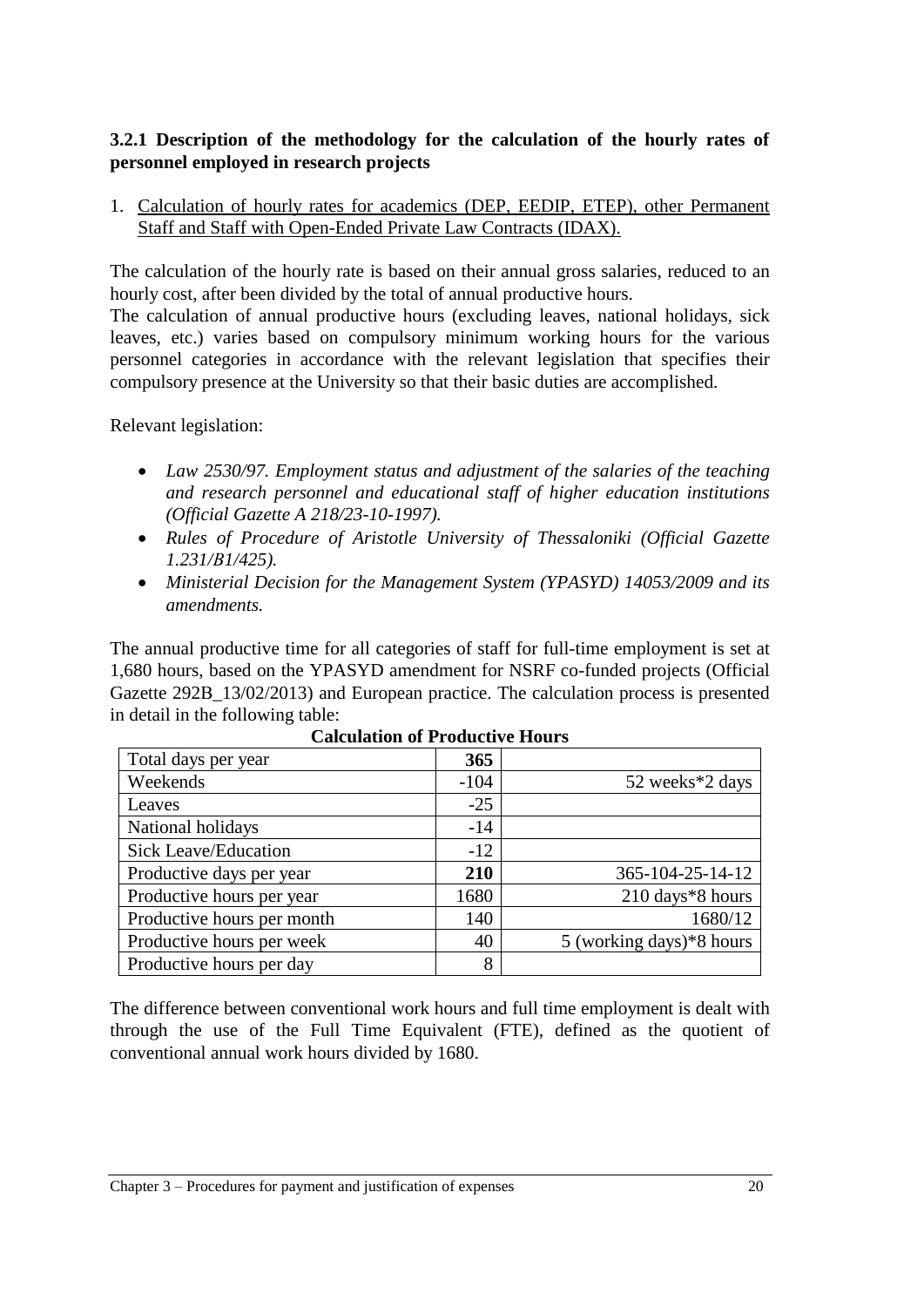| Staff category                                    | o<br>Daily<br>Conventional<br><b>Work Hours</b> | <b>FTE</b> | <b>Calculating FTE</b> |
|---------------------------------------------------|-------------------------------------------------|------------|------------------------|
| <b>Faculty Members (DEP)</b>                      |                                                 | 0.5        | $4/8 = 0.5$            |
| Administrative Staff (Civil<br>Servants and IDAX) | 8                                               |            | $8/8=1$                |
| <b>EEDIP</b>                                      | 4.5                                             | 0.5625     | $4.5/8 = 0.5625$       |
| <b>ETEP</b>                                       | h                                               | 0.75       | $6/8 = 0.75$           |

# **Calculating FTE for different staff categories**

**Calculating the hourly cost** = Monthly remuneration \* 12 / (1680\*FTE)

Calculating hourly cost per staff category:

**Faculty** = Monthly remuneration  $* 12 / 840$ **Administrative Staff =** Monthly remuneration \* 12 / 1680 **EEDIP** = Monthly remuneration  $* 12 / 945$ **ETEP =** Monthly remuneration \* 12 / 1260

Minimum/Maximum remuneration for researchers

Researchers are classified into three categories, depending on their qualifications and also taking into account their research experience.

**Experienced Researchers:** PhD or MA holders with at least 5 year experience in a similar post or University graduates with at least 10 year experience in a similar post. **Researchers:** MA holders or University graduates with at least 5 year experience in a similar post.

**Early Stage Researchers:** University graduates.

| <b>Categories</b> |     | <b>Experienced</b><br><b>Researcher</b> | <b>Researchers</b> | <b>Early Stage</b><br><b>Researchers</b> |
|-------------------|-----|-----------------------------------------|--------------------|------------------------------------------|
| Monthly cost      | max | 5,000                                   | 3,500              | 2,200                                    |
|                   | min | 3,500                                   | 2,000              | 1,500                                    |
| Hourly cost       | max | 35.71                                   | 25.00              | 15.71                                    |
|                   | mnn | 25.00                                   | 15.71              | 10 71                                    |

The following minimum and maximum remunerations apply per researcher category:

The hourly rate is calculated by the AH after taking into consideration the above figures per researcher category and it is used for the calculation of the total cost of researcher employment; this cost is stated in the contract the researcher signs with ELKE.

*In the event of research projects in which the hourly rates provided for by the funding agent for personnel (researchers or permanent staff) are lower than the ones resulting*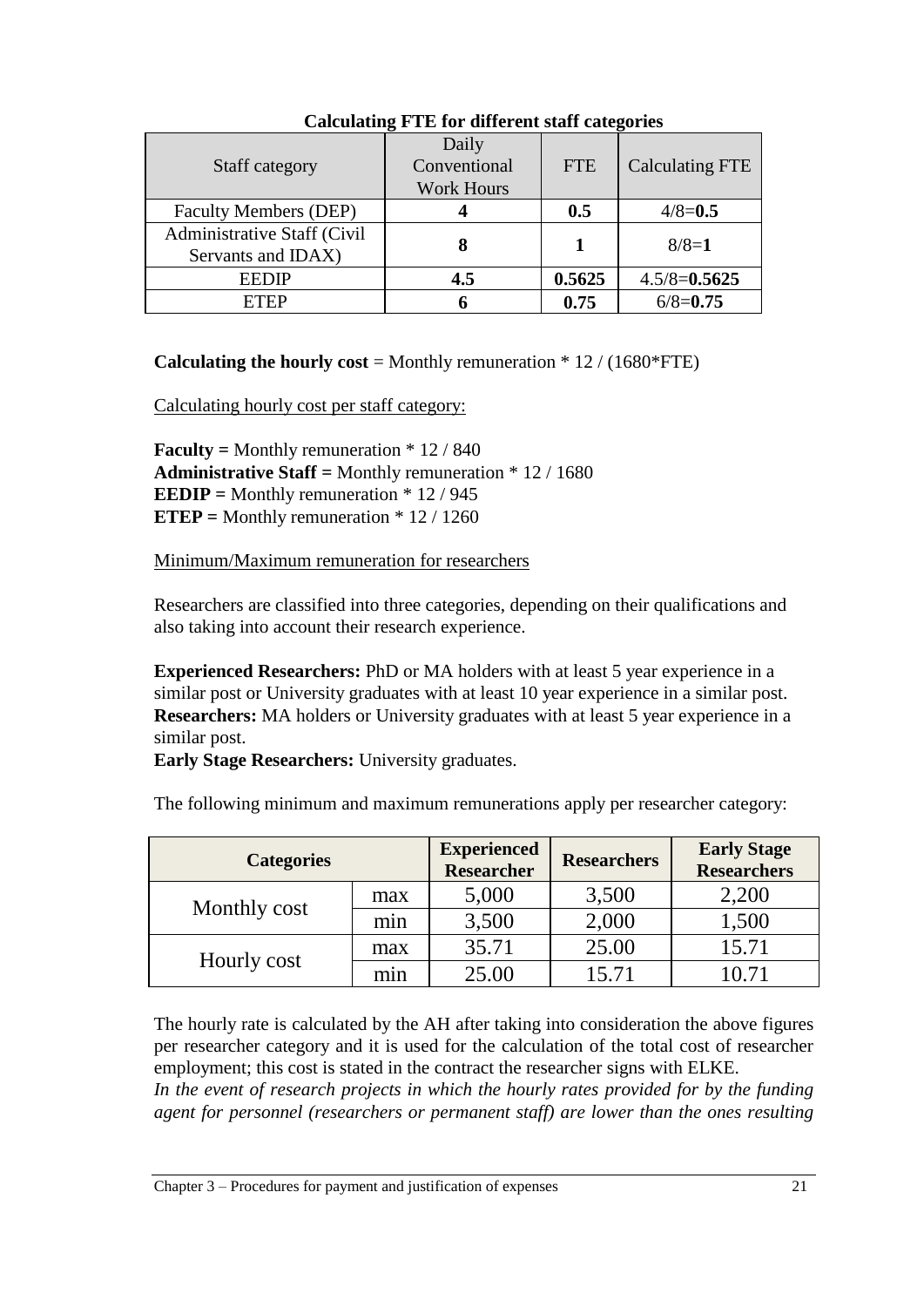*from the above methodology, then the relevant provisions of the funding body supersede as they are clearly stated in the relevant funding terms.*

# <span id="page-21-0"></span>**3.2.2 Description of the time-recording and monitoring system in research projects**

The working time charged throughout the duration of a research project and the respective remuneration of the personnel involved is recorded through a computer-based system (web application) found at the site of ELKE.

# Procedure for recording working hours

All those employed in a research project (Faculty members, Civil servants, Researchers, etc.), who have signed a contract with ELKE, are given a unique access code to be used for recording their working hours on the system on a daily basis.

Employees have to inform the system about their total working hours per research project and contract.

In addition, University staff (DEP, EEDIP, ETEP, etc.) have to record their working hours in a research project within the context of their regular working hours so that the Institution"s own participation is covered.

It should be noted that Civil Servants and IDAX personnel carry out administrative work and are, therefore, not included in the calculation of the Institute's own participation, which strictly pertains to research activity.

The system checks for any possible excess of the maximum working hours or additional employment per day, month and year for all the research projects an employee is involved in.

Monitoring-certification process for working hours by the Academic Head, calculation of payroll, and submission of payment order

The AH monitors and certifies the recording of working hours of those employed in the projects through the system.

The system, based on the above methodology for the calculation of hourly wages, and in connection with the recorded working hours, estimates the total remuneration cost.

The AH submits the payment order through the system, by choosing the duration of employment based on the produced work of employees, which s/he certifies by submitting the payment order to the ELKE Secretariat.

The AH prints through the system:

a) the summary statement of remuneration; b) the monthly time sheet. S/he then attaches the payment order to ELKE. The monthly time sheets are submitted only for projects where the Funding Body requires them, and they are a necessary supporting document, signed by the employee and the AH.

The association of the monthly time sheet with the physical object of the project is achieved through the connection of the employee"s contract with the physical object of the project (activities, work packages, deliverables).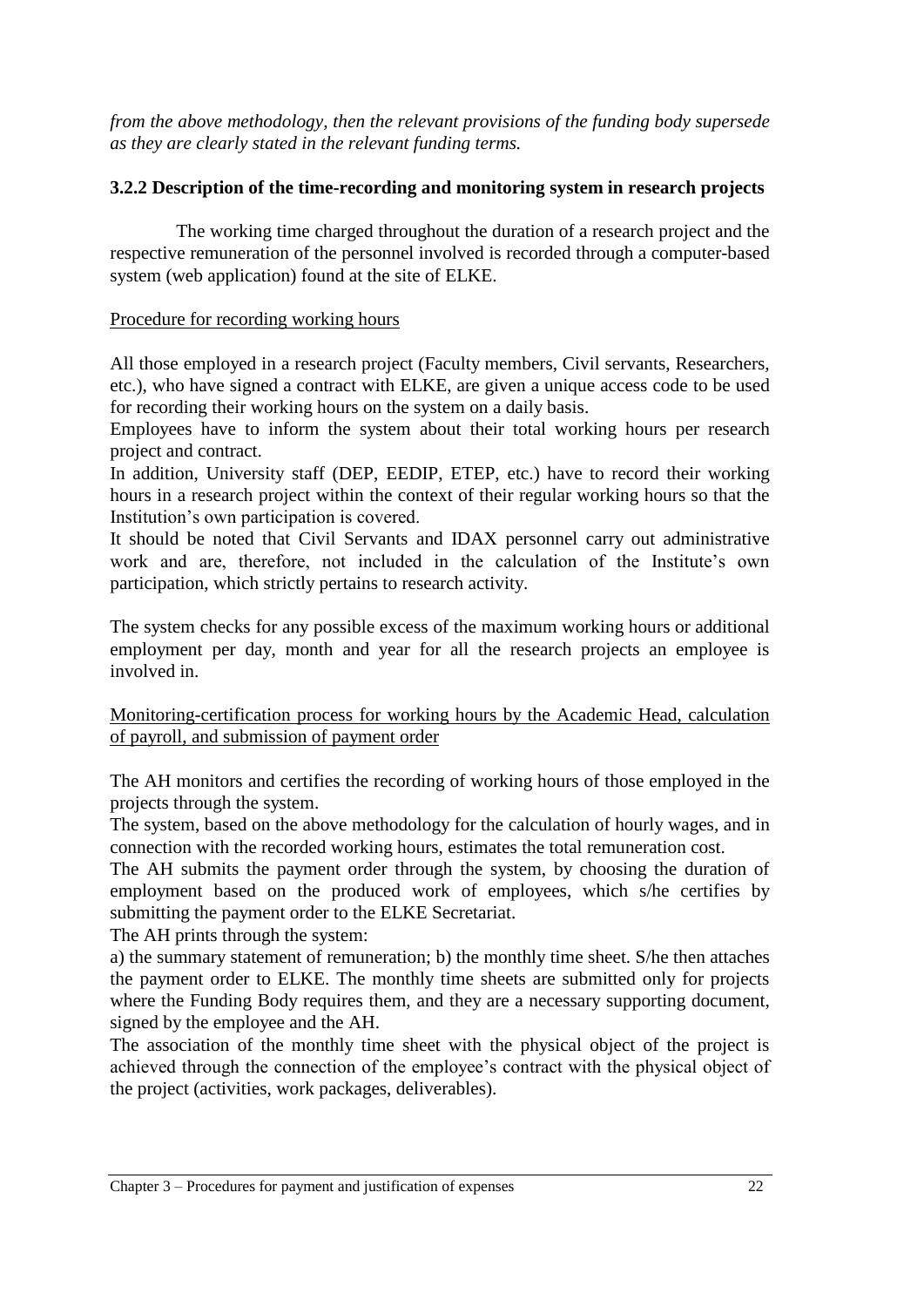# <span id="page-22-0"></span>**3.3 Equipment – Consumables – Other expenses**

- $\checkmark$  In order to pay for the cost of equipment, consumables and other expenses amounting to **over €1,000** per invoice, the AH submits the Payment-Remuneration Order (form O5), filled in and signed, along with the invoices "on credit", with the beneficiaries being the suppliers who issue them, as it should arise from the attached lists (forms Ο10, Ο11, Ο12 depending on each case), which constitute an integral part of the order. The Secretariat issues a cross cheque in the name and to the order of the supplier, which is received upon submission of the payment receipt or makes a transfer to a bank account.
- $\checkmark$  It is not be possible to issue a cheque for invoices (cash or on credit) whose dates of issue are 10 days prior to their dates of submission.
- $\checkmark$  In order to pay the cost of the above categories and by adding up invoices amounting to **less than**  $\epsilon$ **1,000**, the AH may request payment by means of a payment-remuneration order (form O5), with him/her being the beneficiary, given that the relevant invoices have already been paid in full.
- It is possible for the AH to request by means of a down payment order (form O1) – an amount of up to  $\epsilon$ 2,000 for only one of the above categories.
- The down payment (form O2) for the justification of an expense amounting to less that  $\epsilon$ 2,000 must be made within a period of 15 days from the issuance of the cheque.
- In order to issue a new cheque of less than  $\epsilon$ 2,000, the previous cheque must have been paid.

The legal supporting documents that can be used to justify the above expense categories are Dispatch Notes – Invoices on the following details:

Eidikos Logariasmos Kondilion Erevnas A.P.TH or E.L.K.E A.P.TH V.A.T.: EL090049627- Ktirio KE.D.E.A- 3 Septemvriou - Panepistimioupoli P.C : GR 54636 Thessaloniki

The above shall be accompanied by the table of the respective category (forms O10-Ο13).

 $\triangleright$  In any event, invoices issued for expenses made within the context of ELKE projects must be submitted by the AH to the Department of Financial Transactions within 10 days from the date of issuance, **regardless of whether there is still a balance for their payment.** In the event of an absence of a cash balance in the project, the payment is considered as if effected (credit or debit) and is entered in the accounting books of ELKE.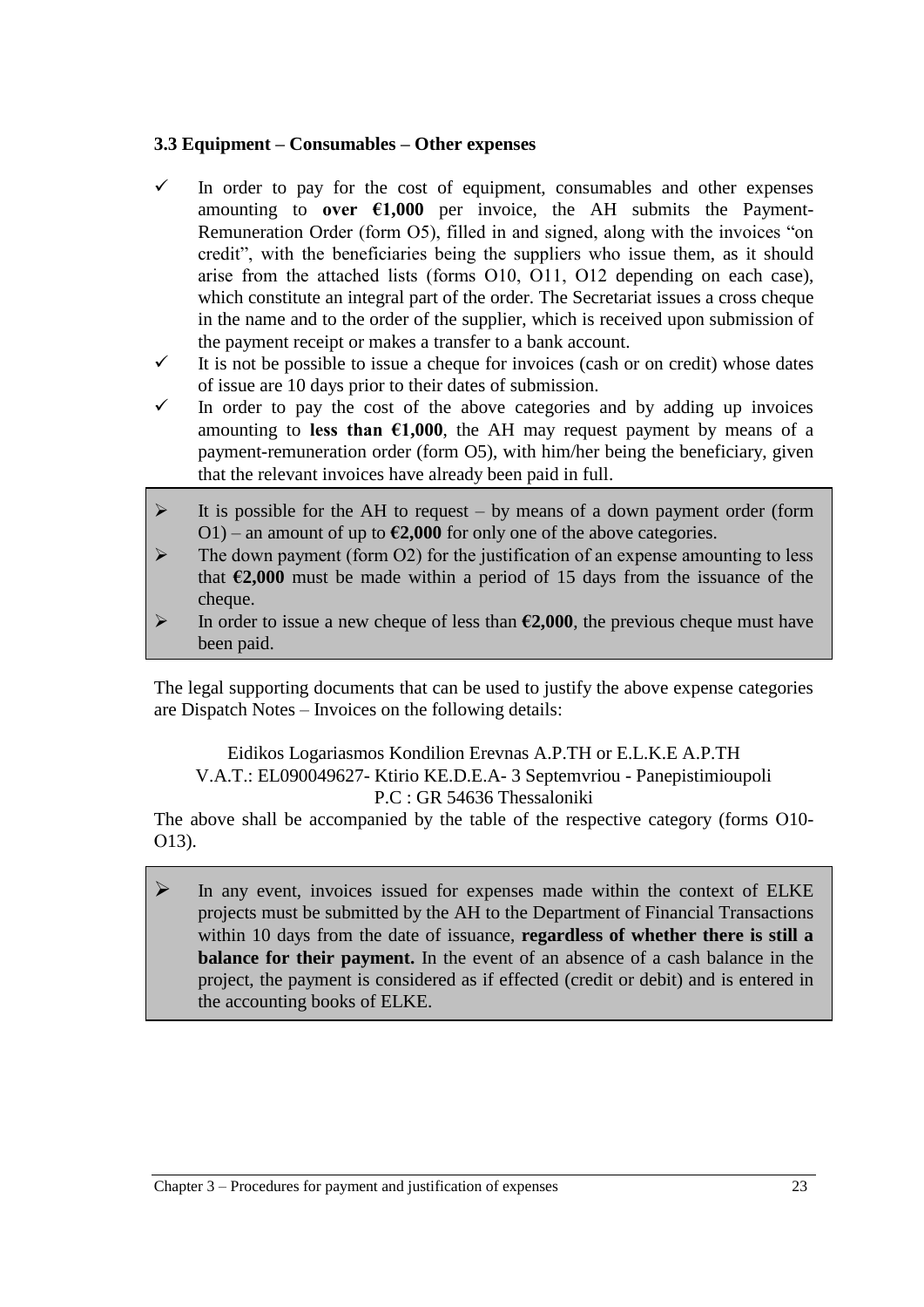## <span id="page-23-0"></span>**3.4 Domestic travel – International travel**

For the payment of domestic and international travel, a payment order-reimbursement of travel expenses (form O6) is filled in, stating the total expense for the trip under the corresponding category; the beneficiary of the payment is the project team member making the trip (or the AH who acts as proxy). The deadline for submitting the supporting documents is up to 10 days from the end of the trip.

Per diem allowance paid to freelancers is part of their remuneration. More specifically, the relevant provision (Circular L. 8378/POL 141/3-10-1983) states that "Amounts paid to freelancers as out-of-office allowance and travel expenses are gross income for the professional and must be received by submitting a service invoice".

If a per diem and mileage allowance has to be paid to a freelancer, this will be considered as payment from the total amount of his contract or it can be part of an additional contract in the same project.

Respectively, the above holds for any type of contract concluded with ELKE associated with the general category of the budget under "Third parties".

Travel expenses for freelancers include public transport tickets (aeroplane, train, coach, ship), conference participation fees, and hotel service invoices for accommodation. Per diem and mileage allowances are not included.

# **To justify domestic travel expenses, the following must be submitted:**

 **The travel calendar** (form Ο14) filled in and signed by the beneficiary or the AH. The amount of the per diem allowance is  $\epsilon$ 80 for every day of absence, including the days of travel. The mileage allowance is  $\epsilon$ 0.45 per kilometre to and from a destination (applies since 01/02/03). A per diem and mileage allowance is justified for distances of over 40 kilometers from AUTh. Hotel accommodation expenses are covered for amounts up to  $\epsilon$ 200 per night stay. The above reimbursements apply as long as the Funding Body has not set lower amounts. More specifically, for **NSRF co-funded projects**, following the amendment of YPASYD (Official Gazette 292\_Β\_13/02/2013), **the rules that are followed are the ones that apply for travel expenses of civil servants**, in accordance with any amendments in the relevant legislation.

Taxi expenses are included in the per diem allowance.

**Depending on the case, the following are attached as supporting documents:** 

- **tickets** for any public means of transport (aeroplane, train, coach)
- **toll receipts** in cases where trips are made by car. The car license (beneficiary's or spouse's car) should also be attached.
- **Hotel invoices and conference participation invoices** (provided that the purpose of the trip involves participation in a conference)

#### **Note**

 All service invoices or receipts and airline ticket receipts shall be issued in the details of the ELKE.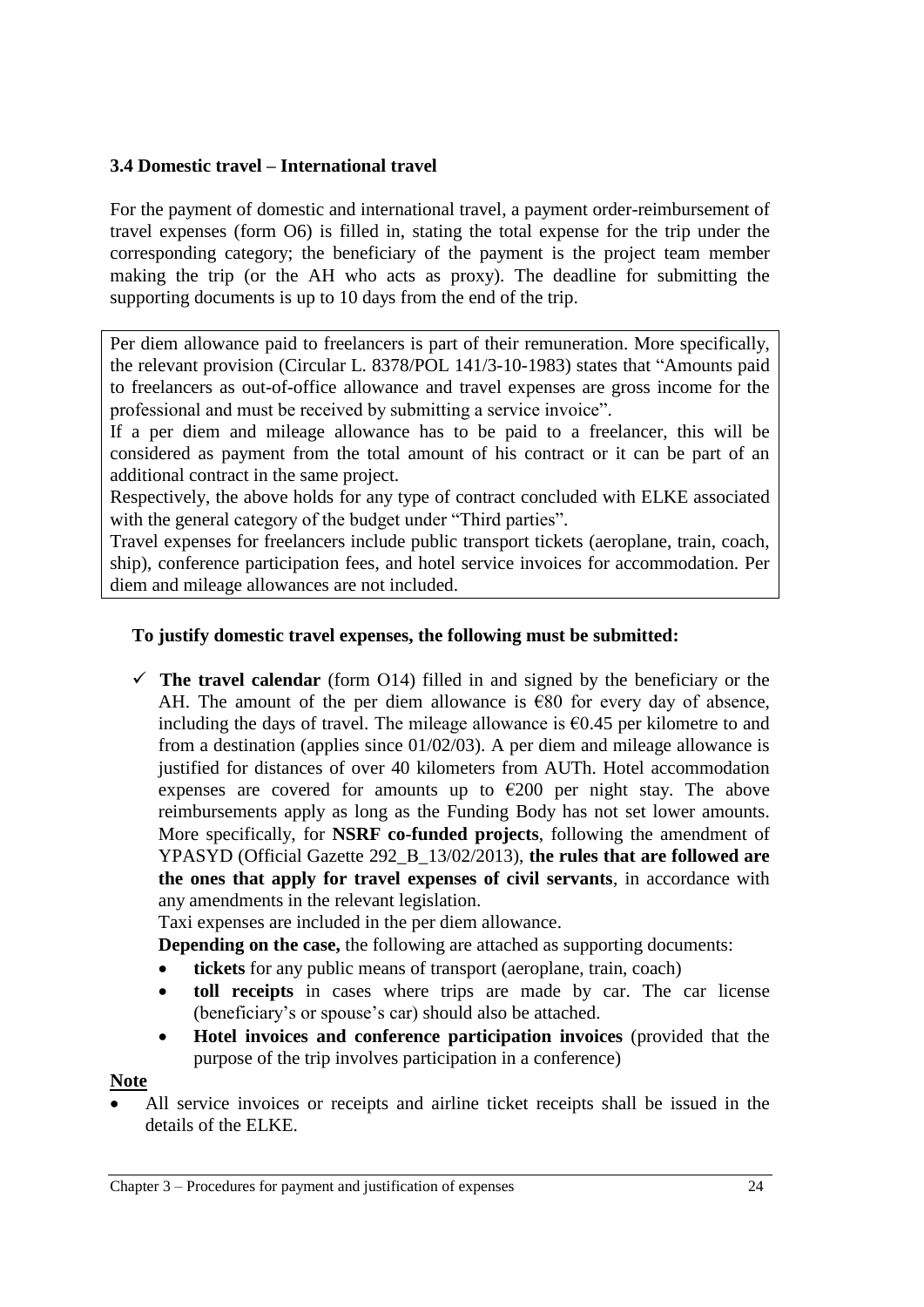- Car rental costs cannot be justified as travel expenses. In the event that the rental of a car is imposed by the nature of the programme (when the transfer of materials is necessary), then special approval is required from ELKE following a relevant request by the Academic Head.
- Accommodation expenses are an eligible expense when the distance from the seat of the employee is longer than 120 kilometers, when s/he uses a private car or car of his/her service, and longer than 80 kilometers when s/he uses public transport and, in the case of travel to an island, when the distance is longer than 20 nautical miles. Moreover, accommodation expenses are included when there is an objective inability to return, which is certified by the local police, port or airport authority.
- Air travel must be proven by presenting the original boarding passes.
- In case of conference participation, the conference programme is submitted, the certificate of attendance, and its connection with the Physical Object of the project/work package is justified. For cases of a work meeting, the work programme is submitted and its connection with the Physical Object of the project/work package is justified. For other types of travel (sampling, etc.), an activity report is submitted stating the objective, its connection with the Physical Object of the project/work packages, the activities and the results/conclusions.
- All invoices, service receipts and air ticket receipts issued before the date of travel must be submitted within ten days from the date of issuance.

# **To justify international travel expenses, the following must be submitted:**

**The travel calendar** (form Ο14) filled in and signed by the beneficiary or the AH. The amount of the per diem allowance for international travel is  $\epsilon$ 105 for every day of absence, including the days of travel, unless the funding body has set lower amounts. More specifically, for **NSRF co-funded projects**, following the amendment of YPASYD (Official Gazette 292\_Β\_13/02/2013), **the rules that are followed are the ones that apply for travel expenses of civil servants**, in accordance with any amendments in the relevant legislation.

- $\checkmark$  Depending on the case, the following documents are submitted:
	- **tickets** for any public means of transport (excluding private vehicles)
	- **ticket receipts** in the event of airline tickets
	- **hotel invoices and conference registration invoices/receipts** (provided that the purpose of the trip involves participation in a conference)
	- In case of conference participation, the conference programme is submitted, the certificate of attendance, and its connection with the Physical Object of the project/work package is justified. For cases of an official planned meeting, the invitation and the work programme are submitted, and its connection with the Physical Object of the project/work package is justified. For other types of travel (sampling, work meetings etc.), an activity report is submitted stating the objective, its connection with the Physical Object of the project/work packages, the activities and the results/conclusions.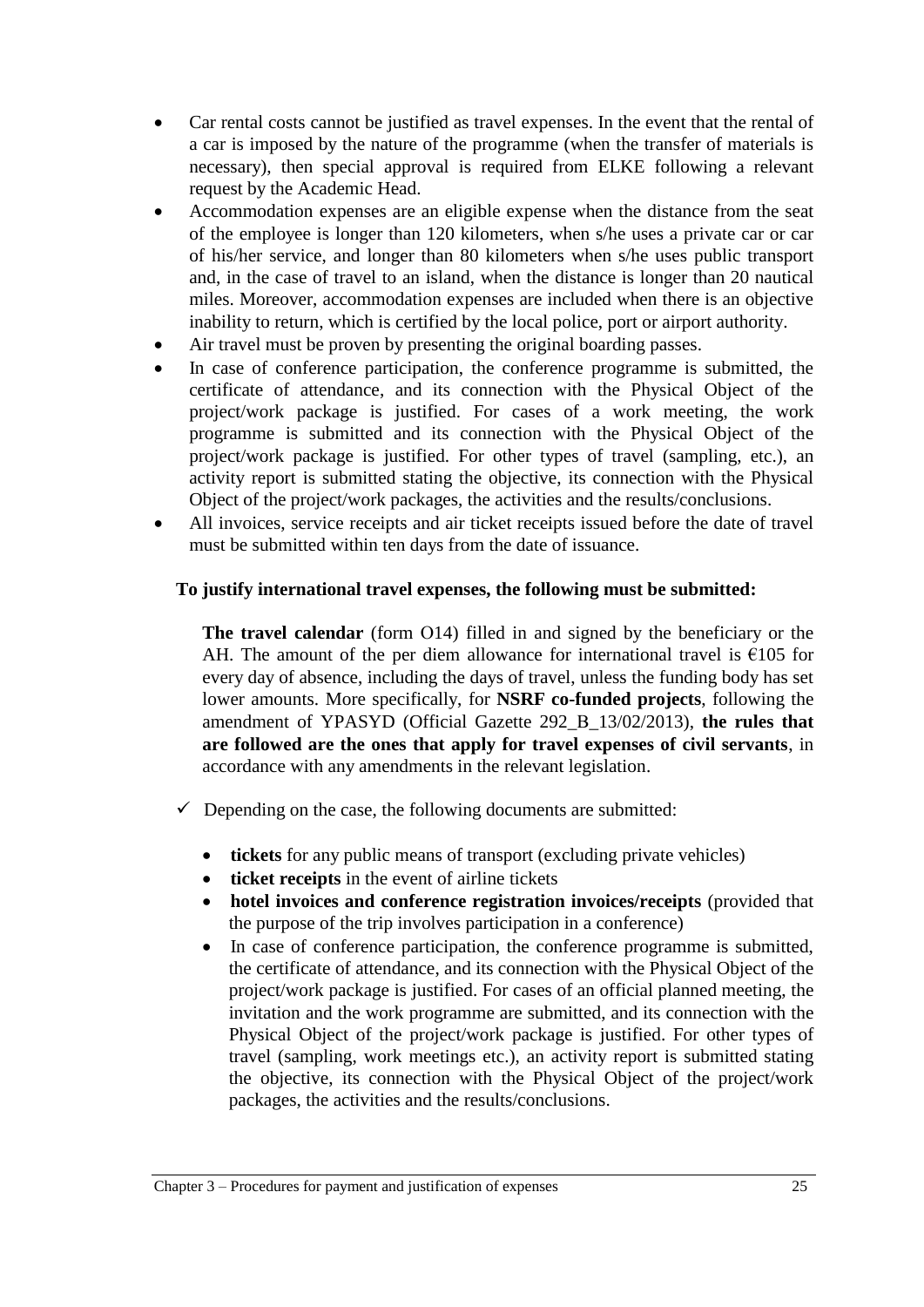Paid or "on credit" documents have to be submitted within the deadlines provided below, so that they are recorded by the ELKE Secretariat on time, in accordance with the provisions of the Hellenic Tax Code for Financial Transaction Mapping (KFAS).

- ELKE reserves the right to return to the AH any supporting documents with problems in terms of their legality, eligibility and regularity at a time subsequent to their receipt.
- $\triangleright$  The receipt of documents is proven by the protocol number which is given to the transacting party by ELKE; the documents are not accepted when sent in any other way (by post, fax etc).
- $\triangleright$  Down payment orders for travel expenses are not accepted after the starting day of travel.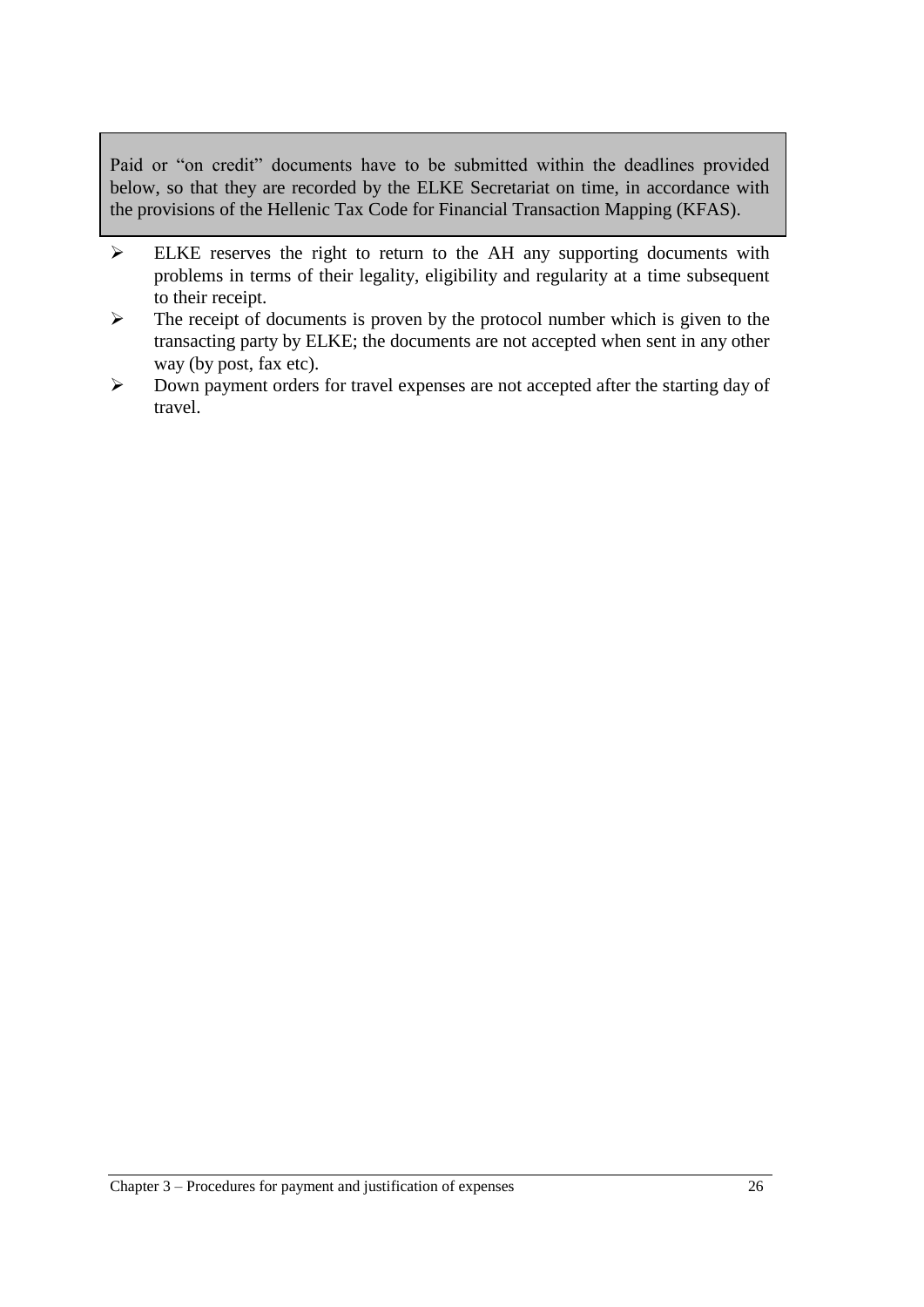#### <span id="page-26-0"></span>**3.5 Eligibility of expenses**

In order for an expense to be eligible for the relevant project, it must comply with the following features:

- $\checkmark$  It must be made within the contractual term of the project (starting-ending date);
- $\checkmark$  It must be included in the expense categories of the project budget;
- $\checkmark$  It must be completely relevant to the project;
- $\checkmark$  It must be rational, that is, the principles of good management and finance must be observed;
- $\checkmark$  It must be supported by the legal documents for the particular expense;
- $\checkmark$  The procedures provided for in the institutional framework of project management must have been followed (national legislation and legal framework of the funding contract).

Non-eligible expenses include the following:

- $\checkmark$  Expenses for making profit or covering losses;
- $\checkmark$  Expenses for covering personal or family needs;
- $\checkmark$  Entertainment and advertising expenses.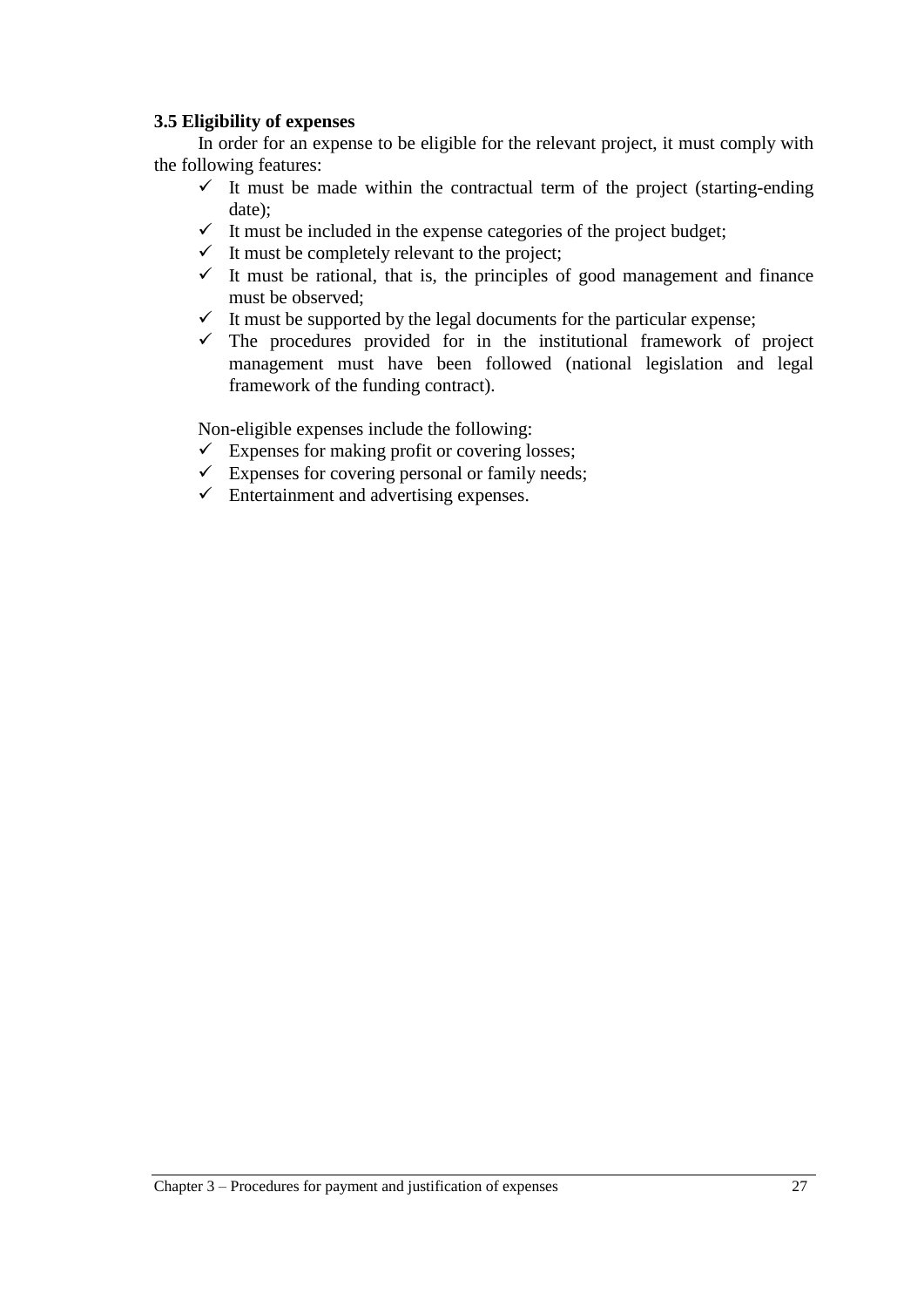#### **4 Financial and scientific review of projects**

The scientific part of the project is considered complete upon submission to the Administrative Transactions Office of a copy of the final report drafted by the AH for the Funding Body. The final report is accompanied by the D9 form titled "Scientific Review of the Project", which includes data on the scientific findings of the research, as well as relevant publications or conference presentations. This information shall be included in ELKE Newsletters.

The project is considered financially complete when the contracting parties have absorbed the entire amount of paid-in funds, which is equal to the specific expense budget. Depending on the contractual obligations, the contracting parties can submit to the funding body periodical or final financial estimates with a detailed or summary expense report per category.

The deliverable scope may receive an extension by decision of the Funding Body and following the approval of ELKE.

The financial scope may receive an extension following an application by the ΑΗ and approval by the Research Committee.

Applications for the extension of the financial scope shall not be accepted unless all the deliverables of the project and the final report of the project through form D9 have been submitted.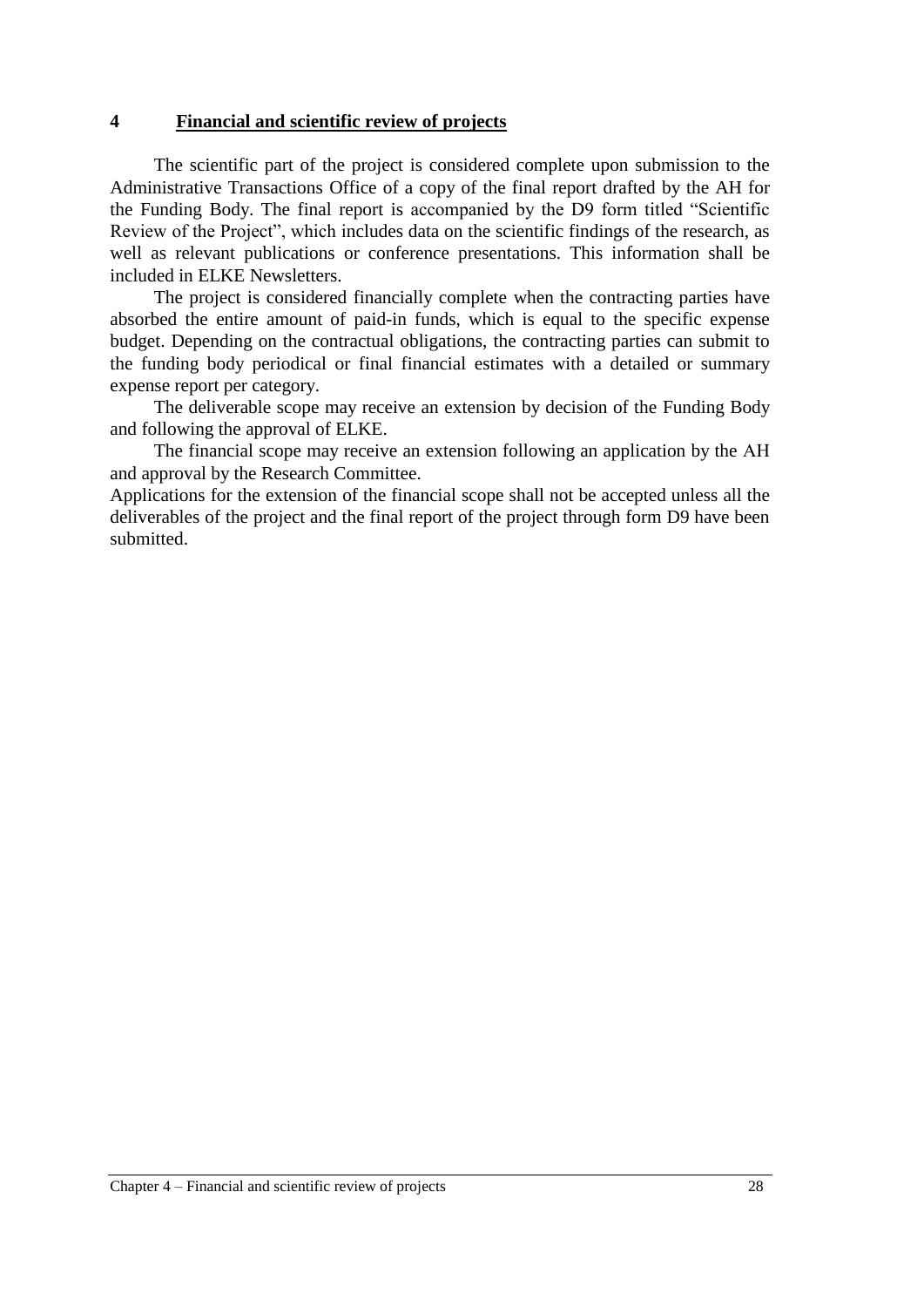#### **5 Utilization of research results**

The utilization of research results is accomplished through technology transfer and the dissemination of new knowledge-information, the publication of research results, the patenting of original methods-know how, the concluding of contract awarding agreements, and the establishment of Spin-offs. More specifically, the utilization of research results can be accomplished in the following ways:

# <span id="page-28-0"></span>**5.1 Patent, Patent of Addition, Utility Model Certificate, Software, Know how, Copyrights**

The most usual process to safeguard Intellectual Property Rights is to apply for a Patent to the Industrial Property Organization and/or to the European Patent Office and/or the United States Patent Office. Alternative forms of protection are Copyrights, Patents of Addition, and Utility Model Certificates.

A Patent is a protection title awarded for a period of twenty years to the eligible party for creations that are new, that involve an inventive step and can be used in industrial applications.

# **Procedure**

# **Pre-announcement of research results at the Technology Transfer Office**

Contact with the ELKE-AUTh Technology Transfer Office, where the discovery/invention/research result is discussed in order to provide guidelines for announcement, evaluation and protection issues.

# **Written announcement of the result**

The Form "Expression of Interest for the Protection of an Invention" (At 12) is filled in and submitted at the ELKE-AUTh Administrative Transactions Office. The same form is issued for all announcements: Patent, Software, Copyrights, etc.

Any written announcement for a discovery / invention / research result is considered a confidential document.

# **Evaluation of written announcement**

Following the submission of the application, the Research Committee proceeds to the evaluation of the application. For the application evaluation, special emphasis is given to the following:

 $\checkmark$  The research the inventor-creator has carried out in order to assess the technique of his invention (i.e., existing patents, competing technologies, publications, etc.);

Knowledge of the market for a potential industrial application of the invention, so that its dynamic for commercial use is defined; and

 $\checkmark$  The inventor-creator's action plan for the commercial exploitation of his invention.

# **Approval-Rejection of written application**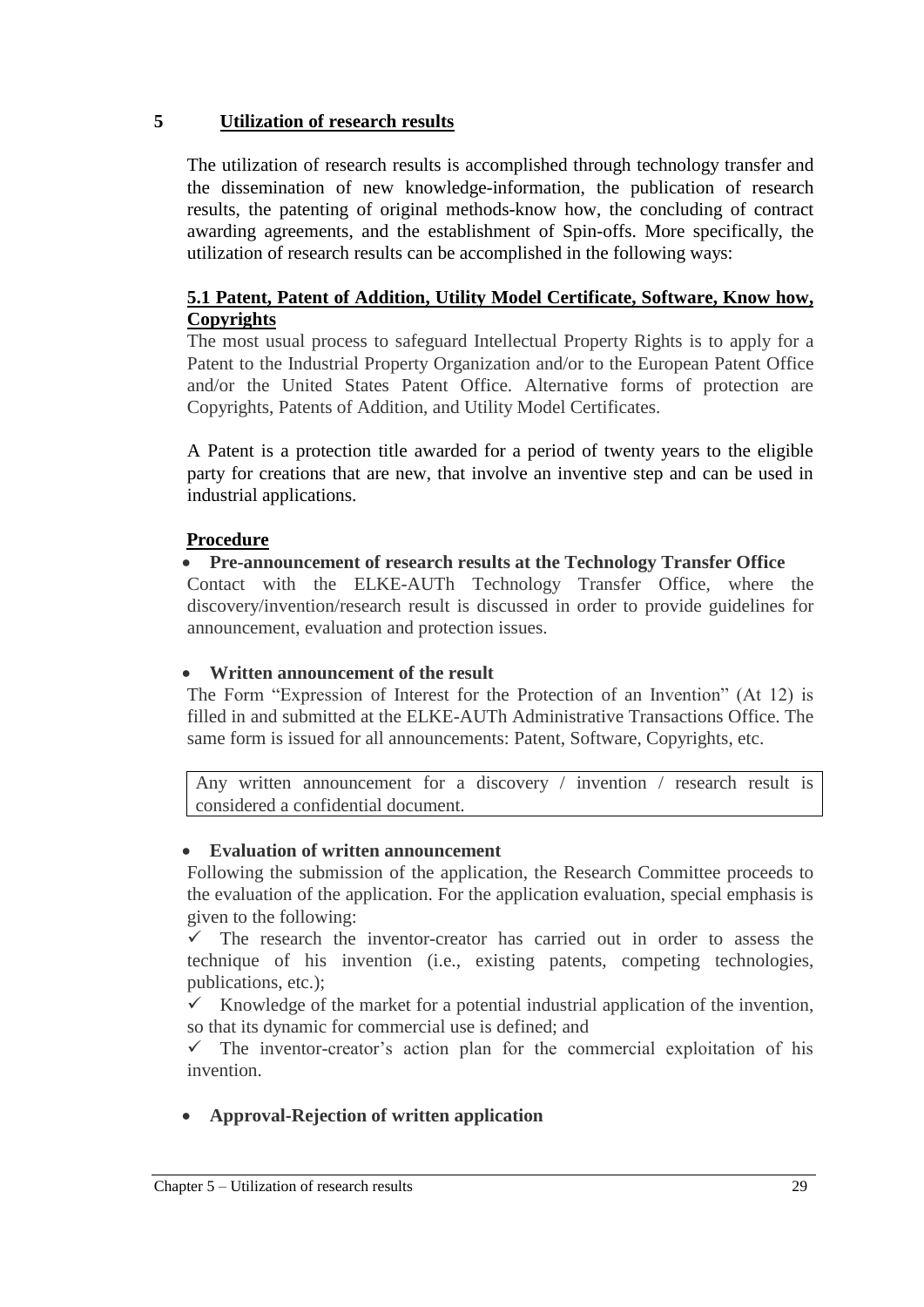Depending on the results of the written application evaluation, the Research Committee issues a decision that it communicates to the applicant, approving or rejecting the application for the protection of research results.

# **Provision of protection**

In case the provision of protection for the research result is approved, the applicant contacts the ELKE-AUTh Legal Support Office, and the legal procedure for the protection of the discovery/invention/research result starts, depending on the type of protection.

# **Discontinuing the provision of protection**

A decision of the Research Committee may lead to a discontinuance of funding for the process of issuing or preserving the Patent, Patent of Addition, Utility Model Certificate, etc., any time it deems necessary, especially in case when it is estimated that the patent is not commercially exploitable. In this case, the creator/s have the right to continue the process with their own funding, and the invention will now be considered "a free invention", according to Article 6 of Law 1733/1987.

**Note:** If the creator has proceeded to any public announcement or disclosure of the invention, s/he cannot submit an application for a patent.

# <span id="page-29-0"></span>**5.2 Contracts for Technology Transfer – Granting of Rights, Licensing**

A contract for granting intellectual property rights is a contract between AUTh and third parties. Within its context, AUTh intellectual property rights are licensed for use (without transferring their ownership) in exchange for economic and other considerations. Two categories of granting contracts are provided for: exclusive and non-exclusive.

# **Procedure**

# **Announcement of research results to the Technology Transfer Office**

Contact with the Technology Transfer Office, where there is a discussion on the framework and the conditions for the granting of intellectual property rights use in relation to the discovery / invention / research result.

# **Concluding a Licensing or Assignment of Rights Contract**

Every contract for licensing of intellectual property rights of the University (Special Account) is drafted and/or checked by the ELKE-AUTh Legal Support Office, and signed by the Chairman of the Research Committee.

**Note:** All parties involved in negotiations for the finalization of licensing contracts are bound to observe rules of confidentiality and absolute discretion about information they receive, by possibly signing a relevant special agreement for it.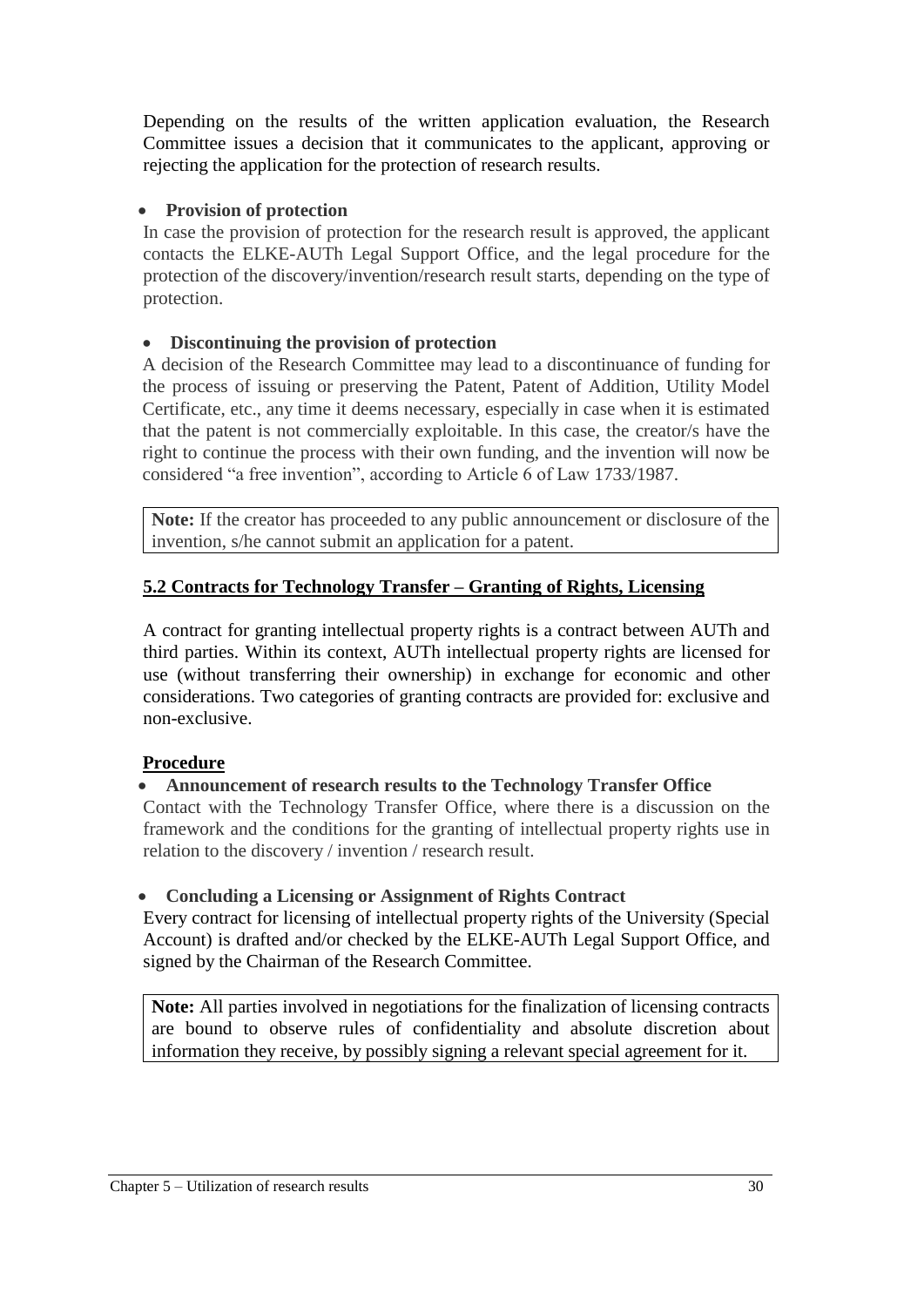# **5.3 Establishment of Spin-offs**

A Spin-off is any legal entity established in the form of a Limited Liability Company or Société Anonyme S.A., in order to utilize or exploit the results of scientific research from research projects, funded or not by the University and executed at the University.

# **Procedure**

# **Announcement of research results to the Technology Transfer Office**

Contact with the Technology Transfer Office, where there is a discussion on the framework and conditions for the commercial utilization and exploitation of scientific research results in the form of Spin-offs.

#### **Procedure for establishing a Spin-off**

The form of company, the way the University and its researchers are going to participate in the company, and the form of cooperation with the private sector are determined by a decision of the Research Committee administration. This decision has to be ratified by the competent collective body of the Institution.

In case the establishment of a Spin-off company is decided as the optimum business scheme for the utilization of the invention or the research result, the Technology Transfer Office in cooperation with the Legal Support Office support researchers with the establishment procedures.

**Note:** The policy for utilization of research results and the more specific relevant information are included in more detail in the Technology Transfer Guide, which may be amended or invalidated

For more information you can visit the Research Committee website: http://www.rc.auth.gr/Content/Display/RC\_COPYRIGHT\_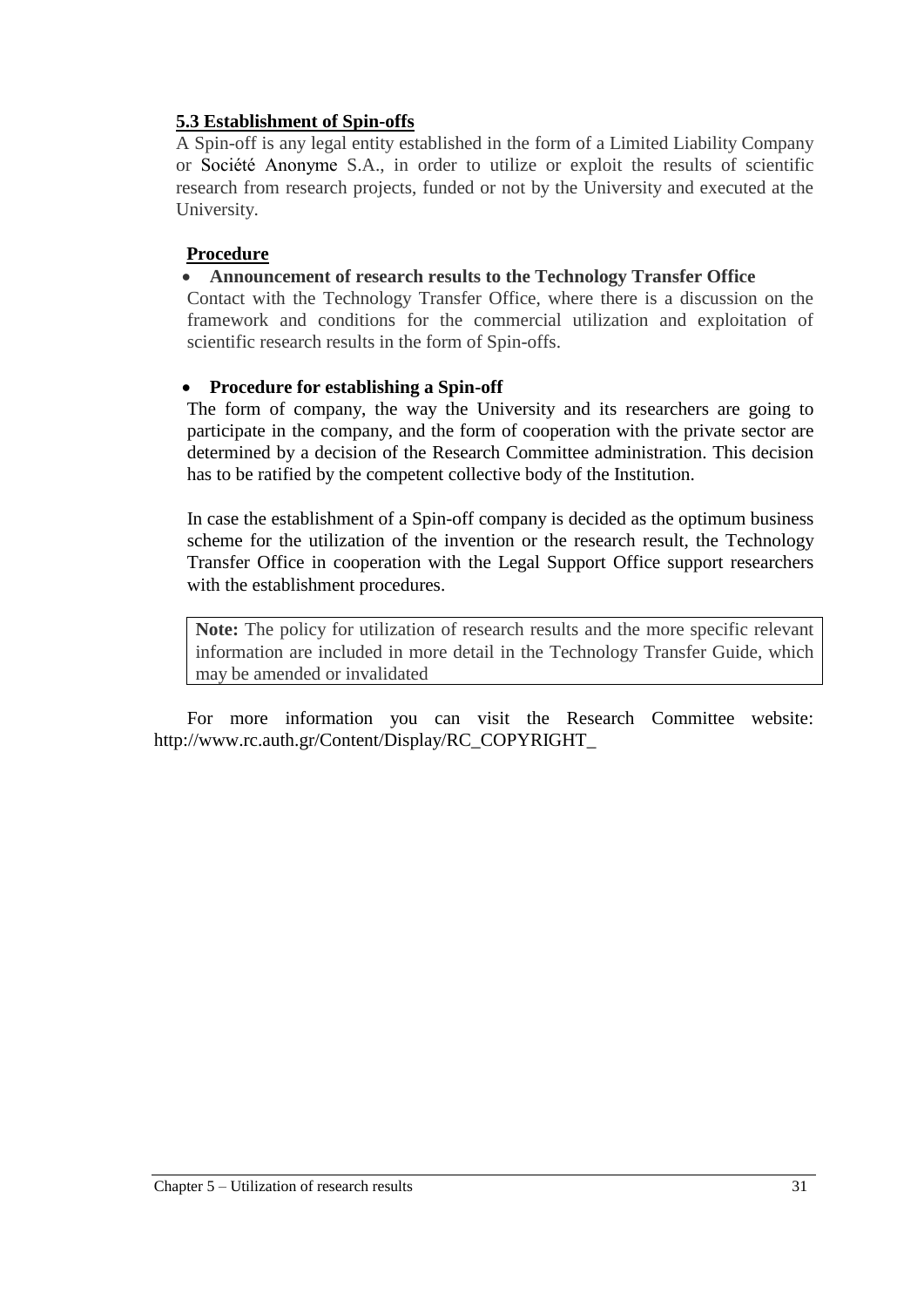# **ANNEX Ι – Automatic Payment of Expenses (APE)**

<span id="page-31-0"></span>The Academic Head, his/her associates, either academics or not, and suppliers may be assisted in the above manner, by making use of the simultaneous order-payment of account system; this holds for expenses of which they themselves are the beneficiaries, such as personal remuneration, travel expenses and expenses for the purchase of goods, provided the relevant invoices have been paid by them. The procedure of automatic payment of expenses is the following:

- $\checkmark$  Application for and receipt of card (According to the instructions of Piraeus Bank) The interested party (AH, team member, supplier) receives the appropriate forms for the issuance of a cash card by Piraeus Bank, fills them in and submits them. S/he then receives his/her personal identification number (PIN) and the notice to collect his/her card by post from the Bank. S/He then gives the details of his/her account number to the ELKE Secretariat.
- $\checkmark$  Application of the APE procedure

In the event that the AH issues an order for the payment of academics remuneration, where s/he or his/her university associates are the beneficiaries, then s/he has to to fill in the O4 form for payment order and mark an "x" in the box stating "please credit the bank account of the AH and beneficiaries"; this form is submitted along with the corresponding summary statement of remuneration (form O7).

The same procedure is followed for other paid expenses:

- o Domestic travel (accompanying documents: travel calendar + receipts/invoices)
- o instruments (accompanying documents: table + invoices)
- o consumables (accompanying documents: table + invoices)
- o other expenses (accompanying documents: table + invoices)

#### **Note**

Automatic payment occurs only in the event that all accompanying supporting documents of the payment order are legal and have been paid by the AH, and on the condition that there is a current balance in the project and the relevant expense category in the budget.

The beneficiary"s bank in case of an academic (AH or member of AUTh) is credited by the ELKE Secretariat and the Bank within a period of three (3) working days from the date of filing the payment order. In case the beneficiary issues a service invoice, the bank account is credited upon receipt of the service invoice.

Incoming payment orders are submitted to an employee of the Financial Transactions Department.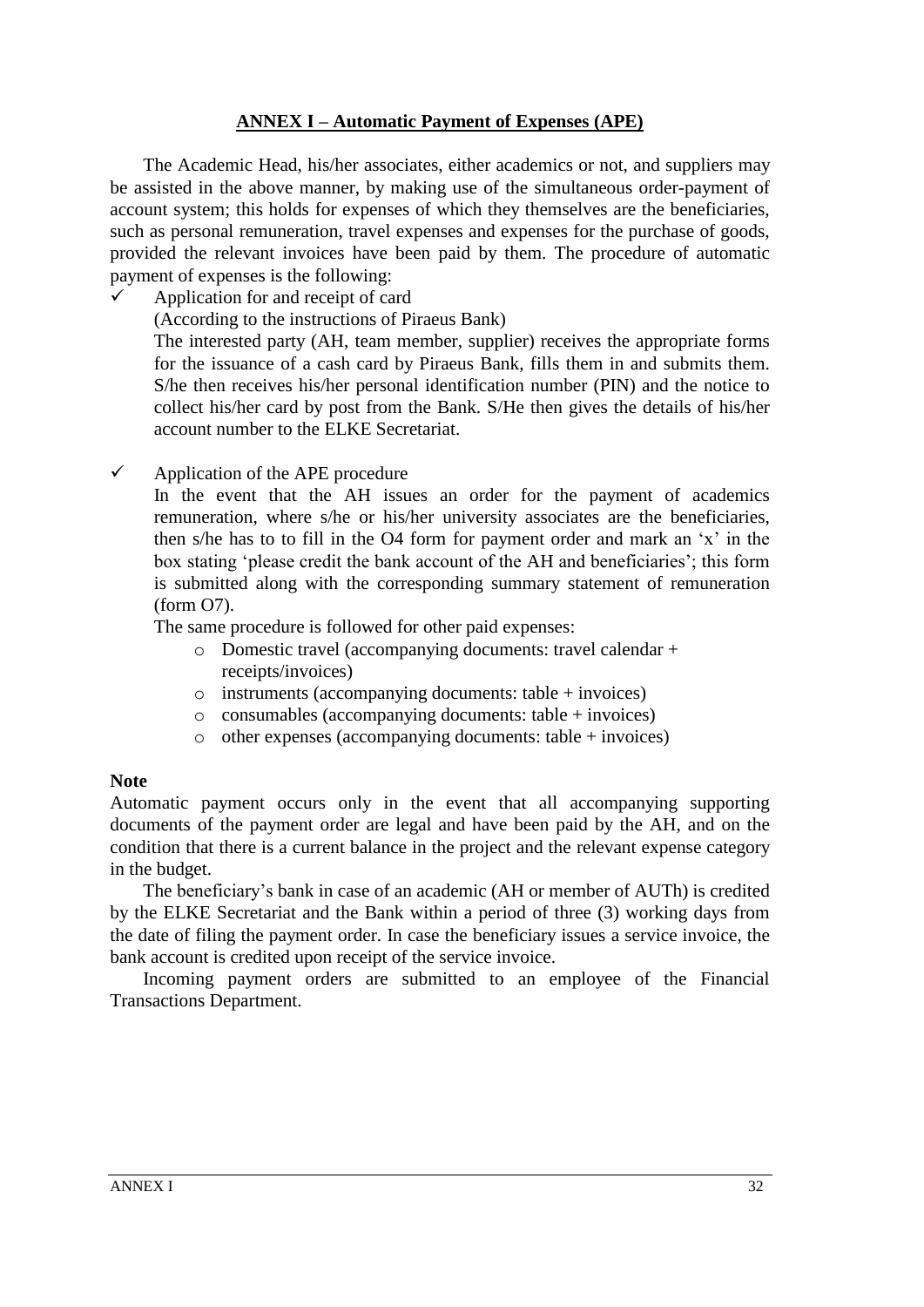#### **Clarifications**

- In any event, for purposes of initializing the procedure and providing information, interested parties must first visit Piraeus Bank, and specifically the Angelaki branch (tel. 2310-254735).
- $\triangleright$  In the new applications for the personnel employment, the bank account number must be stated in the relevant column.
- The documents for payment that include amounts to be paid to beneficiaries, such as Payroll Lists, Travel Calendars, include the bank account number in the signature field, which must be filled in before submission.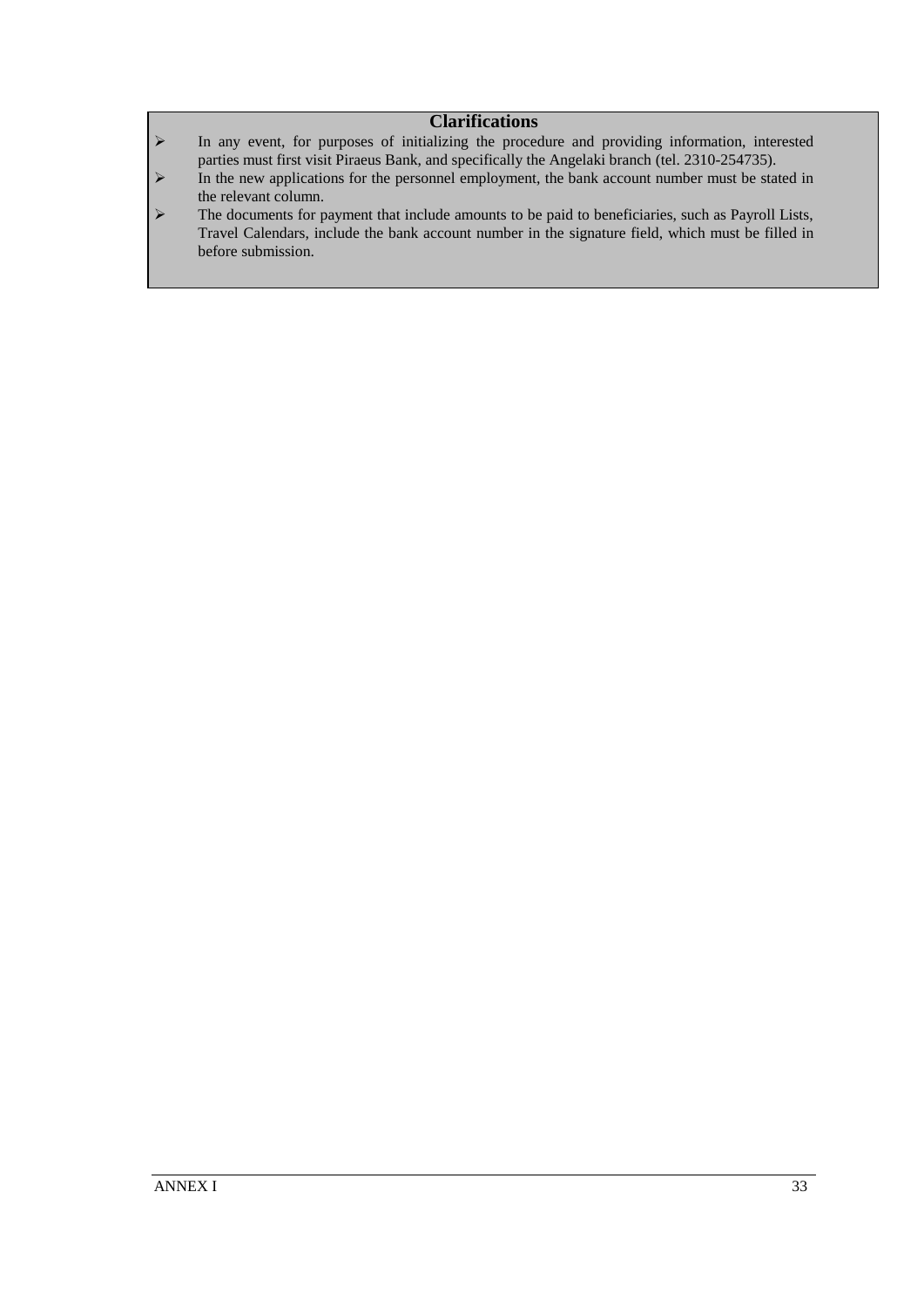# **ANNEX ΙΙ – Expense Categories**

<span id="page-33-0"></span>Explanations on the budget expense categories (excepting the remunerations that are presented in Annex III) are in accordance with the Single Chart of Accounts.

|    | Category : d) Equipment (instruments, materials)                              |                                                                                                                                                                                                                                                                                                                                                                                               |
|----|-------------------------------------------------------------------------------|-----------------------------------------------------------------------------------------------------------------------------------------------------------------------------------------------------------------------------------------------------------------------------------------------------------------------------------------------------------------------------------------------|
| 11 | <b>Buildings-Building installations in</b><br>property owned by third parties | Buildings are built structures that are constructed with building<br>materials. Building installations are additional installations that are<br>connected to the building in such a way that their separation cannot be<br>achieved easily or without causing damages to the installations<br>themselves or the building (e.g. electrical installations, air conditioning,<br>drainage, etc.) |
| 13 | <b>Means of transport</b>                                                     | These include all types of privately owned vehicles used by the facility<br>for transport and mobility purposes (e.g. cars, vessels, etc.)                                                                                                                                                                                                                                                    |
| 14 | <b>Furniture</b>                                                              | Furniture items are mobile or inbuilt articles that can be easily removed<br>without causing damage and are used to fill or decorate spaces.                                                                                                                                                                                                                                                  |
|    | <b>Utensils</b>                                                               | Utensils include various items of kitchen items used in restaurants,<br>canteens, etc.                                                                                                                                                                                                                                                                                                        |
|    | <b>Office machines</b>                                                        | Office machines, namely all types of mechanical office machines<br>(accounting machines, calculators, typewriters, etc.)                                                                                                                                                                                                                                                                      |
|    | PCs and other EDP equipment                                                   | It includes computers and electronic systems (e.g. electronic accounting<br>machines, electronic screens, printers, etc.)                                                                                                                                                                                                                                                                     |
|    | <b>Storage and handling equipment</b>                                         | All articles that are used by the facility for the storage and handling of<br>goods, provided they have a productive life of more than one year.                                                                                                                                                                                                                                              |
|    | Scientific instruments                                                        | These include all means that ensure the necessary<br>analyses,<br>measurements and tests on materials, forces and various forms of<br>energy (reactors, stills, precision scales, various meters, devices for the<br>creation of different artificial environmental conditions, etc.).                                                                                                        |
|    | <b>Telecommunications equipment</b>                                           | It includes all types of portable or installed telecommunications means.                                                                                                                                                                                                                                                                                                                      |
|    | Other equipment                                                               | This item includes the remaining assets that fall under the category of<br>furniture and other equipment, but are not included in any of the above<br>categories.                                                                                                                                                                                                                             |
| 15 | <b>Buildings-Building Facilities</b><br><b>Technical Works in progress</b>    | This category includes the amounts provided for the self-construction of<br>new tangible fixed assets, as well as the amounts paid as deposit for the<br>purchase of similar assets. This category (Buildings ) also monitors<br>the cost of buildings being erected and technical works being carried<br>out, as well as any extensions of or additions to already existing<br>structures.   |
|    | Furniture and other equipment<br>under construction                           | All the above also apply to this category for furniture, etc.                                                                                                                                                                                                                                                                                                                                 |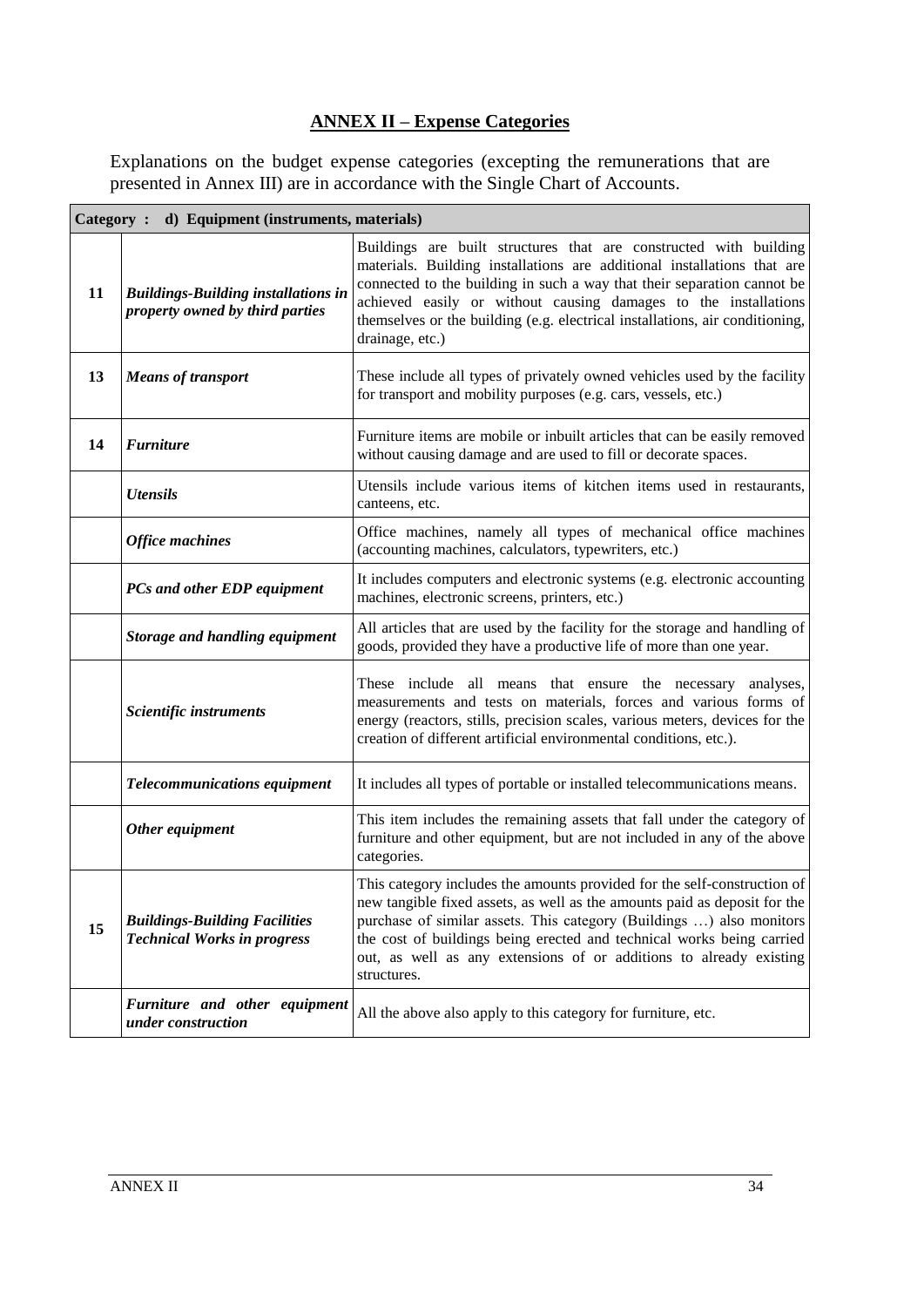| 16        | <b>Intangible</b> assets<br>(Reorganization expenses) | Intangible fixed assets or intangible assets are included in this category.<br>These terms refer to the intangible financial goods that can be<br>monetized and that are acquired by the facility for the purpose of using<br>them productively for a period of over one year. More specifically,<br>reorganization expenses include the cost of studies on the financial,<br>commercial, technical and administrative reorganization, which are<br>intended to cover new needs. According to Opinion 142/1948/1993 of<br>the National Accounting Standards Board (ESYL), the acquisition cost<br>of computer software programs is also included in this category. |  |  |  |
|-----------|-------------------------------------------------------|--------------------------------------------------------------------------------------------------------------------------------------------------------------------------------------------------------------------------------------------------------------------------------------------------------------------------------------------------------------------------------------------------------------------------------------------------------------------------------------------------------------------------------------------------------------------------------------------------------------------------------------------------------------------|--|--|--|
| 18        | Long-term claims<br>(Guarantees Given)                | Any amount paid as guarantee, which is not expected to be refunded by<br>the end of the following fiscal period (guarantees to the Public Power<br>Corporation, Hellenic Telecommunications Organization, real estate<br>lessors, etc.), shall be entered hereunder.                                                                                                                                                                                                                                                                                                                                                                                               |  |  |  |
| Category: | e) Consumables                                        |                                                                                                                                                                                                                                                                                                                                                                                                                                                                                                                                                                                                                                                                    |  |  |  |
| 64-08     | <b>Materials for immediate</b><br>consumption         | This category includes the various consumable materials that are "not<br>entered in the warehouse", either because their value (throughout the<br>term of the project) is insignificant, or because they are consumed<br>immediately. Otherwise, they should be "entered in the warehouse",<br>since it is the only way to create the necessary conditions to ensure<br>administrative order (e.g. fuel and other heating materials, cleaning<br>materials, pharmaceutical supplies, etc.).                                                                                                                                                                        |  |  |  |
|           | 64-07 Printed materials and stationery                | This category includes the expenses made for printing and purchasing<br>printed materials (not books), for materials intended for multiple<br>printouts (e.g. paper), for the cost of multiple printouts when printed by<br>third parties using materials from the facility (e.g. photocopies with own<br>paper). Note: material goods such as punchers, folders, staple removers,<br>staplers, etc., fall under the 'other expenses' category.                                                                                                                                                                                                                    |  |  |  |
|           | Category:<br>f) Domestic Travel                       |                                                                                                                                                                                                                                                                                                                                                                                                                                                                                                                                                                                                                                                                    |  |  |  |
|           | 64-01 Domestic travel expenses                        | Domestic travel expenses include the expenses that cover the cost of<br>travel and accommodation inside the country, and the per-diem and<br>mileage allowances.                                                                                                                                                                                                                                                                                                                                                                                                                                                                                                   |  |  |  |
|           | Category:<br>g) International Travel                  |                                                                                                                                                                                                                                                                                                                                                                                                                                                                                                                                                                                                                                                                    |  |  |  |
| 64-01     | International travel expenses                         | International travel expenses include expenses that cover the cost of<br>travel and accommodation outside the country, and the per-diem and<br>mileage allowances.                                                                                                                                                                                                                                                                                                                                                                                                                                                                                                 |  |  |  |
|           | h) Other expenses<br>Category:                        |                                                                                                                                                                                                                                                                                                                                                                                                                                                                                                                                                                                                                                                                    |  |  |  |
| $62 - 03$ | <b>Telecommunications</b>                             | Telecommunications<br>include<br>charges<br>expenses<br>the<br>of<br>telecommunications and postal services.                                                                                                                                                                                                                                                                                                                                                                                                                                                                                                                                                       |  |  |  |
| 62-04     | Rent                                                  | This category includes the rent for leasing fixed assets (e.g. buildings,<br>offices, furniture, etc.)                                                                                                                                                                                                                                                                                                                                                                                                                                                                                                                                                             |  |  |  |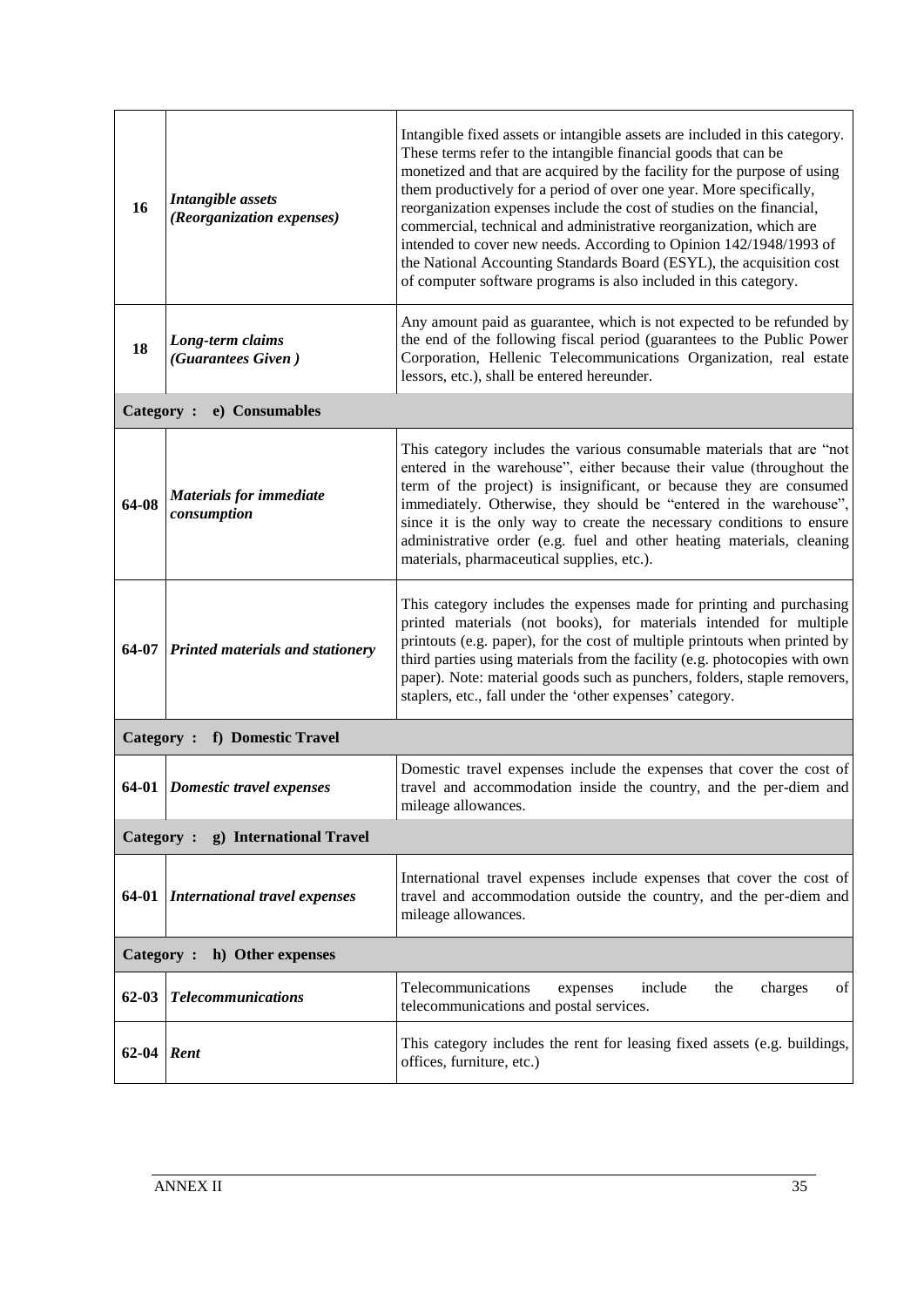|           | 62-05 <i>Insurance expenses</i>                    | These expenses include all types of premiums, apart from those for<br>personnel insurance and insurance for the transfer of purchased items.                                                                                                                                                                                                                                                                                                                                                                                                                           |
|-----------|----------------------------------------------------|------------------------------------------------------------------------------------------------------------------------------------------------------------------------------------------------------------------------------------------------------------------------------------------------------------------------------------------------------------------------------------------------------------------------------------------------------------------------------------------------------------------------------------------------------------------------|
| $62 - 07$ | <b>Repairs and maintenance</b>                     | This category includes the expenses paid to third parties for the repair<br>and maintenance of fixed and other assets, when these repair and<br>maintenance works are carried out by third parties (e.g. repair and<br>maintenance of furniture and other equipment).                                                                                                                                                                                                                                                                                                  |
| 62-98     | Other third party charges                          | These include charges for the supply of electricity and water.                                                                                                                                                                                                                                                                                                                                                                                                                                                                                                         |
| 64-00     | <b>Transport expenses</b>                          | In accordance with what is provided for by the Chart of Accounts<br>(COA), this category includes the travel costs of the Research<br>Committee vehicles (fuel, lubricants, etc.), the travel expenses of<br>facility personnel in the event that transport means belonging to third<br>parties are used (however, excluding rented vehicles), and the cost of<br>transporting various materials-goods that have been purchased by the<br>facility, if transport means belonging to third parties are used.                                                            |
| 64-02     | Promotion and advertising<br>expenses              | This category includes all expenses made for the promotion (direct or<br>indirect) of the ELKE programme, thus also including hospitality<br>expenses.                                                                                                                                                                                                                                                                                                                                                                                                                 |
| 64-03     | <b>Exhibitions-Demonstrations</b><br>expenses      | This category includes all types of expenses involved in participation in<br>exhibitions where the services of the Research Committee are<br>presented, as well as all types of expenses made for demonstrations.                                                                                                                                                                                                                                                                                                                                                      |
| 64-05     | <b>Subscriptions-Contributions</b>                 | This category includes the expenses made for subscriptions to journals,<br>newspapers, etc.                                                                                                                                                                                                                                                                                                                                                                                                                                                                            |
|           | 64-07 Printed materials and stationery             | This category includes the purchase of books and office supplies that<br>cannot be consumed through their use or in a short period, such as<br>folders, pencil cases, staplers, punchers and, generally, items that create<br>the conditions for the creation of stock at the end of the fiscal period. It<br>is clarified here that the value of the remaining items upon closing of<br>the balance sheet shall be transferred to a transit account (prepaid<br>expenses) in order to return to the same account following the<br>beginning of the new fiscal period. |
| 64-09     | <b>Publication expenses</b>                        | This category includes all types of publications such as balance sheets,<br>invitations, notices, announcements, etc. (excepting publications of a<br>promotional nature).                                                                                                                                                                                                                                                                                                                                                                                             |
| 64-98     | Miscellaneous expenses                             | This category includes expenses that cannot be included in any of the<br>above accounts.                                                                                                                                                                                                                                                                                                                                                                                                                                                                               |
| 65-10     | <b>Commission paid for letters of</b><br>guarantee | This category includes the commission paid for letters of guarantee.                                                                                                                                                                                                                                                                                                                                                                                                                                                                                                   |
| 65-98     | Other expenses relating to funding                 | This category includes all expenses concerning the financial circuit.                                                                                                                                                                                                                                                                                                                                                                                                                                                                                                  |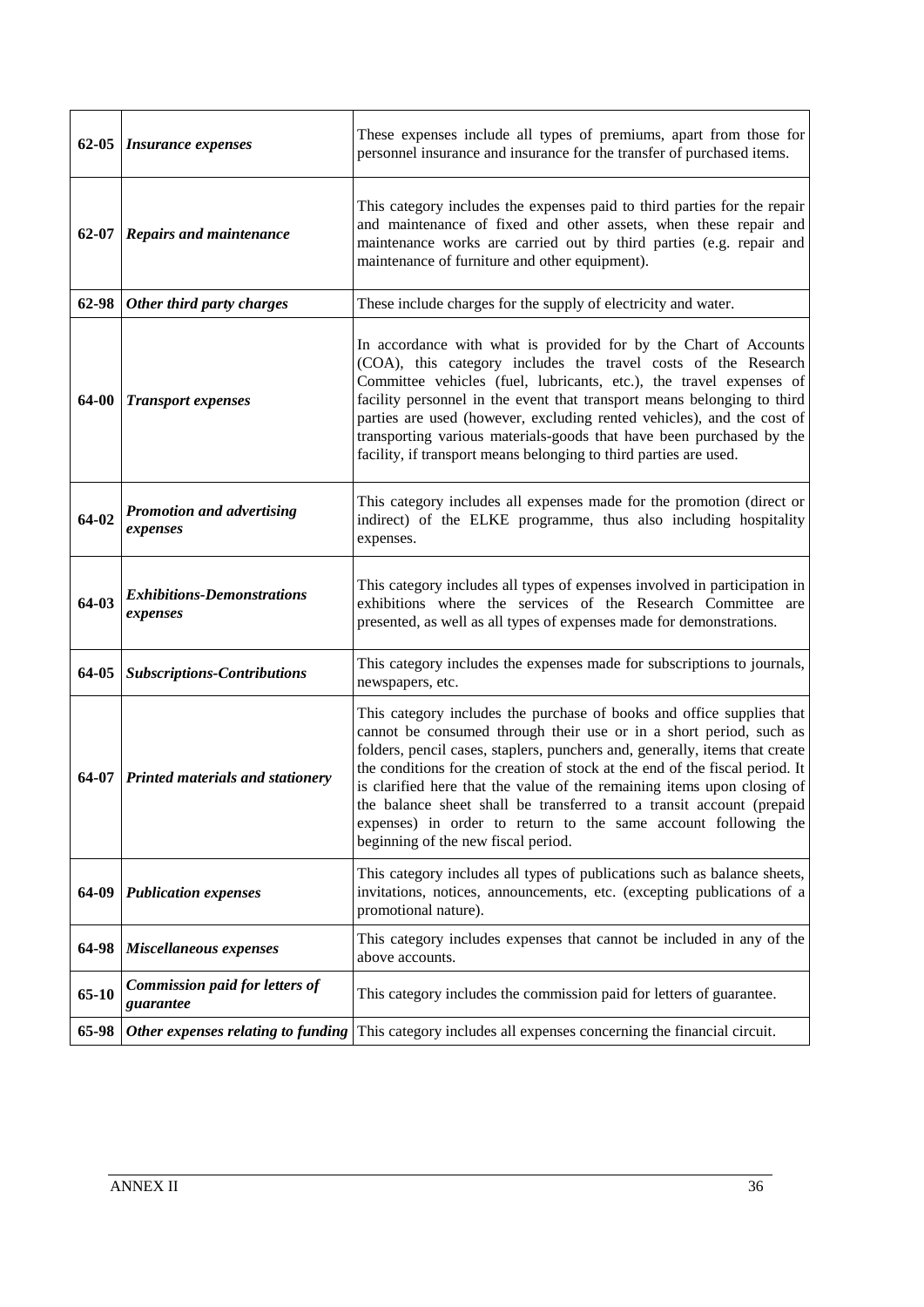# **ANNEX ΙΙΙ – Personnel Payroll**

<span id="page-36-0"></span>Requirements and necessary supporting documents for all categories and cases of personnel payroll.

# **Category of Academics (and other employees of state bodies)**

- α1. AUTH Teaching and Research Staff (DEP) (3% or 10% withholding tax)
- α2. DEP MEMBERS from other Higher Education Institutions
- α3. AUTH CIVIL SERVANTS

#### **Category of Third Parties through the award of a contract**

- b1. FREELANCERS with VAT
- b2. FREELANCER Engineers with VAT
- b3. FREELANCERS providing educational work in seminars or employed in European Projects
- b5. NON-TRADERS WITH PROFESSIONAL EXPENSE RECEIPTS, private employees or individuals without a profession
- b5e. CIVIL SERVANTS (with Professional Expense Receipt)
- b6. GREEK SCHOLARSHIP HOLDERS
- b6a&b POSTDOCTORAL SCHOLARSHIP HOLDERS
- b7. FOREIGN SCHOLARSHIP HOLDERS
- b8. STUDENTS with an annual compensation
- b9. STUDENTS in internships
- b10. Seminar TRAINEES
- b11. UNEMPLOYED TRAINEES in Ministry of Labour Seminars
- b12. SCHOLARSHIP HOLDERS FROM THE STATE SCHOLARSHIP FOUNDATION

#### **Category of Third Parties in a subordinate employment relationship**

- c1. INSURED ONLY WITH IKA (Social Security Organization)
- c2. INSURED WITH IKA AND TEAX (Auxiliary Insurance Fund for Chemists) a. TEAX, new members
	- b. TEAX, old members
- c3. INSURED WITH IKA AND TSAY (Health Workers" Voluntary Pension and Insurance Fund)
	- a. TSAY, new members over five years
	- b. TSAY, new members under five years
	- c. TSAY, old members with the right to self-employment
	- d. TSAY, old members without the right to self-employment
- c4. INSURED WITH IKA AND TSMEDE (Engineers & Public Constructors" Pension Fund)
	- a. TSMEDE, new members over five years
	- b. TSMEDE, new members under five years
	- c. TSMEDE, old members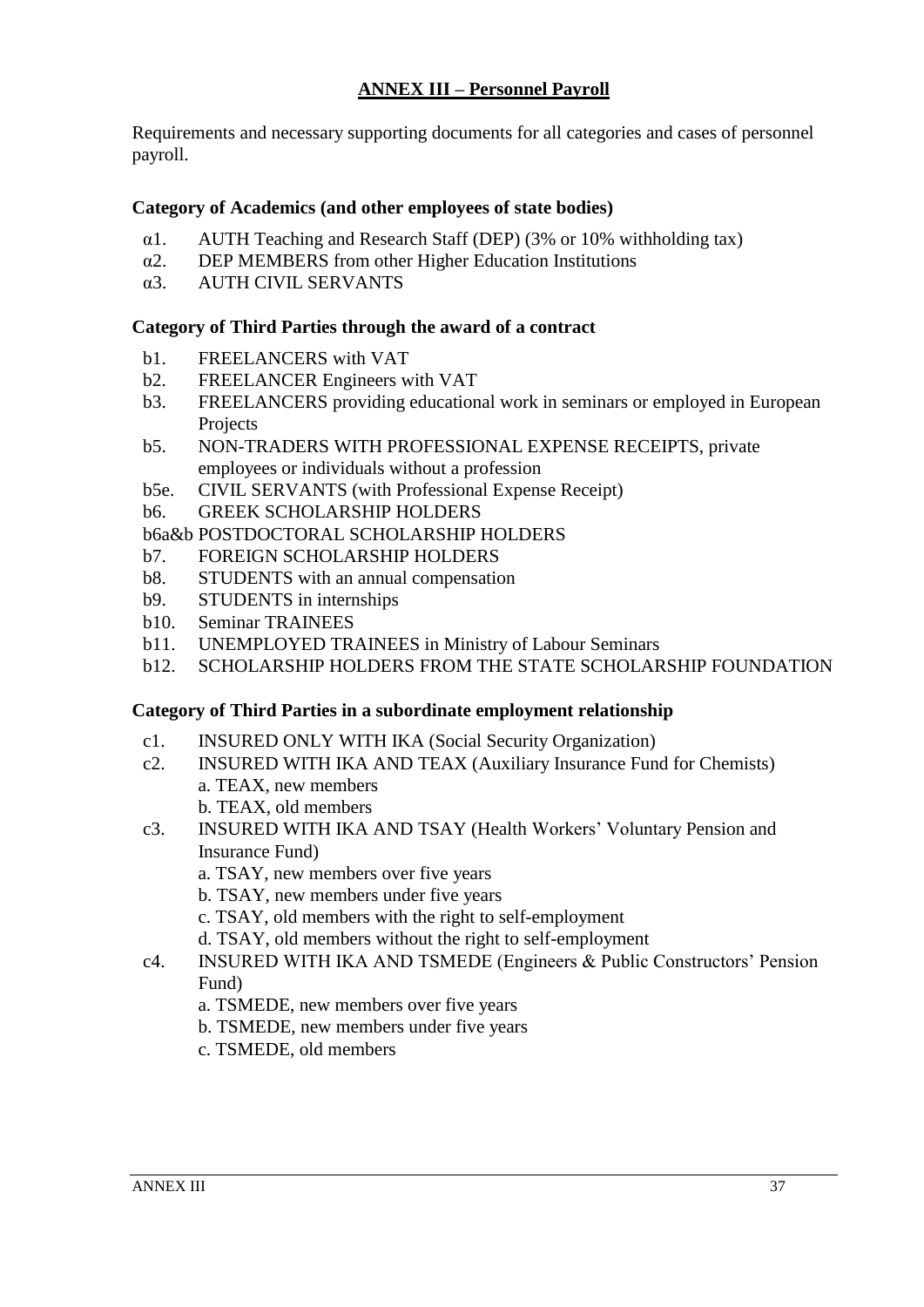# **a1. AUTh DEP members (3% or 10% withholding tax)**

#### **Requirements:**

- The project classifies as a research project (3% tax)
- The project classifies as a service provision project (10% tax)
- The member of Teaching and Research staff must be a full-time employee and his/her total monthly remuneration from projects must not exceed his/her gross monthly salary from AUTh or the gross monthly salary of the President of the Hellenic Supreme Court of Civil and Penal Law (Areios Pagos).

Submission of Supporting Documents

- **For the approval of employment:**
	- Name list of paid academics with the relevant category code a1 (form D5).
	- The signing of a contract is necessary.
- **For payment:**
	- Payment-Remuneration order (form O4) and a summary list of paid academics (form Ο7).

**Payment method:** Deposit in bank account.

#### **Proof of payment: Deposit Receipt**

**Note:** The beneficiary must have a bank account in Piraeus Bank

# **a2. DEP MEMBERS from Other Higher Education Institutions**

#### **Requirements:**

 The DEP member must be a full-time employee and his/her total monthly remuneration from projects must not exceed the gross monthly salary paid by his/her agency or the gross monthly salary of the President of the Hellenic Supreme Court of Civil and Penal Law (Areios Pagos).

#### **Submission of supporting documents**

- **For the approval of employment:** 
	- Name list of paid academics with the relevant category code a2 (form D5)
	- A certificate issued by their service stating that they are full-time employees
	- The signing of a contract is necessary.
- **For payment:**
	- Payment-Remuneration order (form Ο4) and a summary list of paid academics (form Ο7).

**Payment method:** Cheque sent to ELKE of the educational institute the academic works for.

**Proof of payment: Deposit Receipt**

# **a3. CIVIL SERVANTS (AUTh)**

#### **Requirements:**

 The total monthly remuneration from projects must not exceed the gross monthly salary from AUTh.

#### **Submission of Supporting Documents**

**For the approval of employment:**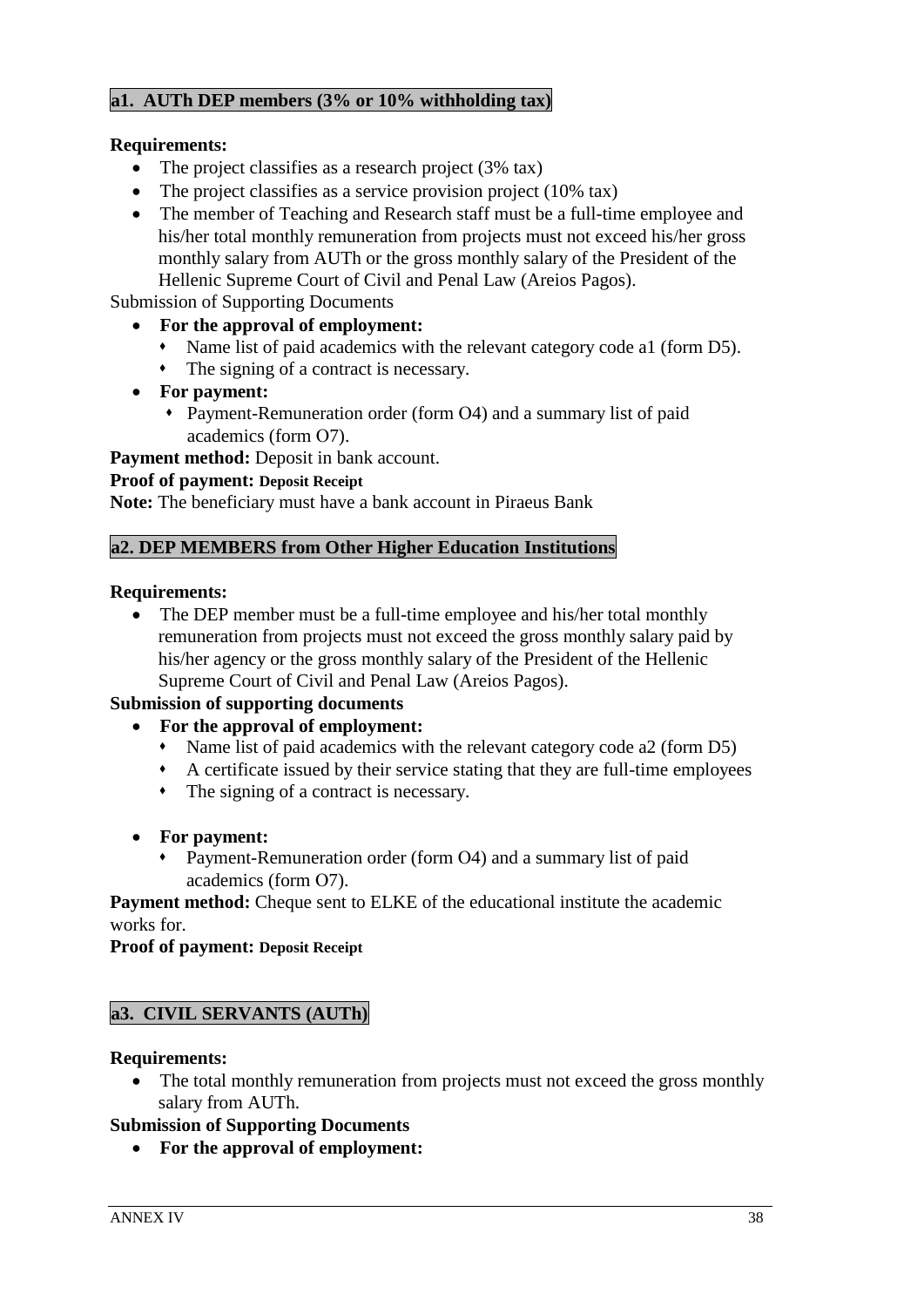- Name list of paid university associates with the corresponding category code a3 (form D5).
- The signing of a contract is necessary.
- **For payment:**
	- Payment-Remuneration order (form Ο4) and a summary list of paid university associates (form Ο7).

**Payment method:** Bank account deposit.

#### **Proof of payment: Deposit Receipt**

**Note:** The beneficiary must have a bank account in Piraeus Bank.

## **b1. FREELANCERS (with VAT)**

#### **Requirements:**

- The total monthly remuneration from AUTh projects must not exceed  $\epsilon$ 5,000. (This amount does not include per diem and mileage allowance from travel expenses)
- They must already be officially registered professionals with a profession related to their specific employment in the project.

# **Submission of Supporting Documents**

- **For approval of employment:** 
	- Name list of those paid through the award of a contract and the relevant category code b1a, b1b, b1c (form D6)
	- Copy of official registration as freelancer to VAT
	- The signing of a contract is necessary.
- **For payment:**
	- Payment-Remuneration order (form Ο4) and a summary list of paid entities through the award of a contract (form Ο8).

**Payment method:** Cheque or bank account deposit.

**Proof of payment:** Service invoice and signature on the payroll list **Note:** X% is the VAT.

#### **b3. FREELANCER ENGINEERS (Engineers with VAT)**

#### **Requirements:**

- The total monthly remuneration from AUTh projects should not exceed  $\epsilon$ 5,000. (This amount does not include per diem and mileage allowance from travel expenses)
- They must already be officially registered professionals with a profession related to their specific employment in the project.

#### **Submission of Supporting Documents**

- **For approval of employment:** 
	- Name list of those paid through the award of a contract and the relevant category code b3 (form D6)
	- Copy of official registration as freelancer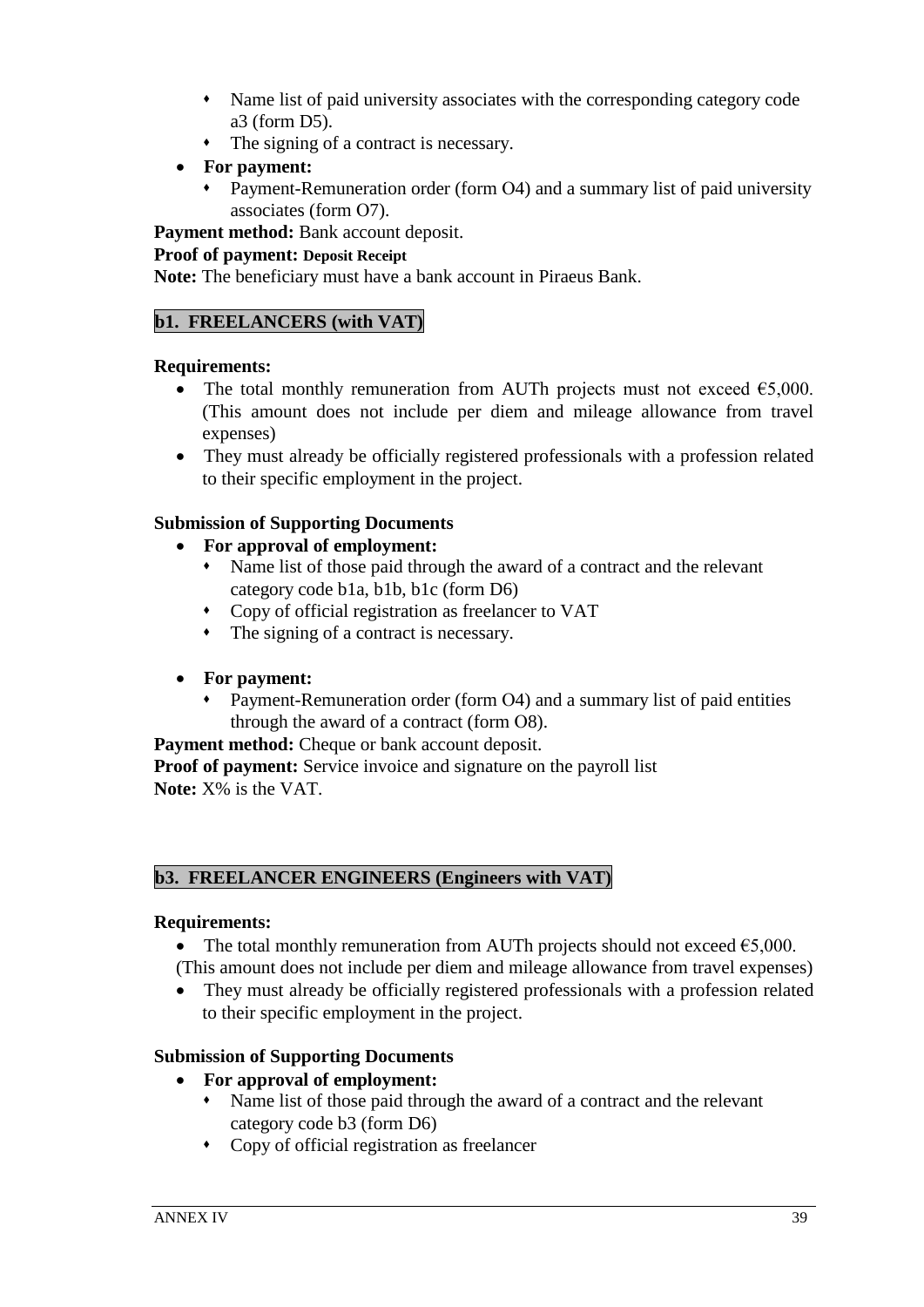- The signing of a contract is necessary.
- **For payment:**
	- Payment-Remuneration order (form Ο4) and a summary list of paid entities through the award of a contract (form Ο8).

**Payment method:** Cheque or bank account deposit.

**Proof of payment:** Service invoice and signature on the payroll list

**b4. FREELANCERS** (individuals who provide educational work in seminars or are employed in European Projects)

- o **b4.a : Seminar instructors**
- o **b4.b : Participation in a European Project**
- o **b4.c : Engineer in a European Project**
- o **b4.d : Scholarship holders with Service Invoices in a Marie Curie Project**

#### **Requirements:**

- The total monthly remuneration from AUTh projects should not exceed  $\epsilon$ 5,000. (This amount does not include per diem and mileage allowance from travel expenses)
- They must already be officially registered freelancers with a profession related to their specific employment in the project.

#### **Submission of Supporting Documents**

- **For approval of employment:** 
	- Name list of those paid through the award of a contract and the relevant category code b4a, b4b, b4c, b4d (form D6)
	- Copy of official commencement of profession and exemption from VAT for the specific category.
	- The signing of a contract is necessary.
- **For payment:**
	- Payment-Remuneration order (form Ο4) and a summary list of paid entities through the award of a contract (form Ο8).

**Payment method:** Cheque or bank account deposit.

**Proof of payment:** Service invoice and signature on the payroll list

#### **Note:**

**1.** Engineers are subject to deductions for their Fund (Engineers & Public Constructors' Pension Fund)

**2.** For categories b4b, b4c, and b4d the Research Committee issues, along with the contract, a certificate for exemption from VAT.

#### **β5. NON TRADERS (private employees or individuals without a profession)**

#### **Requirements:**

• The individual should not be trader and his/her employment must be casual. S/he should not have the obligation to keep books and records under the Hellenic Tax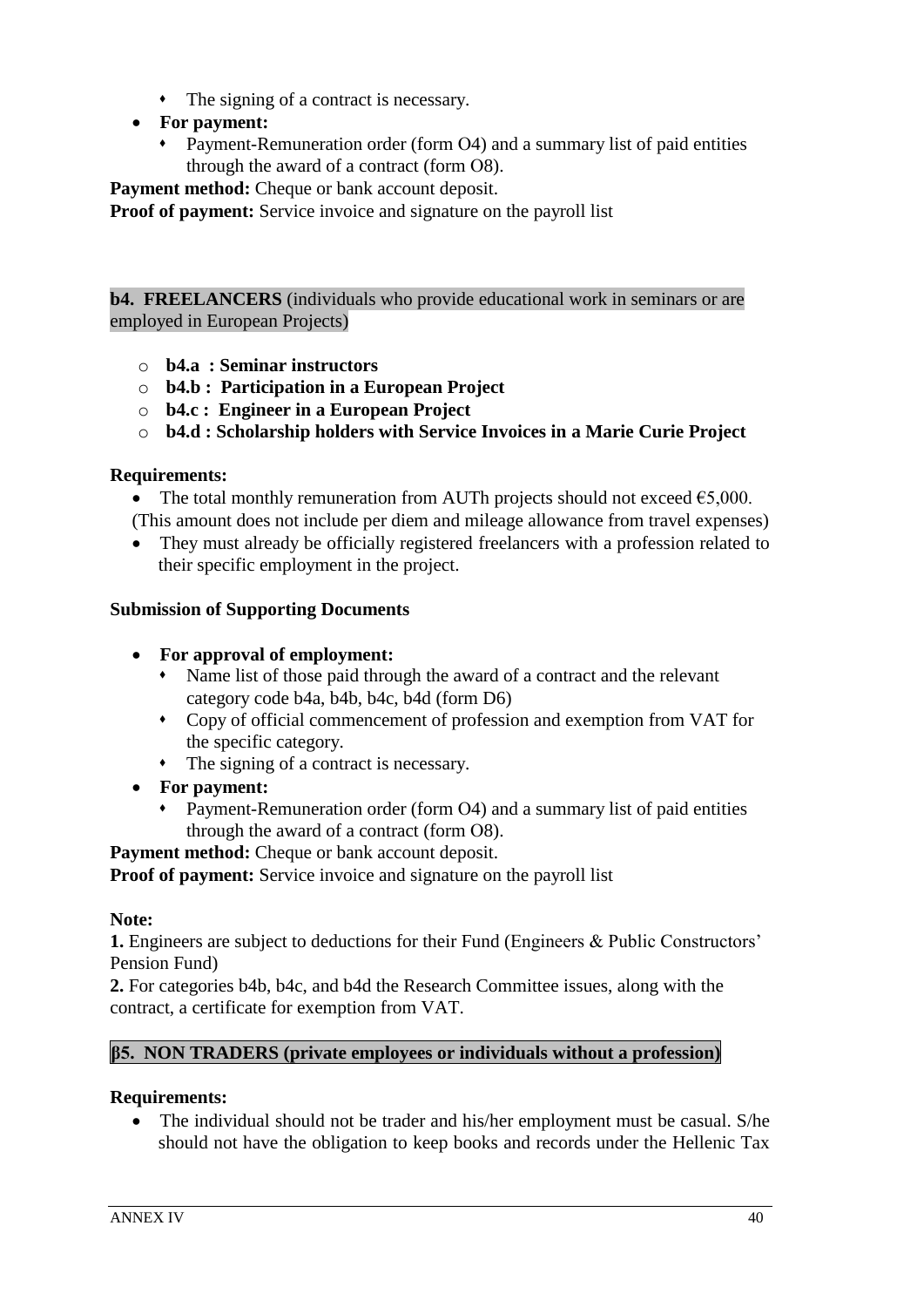Code for Financial Transaction Mapping (KFAS). This restriction applies to all projects where a Non Trader may be employed.

# **Submission of Supporting Documents**

- **For approval of employment:** 
	- Name list of those paid through the award of a contract and the relevant category code b5a or b5b (form D6)
	- An affidavit of Law 1599/1986 where they declare that the above conditions apply (A sample is provided by the ELKE Secretariat)
	- The signing of a contract is necessary.
- **For payment:**
	- Payment-Remuneration order (form Ο4) and a summary list of paid entities through the award of a contract (form Ο8).

#### **Payment method:** Cheque.

**Proof of payment:** Signature on the payroll list and Receipt of Professional Expenses.

# **b5e. CIVIL SERVANTS (with a Receipt of Professional Expenses)**

#### **Requirements:**

• Their total monthly remuneration from projects should not exceed 100% of their monthly gross salary from their state body.

#### **Submission of Supporting Documents**

- **For approval of employment:** 
	- Name list of those paid through the award of a contract (D6) together with a permit from the Internal Council of their state body allowing them to work in the project and certifying that their participation does not obstruct their main occupation.
	- A payroll list from their service of the month they started their employment.
	- The signing of a contract is necessary.
- **For payment:**
	- Payment-Remuneration order (form Ο4) and a summary list of paid entities through the award of a contract (form Ο8).

#### **Payment method:** Cheque.

**Proof of payment:** Signature on the payroll list.

#### **b6. GREEK SCHOLARSHIP HOLDERS**

#### **Requirements:**

 A decision by the Funding Body that it grants a scholarship through a specific procedure.

#### **Submission of Supporting Documents**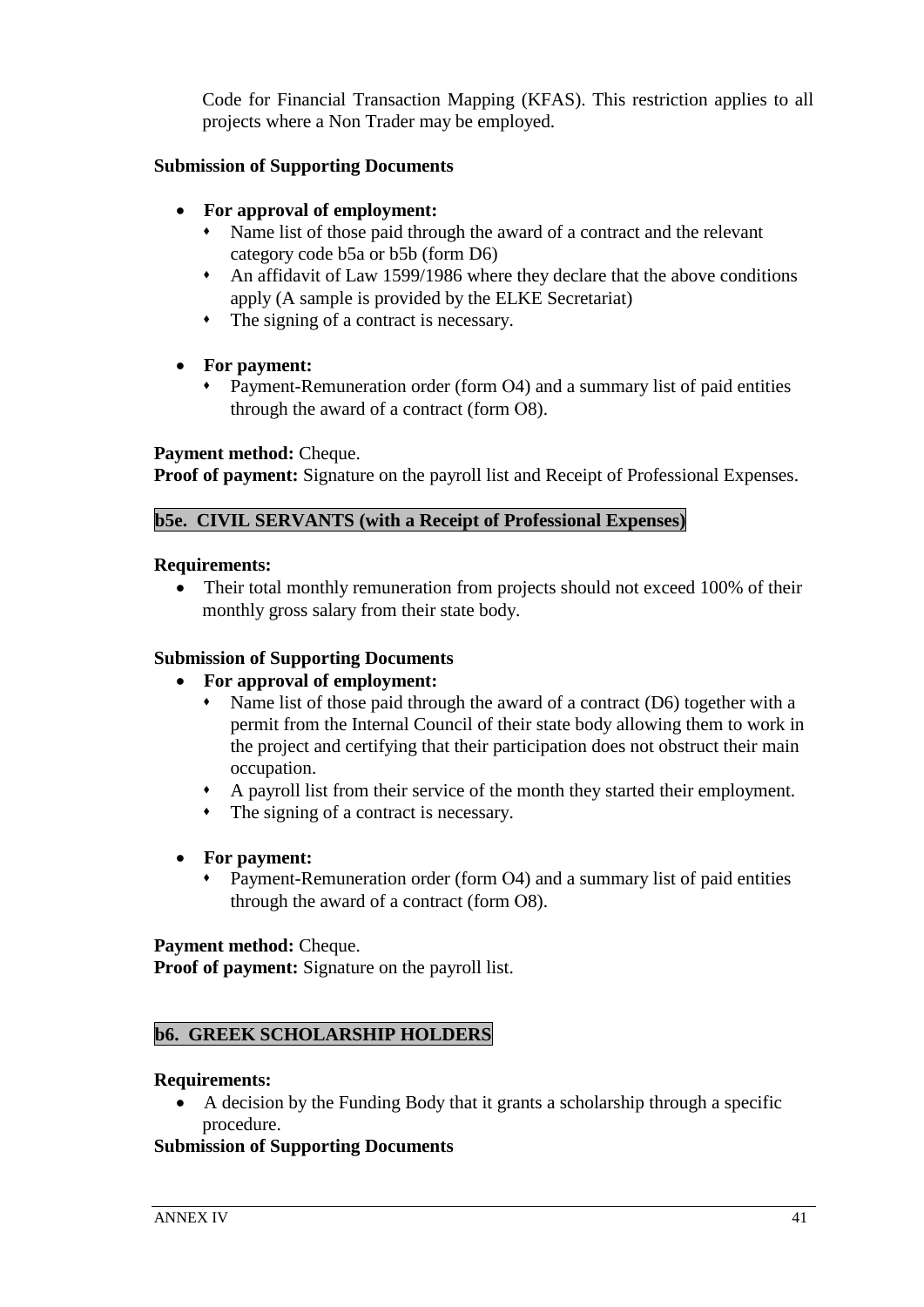- **For approval of employment:** 
	- Name list of those paid with the award of a contract and the relevant category code b6 (form D6).
	- The signing of a contract is necessary.

# **For payment:**

 Payment-Remuneration order (form Ο4) and a summary list of paid entities through the award of a contract (form Ο8).

# **Payment method:** Cheque.

**Proof of payment:** Signature on the payroll list and Receipt of Professional Expenses.

# **b7. FOREIGN SCHOLARSHIP HOLDERS**

# **Requirements:**

- Decision by the competent Body (national or international) that it grants a scholarship to the specific individual.
- More specifically for those who have scholarships from an international body, the following documents are necessary:

Residence and work for third country (non EU) nationals.

# **Submission of Supporting Documents**

- **For approval of employment:** 
	- Name list of those paid the award of a contract and the relevant category code b7 (form D6).
	- The signing of a contract is necessary.
- **For payment:**
	- Payment-Remuneration order (form Ο4) and a summary list of paid entities through the award of a contract (form Ο8).

# **Payment method:** Cheque.

**Proof of payment:** Signature on the payroll list and Receipt of Professional Expenses.

# **b8. STUDENTS (with annual remuneration)**

# **Requirements:**

 This is intended for undergraduate students with an annual remuneration of €3,000 pursuant to the provisions of art. 7, par. 4.Α.d of Joint Ministerial Decision ΚΑ 679/96

# **Submission of Supporting Documents**

- **For approval of employment:** 
	- Name list of those paid with the award of a contract and the relevant category code b8 (form D6).
	- The signing of a contract is necessary.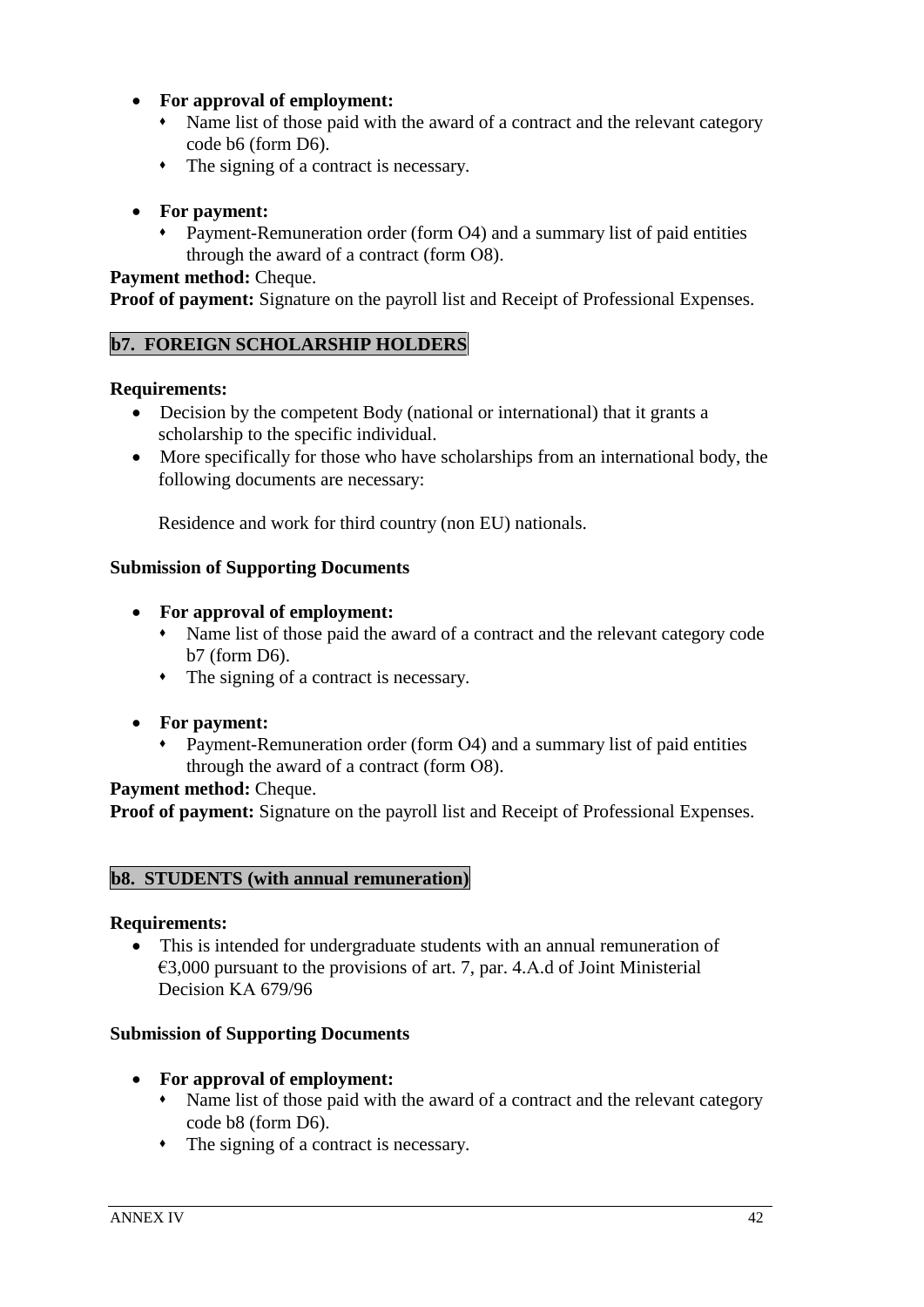- **For payment:**
	- Payment-Remuneration order (form Ο4) and a summary list of paid entities the award of a contract (form Ο8).

# **Payment method: Cheque.**

**Proof of payment:** Signature on the payroll list and Receipt of Professional Expenses.

# **b9. STUDENTS (on internship)**

## **Requirements:**

- It is intended for undergraduate students.
- Their remuneration is determined by the Funding Body.

#### **Submission of Supporting Documents**

- **For approval of employment:** 
	- Name list of those paid the award of a contract and the relevant category code b9 (form D6).
	- The signing of a contract is necessary.
- **For payment:**
	- Payment-Remuneration order (form Ο4) and a summary list of paid entities the award of a contract (form Ο8).
	- Calculation of employer contribution Employer"s contribution for IKA = **N**\*1/100\*25\***Μ**

**N:** the premium amounts to 1% of the imputed wages of the current  $12<sup>th</sup>$  insurance class. **M:** the total number of months covered by the term of employment (e.g. an employment term from 29/5 to 28/6 amounts to a total of two months).

**Payment method:** Payment Order in Piraeus Bank. **Proof of payment:** Signature on the payroll list

# **b10. TRAINEES (in seminars)**

#### **Requirements:**

.

- It is intended for individuals that will be trained in seminars.
- Their remuneration is determined by the Funding Body.

# **Submission of supporting documents**

- **For the approval of employment:** 
	- Name list of those paid the award of a contract and the relevant category code  $b10$  (form D6), which shall state – in the field of the standard fee – the hours of training multiplied by the hourly compensation.
	- The signing of a contract shall be required.
- **For payment:**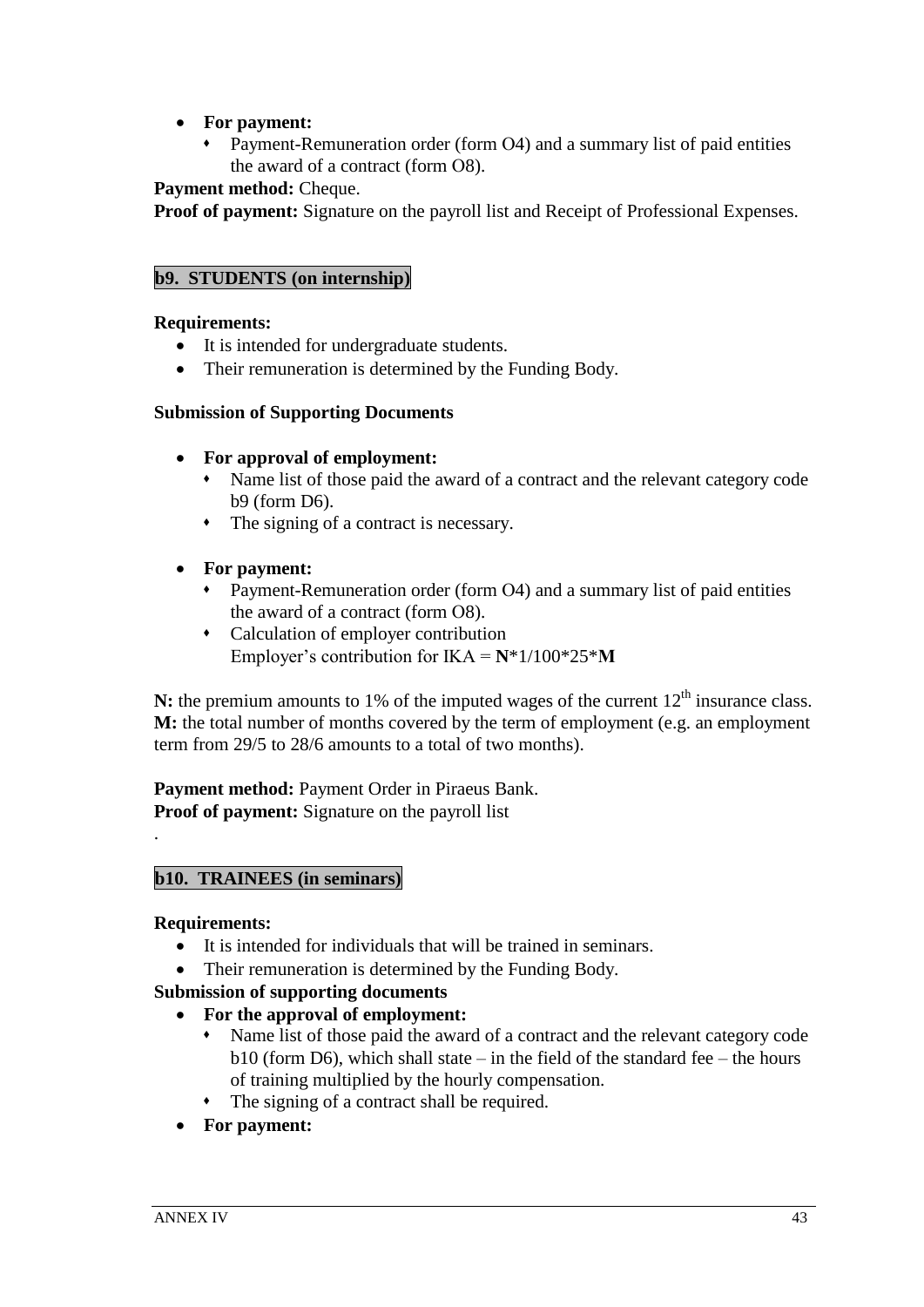Payment-Remuneration order (form Ο4) and a summary list of paid entities through the award of a contract (form Ο8).

**Payment method:** Cheque or bank account deposit.

**Proof of payment:** Signature on the payroll list.

# **b11. TRAINEES (Unemployed in Ministry of Labour seminars)**

#### **Requirements:**

- It is intended for individuals that will be trained in seminars.
- Their remuneration is determined by the Funding Body.

#### **Submission of supporting documents**

- **For the approval of employment:** 
	- Name list of those paid through the award of a contract and the relevant category code b11 (form D6), which shall state – in the field of the standard fee – the hours of training multiplied by the hourly compensation.
	- The signing of a contract shall be required.
- **For payment:**
	- Payment-Remuneration order (form O4) and a summary list of paid entities through the award of a contract (form Ο8).

**Payment method:** Cheque or bank account deposit.

**Proof of payment:** Signature on the payroll list.

#### **WITH SUBORDINATE EMPLOYMENT RELATIONSHIP**

- c1. INSURED ONLY WITH IKA (Social Security Organisation)
- c2. INSURED WITH IKA AND TEAX (Auxiliary Insurance Fund for Chemists) a. TEAX, new members
	- b. TEAX, old members
- c3. INSURED WITH IKA AND TSAY (Health Workers" Voluntary Pension and Insurance Fund)
	- a. TSAY, new members over five years
	- b. TSAY, new members under five years
	- c. TSAY, old members with the right to self-employment
	- d. TSAY, old members without the right to self-employment

#### c4. INSURED WITH IKA AND TSMEDE (Engineers & Public Constructors" Pension Fund)

- a. TSMEDE, new members over five years
- b. TSMEDE, new members under five years
- c. TSMEDE, old members

# **FOR ALL THE ABOVE SUBCATEGORIES**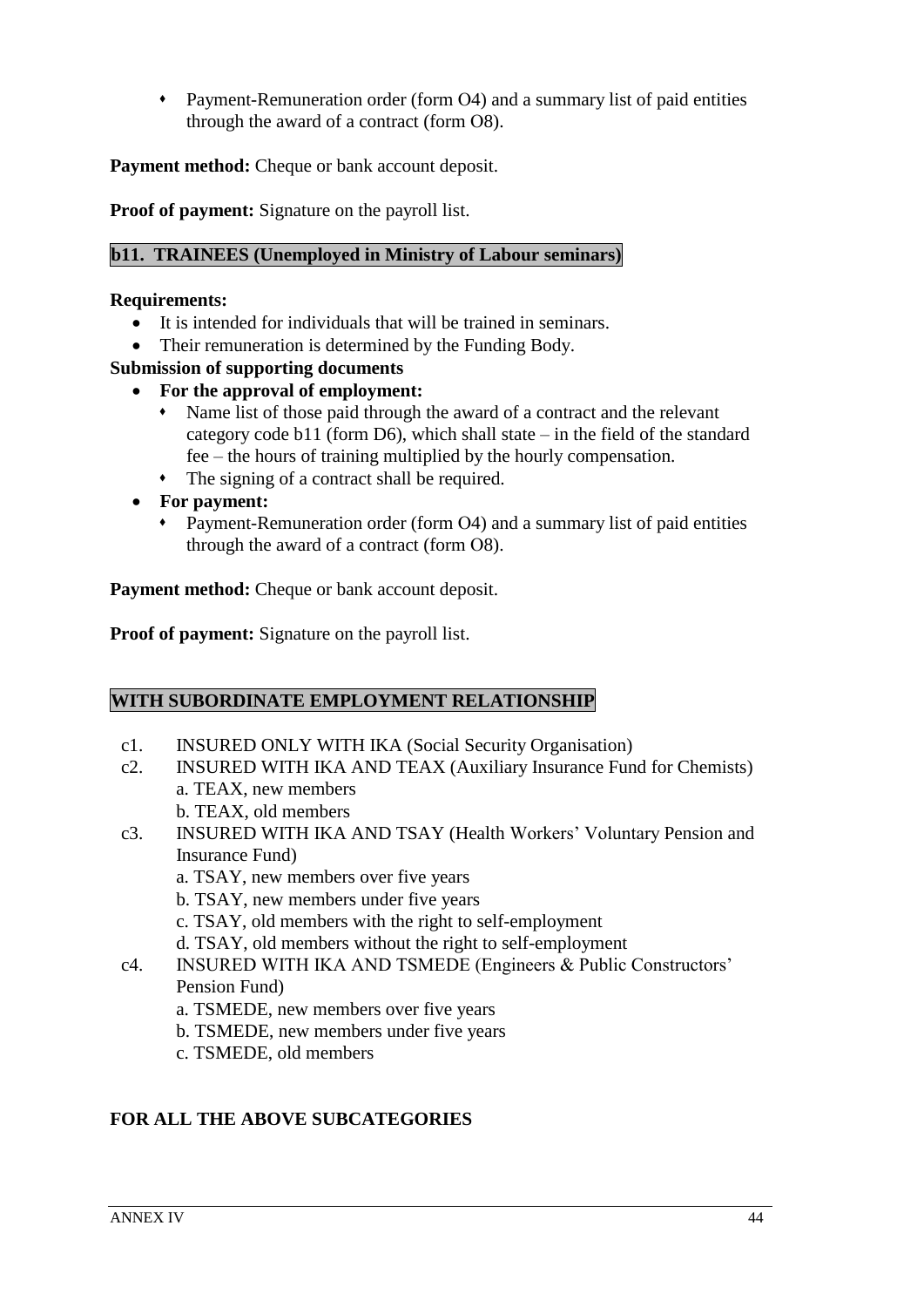# **Requirements:**

- The total monthly remuneration from AUT projects should not exceed  $\epsilon$ 5,000.
- A sufficient cash balance is required for the contract to be signed.

# **Submission of Supporting Documents**

- **For the approval of employment:** 
	- Name list of those employed under a subordinate employment relationship (form D7)
	- The signing of a contract is necessary (after 3 working days)
- **For payment:**
	- **•** Payment-Remuneration Order (form O4) and a summary list of those employed under a subordinate employment relationship (form O9)

**Payment method:** Bank account deposit.

**Proof of payment:** Signature on the payroll list.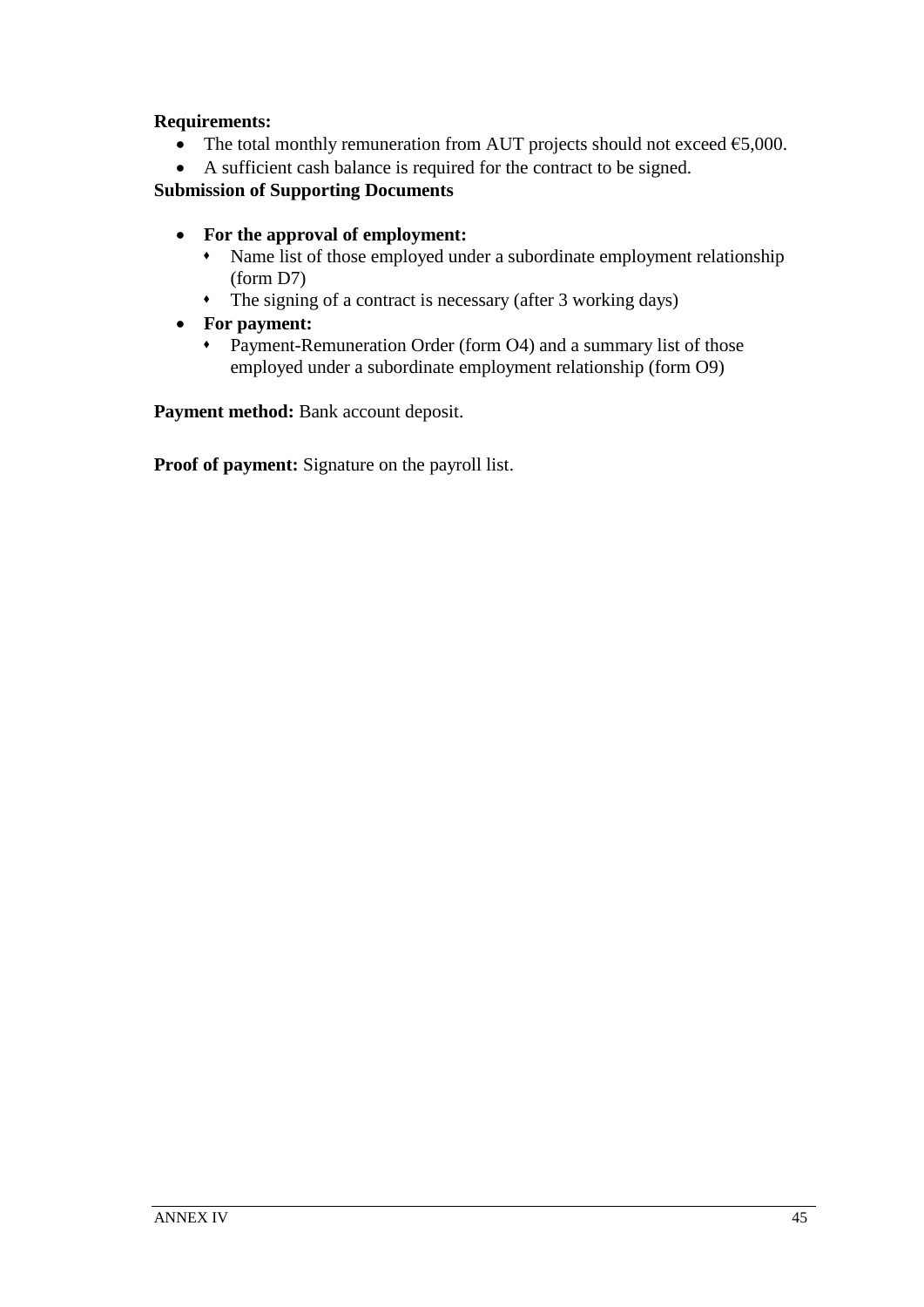# **ANNEX IV – Down payment Categories**

#### <span id="page-45-0"></span>**1. Down Payment of up to €2,000 for materials**

A down payment of up to  $\epsilon$ 2,000 can be requested for one of the following categories: instruments, consumables, other (d, e, h).

- A special "Down payment Order" form is submitted.
- The "Down Payment" is provided by means of a special form and only for the category from which it has been requested; it shall be paid in its entirety or gradually, but in full at the most within 15 days from the date of issuance of the cheque (evidently, supporting documents must be dated at the most 10 days following the date of their issuance).
- The issuance of a second down payment order from the same category shall be impossible if a previous one has not been paid under the above terms.
- Every down payment order "closes" upon its payment, that is, with receipts of equal value and the return of the balance to Piraeus Bank in the event that there is a down payment balance (from the payment). Whereas, on the contrary, in the event that the down payment exceeds the payment, then a supplementary down payment order equal to the difference is submitted.
- In the event of an incorrect down payment under another budget category, this is converted into a payment order, and an equivalent cheque is issued and deposited as a refund of the down payment order of the initial category.

#### **2. Down payment for travel expenses**

A down payment may be requested from the categories of domestic and international travel (f, g).

- A special "Down Payment Order" form is submitted for travel expenses.
- The "Down Payment Reimbursement" shall be provided by means of a special form and only for the relevant category; the equivalent amount shall be reimbursed not later than 10 days from the end of the trips. It is noted that, in any case, the payment for the order cannot exceed (justifiably) a period of two months from the cheque date of issuance.
- The issuance of a second down payment order from the same category is impossible if a previous one has not been paid within the given deadlines.
- Every down payment order "closes" upon its payment, that is, with receipts of equal value and the return of the balance to Piraeus Bank in the event that there is a down payment balance (from the payment).
- If the payment is exceeded, then a supplementary down payment order equal to the difference is submitted.

#### **3. Down payment for import of goods**